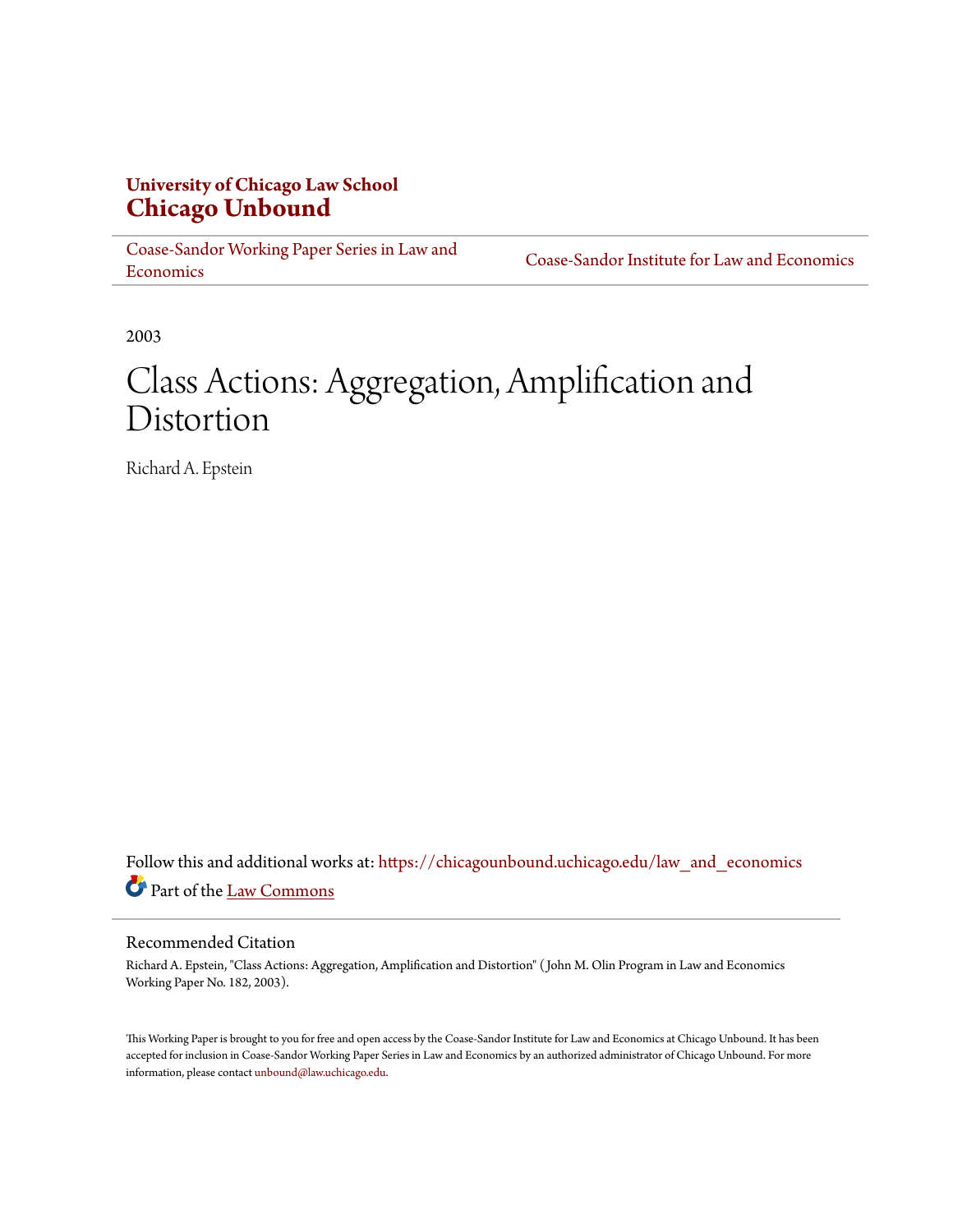# CHICAGO

#### **JOHN M. OLIN LAW & ECONOMICS WORKING PAPER NO. 182 (2D SERIES)**



## Class Actions Aggregation, Amplification and Distortion

*Richard A. Epstein*

#### **THE LAW SCHOOL THE UNIVERSITY OF CHICAGO**

April 2003

This paper can be downloaded without charge at: The Chicago Working Paper Series Index: http://www.law.uchicago.edu/Lawecon/index.html and at the Social Science Research Network Electronic Paper Collection: http://ssrn.c[om/abstract\\_id=392520](http://www.law.uchicago.edu/Publications/Working/index.html)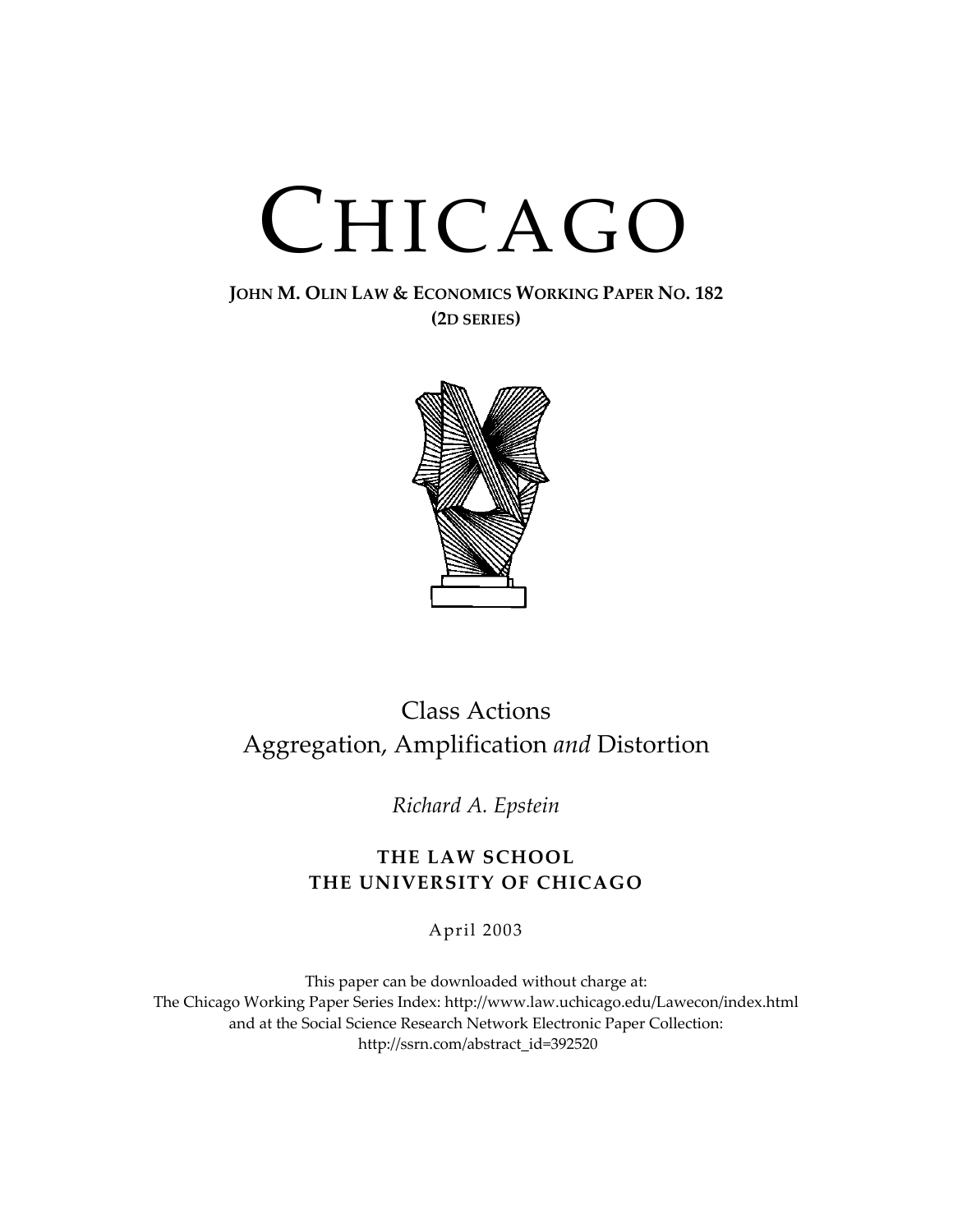#### Class Actions: Aggregation, Amplification *and* Distortion

#### Richard A. Epstei[n\\*](#page-2-0)

The Omnipresent Class Action. The class actions represents, without question, one of the most ubiquitous topics in modern civil law. It is only a small exaggeration to say that virtually every major innovation in liability, if brought about by litigation, will be either be created by or reflected in the class action. The reason for the omnipresence of class actions lies in their versatility. Class actions are at root an aggregation device for separate claims, which are tied, by design, to no substantive theory. They can be used to amalgamate large numbers of claims brought by separate individuals, regardless of their subject matter. Any lawyer who works with antitrust, corporations, securities, discrimination, lending, real property, or torts, will necessarily be familiar with class action litigation as a normal part of his or her work. It is hard to describe class actions as a distinctive specialty when so many lawyers both pursue and defend these suits on a daily basis.

Nor is it hard to see why class actions have surged to prominence in recent years. As litigation becomes ever more complex, the willingness and ability of individual plaintiffs to bear its costs is correspondingly diminished. The opportunities for gains, however, remain substantial, so the void is quickly filled by entrepreneurial lawyers who hope to profit by organizing the class of potential plaintiffs and bringing their joint claim to a successful conclusion. The entire process was pushed along by the adoption of the 1966 Class Action rules, but the reforms, like so many other reforms of the 1960s (and other ages) was intended, modestly, to plug the holes that existed in the previous law. The strength and weaknesses of the proposed changes were examined in a static sense, in that the only question asked was how the previous stock of cases would fare under the new set of rules. The usual response is that nettlesome limitations on class actions, or liability generally, would be cured so that the system would fall into a new equilibrium that knocked out some of the technical impediments to class actions. There is no question that

<span id="page-2-0"></span><sup>\*</sup>James Parker Hall Distinguished Service Professor of Law, The University of Chicago; The Peter and Kirsten Bedford Fellow, The Hoover Institution.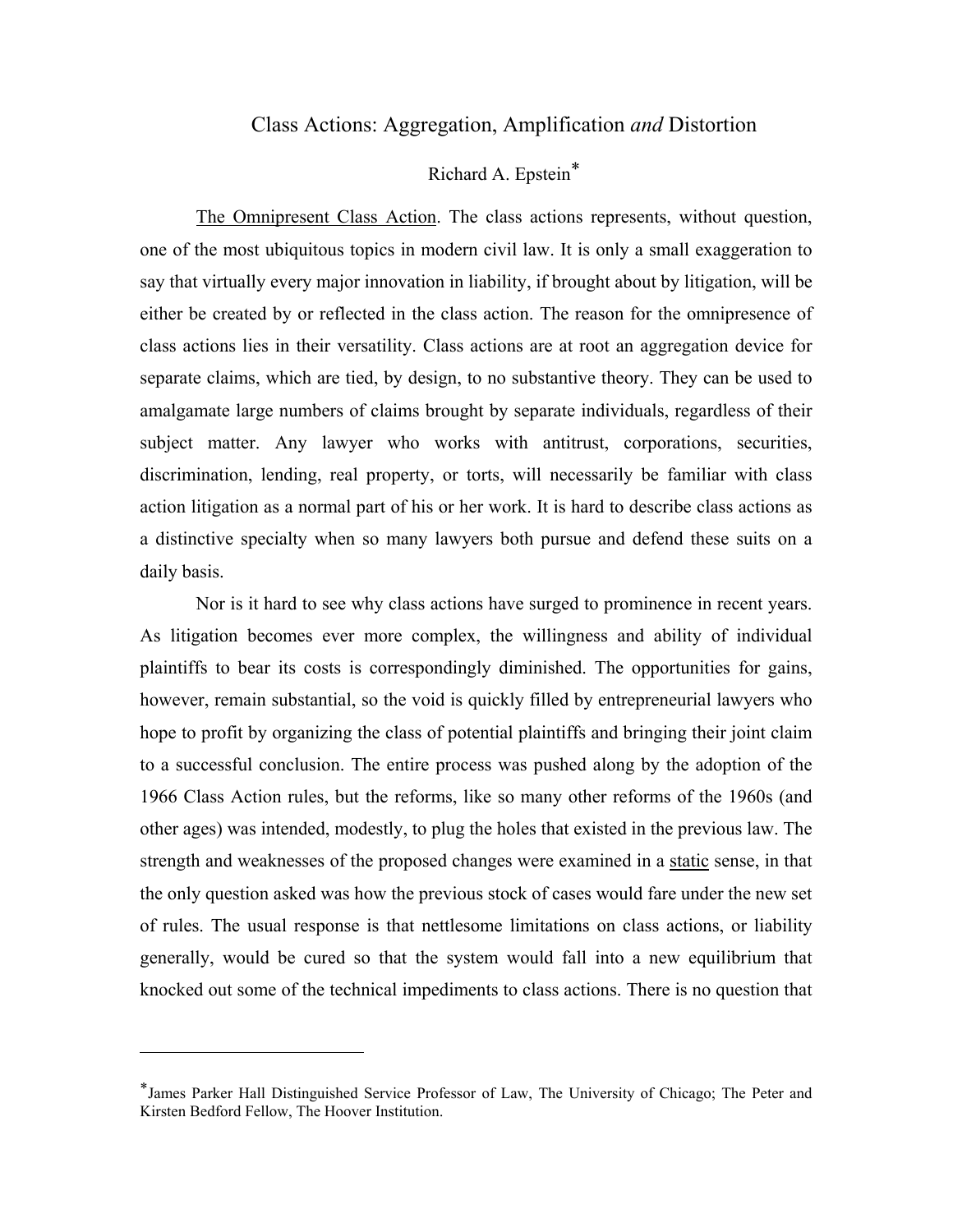just this result did occur in large number of cases. Sensible suits that could not be brought with ease as class actions before 1966 fell easily into that mode after that date.

The overall analysis, however, is more complex, for this optimistic account of legal transitions missed the dynamic element of the process: what new kinds of cases would be brought into the system, and how would those be solved under the new set of class action rules that were created. To this set of questions, little or no attention was paid, either then or now, for it was not possible to foresee with precision the synergistic relationship between the changed procedures under class action law, and the great expansion of liability of the late 1960s and early 1970s, both by common law and by statute. Just to put the point in perspective, the mid-1960s and early 1970s saw the arrival of the civil rights statutes, Medicare and Medicaid, the National Highway and Traffic Safety Act, OSHA, ERISA, the Endangered Species Act, the Environmental Protection Act, all of which have been extensive enough to spawn their own separate specializations which in combination account for a huge portion of modern legal practice. This legislation also brought into the fold cases that people thought lay outside of it. The rules that governed employment discrimination were drafted with an eye to make sure that every case of employee termination or transfer did not become the source of a civil rights action. The goal was to create a regime in which the admitted cases of overt and invidious discrimination could no longer go unpunished. But within several years of its passage the statute expanded far beyond the scope its staunchest supporters had envisioned. Arguments that certain forms of discrimination were cost-justified (e.g. differential employment because women had higher risk rates than men) were rejected even though these forms of discrimination count as rational (e.g. cost justified) to the economist.[1](#page-3-0) At the same time, proof of motive and intention yielded to disparate impact suits, with an enormous expansion in potential liability.

Much the same history has taken place with the class action, which was introduced as a modest procedural reform in 1966, with the same emphasis of what could be done to correct past wrongs. Yet today the dominant pattern everywhere is to push the envelop. In 1966 any single collision involving multiple plaintiffs fit only uneasily within the new class action rules. Today in contrast, courts will certify class that demand \$100

<span id="page-3-0"></span><sup>1</sup> For my account of the shift, see Richard A. Epstein, Forbidden Grounds (1992).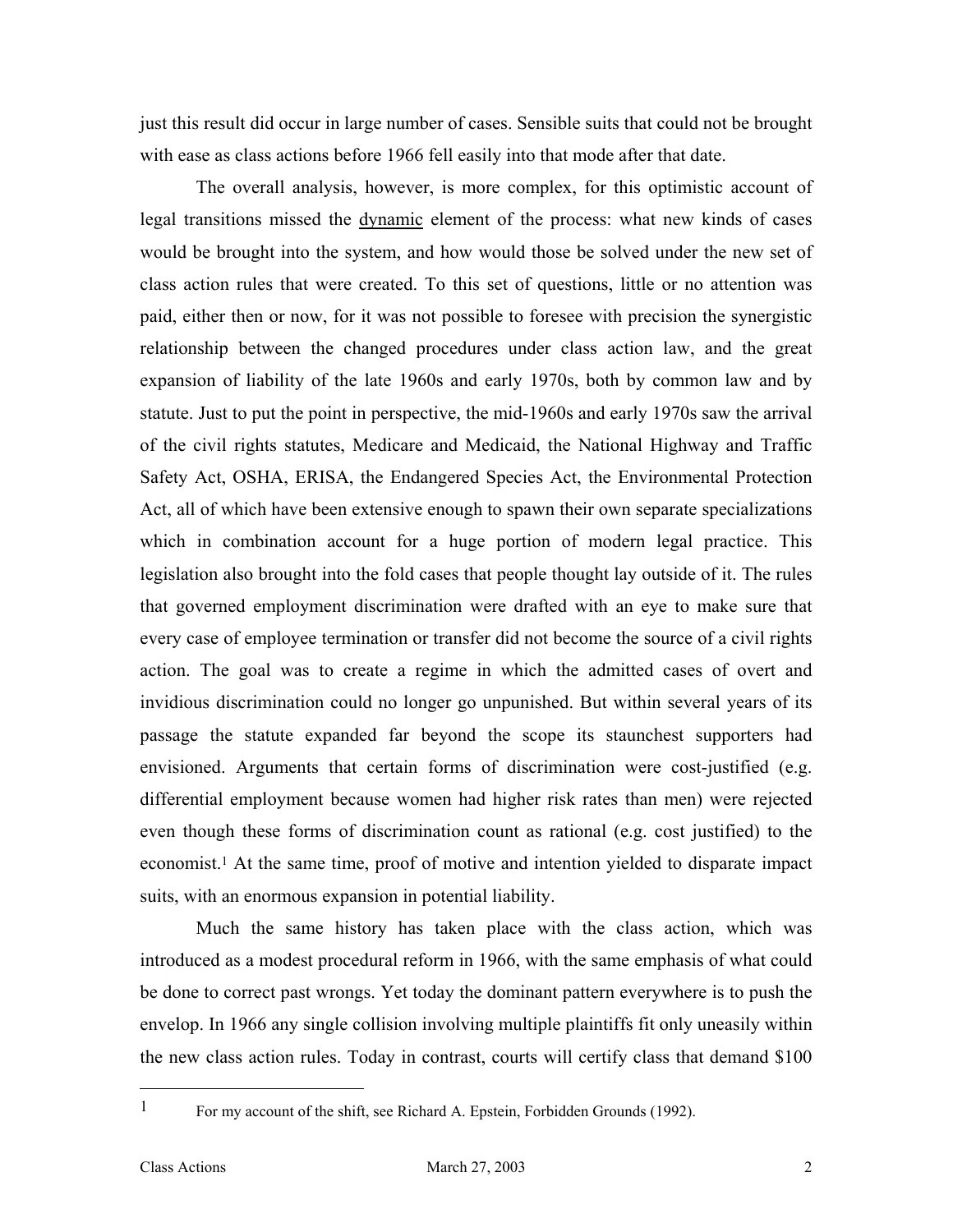billion in damages on behalf of over four million potential class actions, on exotic antitrust theories that are controversial to say the least[.2](#page-4-0) What makes the analysis of this area so difficult is that the overall evaluation of these innovations depends ultimately on multiple questions of degree, which are often evaluated separately even though they operate only in combination. The more generous theories of class actions interact with expansions in substantive liability in synergistic effects.

This simple example shows a real tension between the proper function of a class action and its actual application. The theory of class actions is to take a weak signal and to amplify it by aggregating small claims that would not otherwise be pursued individually, by lowering the cost per individual suit. In practice, many (but by no means all) class actions do more than amplify the status quo ante: sometimes they also distort the outcomes by imposing liabilities that are, when the transformations of substance and procedure are taken into account, far more onerous than a rule of simple multiplication will provide. The basic mechanism is to tailor the substantive law in ways that make complex individual suits amenable to class action litigation. These changes will almost always be in the direction of simplification, which allow for an increase in the number of common issues that increase the odds of class certification. But those simplifications also make it easier for any individual plaintiff to prevail, resulting in excessive amplification of the original claim. The purpose of this paper is to examine the class action on two levels. The first is to articulate a general framework of class actions, which should facilitate a more detailed examination of class action litigation. This framework may not serve to resolve all the knotty questions of class action once the relevant trade-offs are identified, but at least it should help us make some sensible first approximations. Thereafter I shall give a couple of examples of how amplification can turn into distortion in order to explain why this system can go off the rails.

Accordingly, the first section of this paper outlines in brief compass the general approach that I take to this, and indeed all legal matters. In it I try to develop the appropriate balance between two imperatives, each accepted as a good in its own right: the desire for personal control of each individual claim, and the need for the coordination of claims brought in related matters. Thereafter I use these principles to explain the ends

<span id="page-4-0"></span><sup>2</sup> See, e.g., WalMart Stores v. Visa U.S.A. Inc., 280 F.3d 124 (2d Cir. 2001).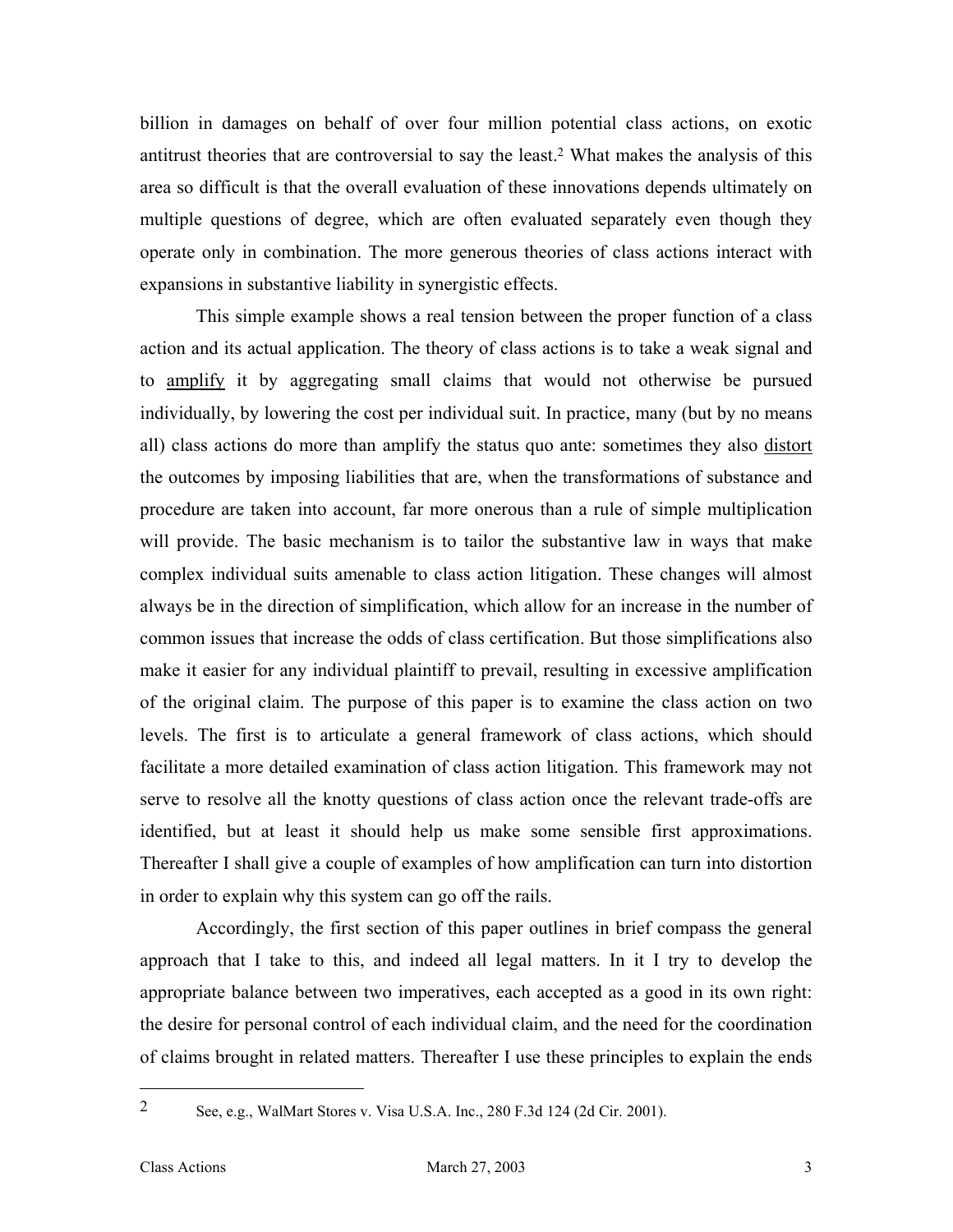to which class actions should be devoted and the mechanisms that might help advance their efficient use.

In dealing with this issue, I begin the discussion with class actions in the context of the law of associations. The field is vast and covers the full range of voluntary associations, including partnerships, charitable associations and corporations. The main field, by no means exclusive field of action lies in the area of corporate law, both through derivative suits and direct actions by shareholders. These actions are a special instance of cases that may be brought cubbyhole for these suits under Rule 23  $(b)(1)(B)$ , as actions that "would create a risk of adjudications with respect to individual members of the class which would as a practical matter be dispositive of the interests of the other members not parties to the adjudications or substantially impair or impede their ability to protect their interest." That mouthful gives the uninitiated little information as to its paradigmatic case. But one of the notes to the Federal Rules helps fill that gap. "In an action by policy holders against a fraternal benefit association attacking a financial reorganization of the society, it would have hardly been practical, if indeed it would have been possible, to confine the effects of a validation of the reorganization to the individual plaintiffs.["3](#page-5-0) (Other examples to which I shall refer include the declaration of corporate dividends or the handling of various other corporate distributions.)

These cases are not the locus of the current controversy over class actions, but I turn to them first because they illustrate the situations in which class actions, owing to the fungible interests of all group members or shareholders, have the greatest utility. The purpose of this discussion is to show the formidable difficulties that remain in the execution of the class action ideal in the soil most congenial to its growth. Once that pattern is accepted, we should be in a position to explore the added complexities when class actions are removed from the associational and corporate contexts to cover claims brought under, for example, tort, discrimination and antitrust law. The final result here is neither to praise nor condemn class actions en masse. Rather it is to develop some clear appreciation that the only way to overcome the imperfections of the ordinary rules of civil procedure used for the prosecution of individual claims is to invite a different, and

<span id="page-5-0"></span><sup>3</sup> Supreme Tribe of Ben-Hur v. Cauble, 255 U.S. 356 (1921).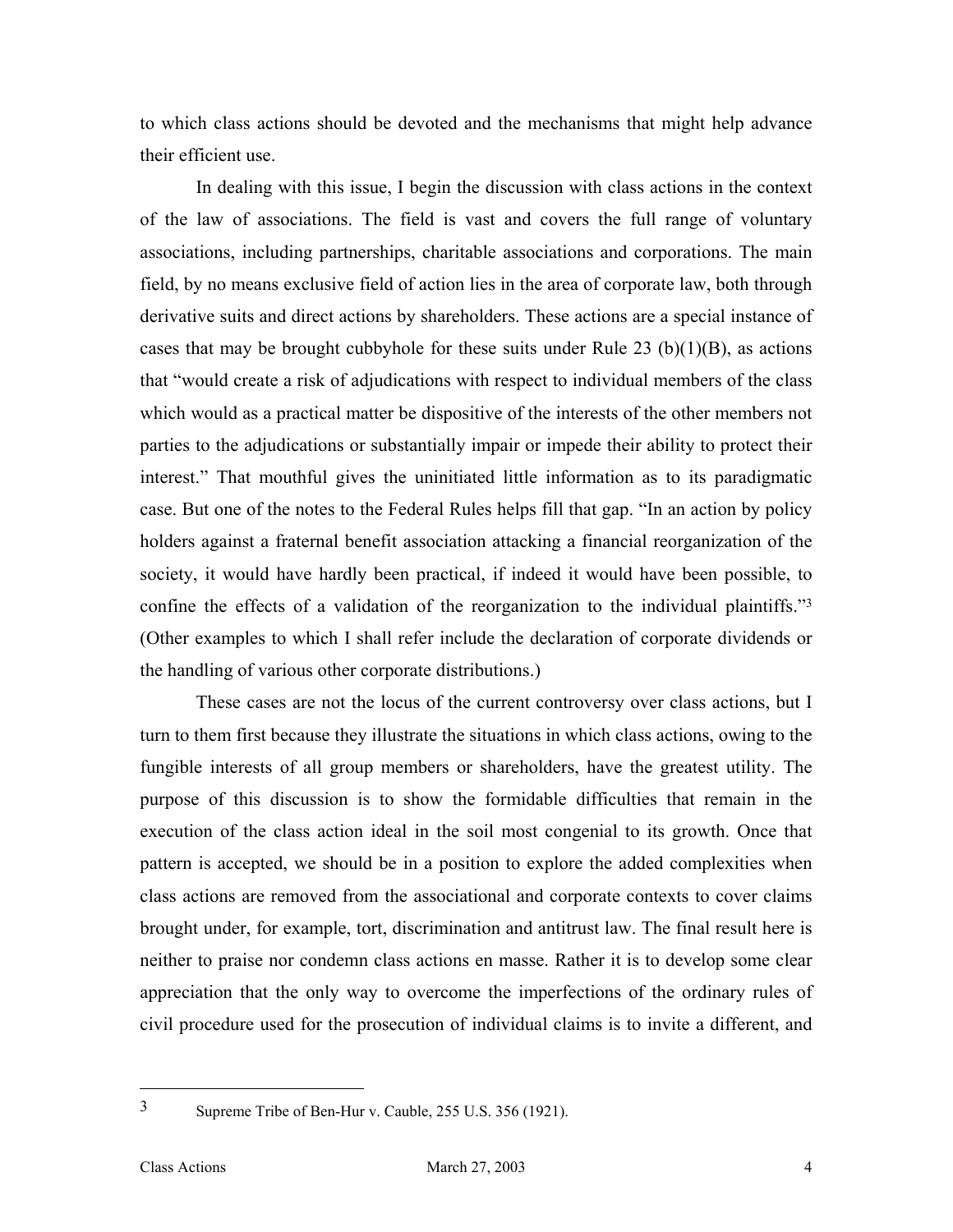sometimes larger, set of imperfections under the class action rubric, including the distortion risk alluded to above.

I: The Basic Trade-Off: Autonomy and Forced Exchanges. A somewhat outdated name for civil procedure is adjective law. The substantive law determines the rights and duties of ordinary individuals, and thus is the chief concern of any legal system. The "adjectival" rules of procedure are sidekicks to the substantive law, because their major function is to translate abstract claims into concrete cases whose outcomes comport with principles of the substantive law. In dealing with those substantive issues, it is often said that the bedrock principle of the common law lies in its respect for individual autonomy or self-rule. Each person is said to be the owner of his own body, and can decide when to steer clear of certain transactions and when to enter into them. Individual autonomy allows ordinary individuals immunity from external aggression; it explains why they are allowed to acquire the ownership of property and why they are allowed to sell their labor only on terms that they regard as personally satisfactory.

These abstract entitlements, however, remain inchoate in each person until the actions of another violate one of these rights. So to stick only with the simplest case, the right to individual autonomy may allow all individuals to have exclusive control over their own body, but the content of that right becomes most clear when some other individual invades that person by, say, assault and battery. Similarly, individual rights to property, are crystallized only when some other person takes away or destroys what they own. The right to contract is made vivid only when some other person breaches an undertaking to the individual.

At this point we have to ask this threshold question: who holds the cause of action for damage to the person, for loss of property, for breach of contract? Now bedrock principles of substantive law start to blend in with the rules of civil procedure. The usual "right" answer is that any right of action belongs to that individual whose rights were invaded. That proposition seems to apply not only to the traditional common law claims just mentioned, but also to other forms of individual claims that apply to the violation of other forms of right created under statute. The victims of discrimination are normally entitled to sue the perpetrators of that discrimination; the victims of monopoly practices normally hold their own claims.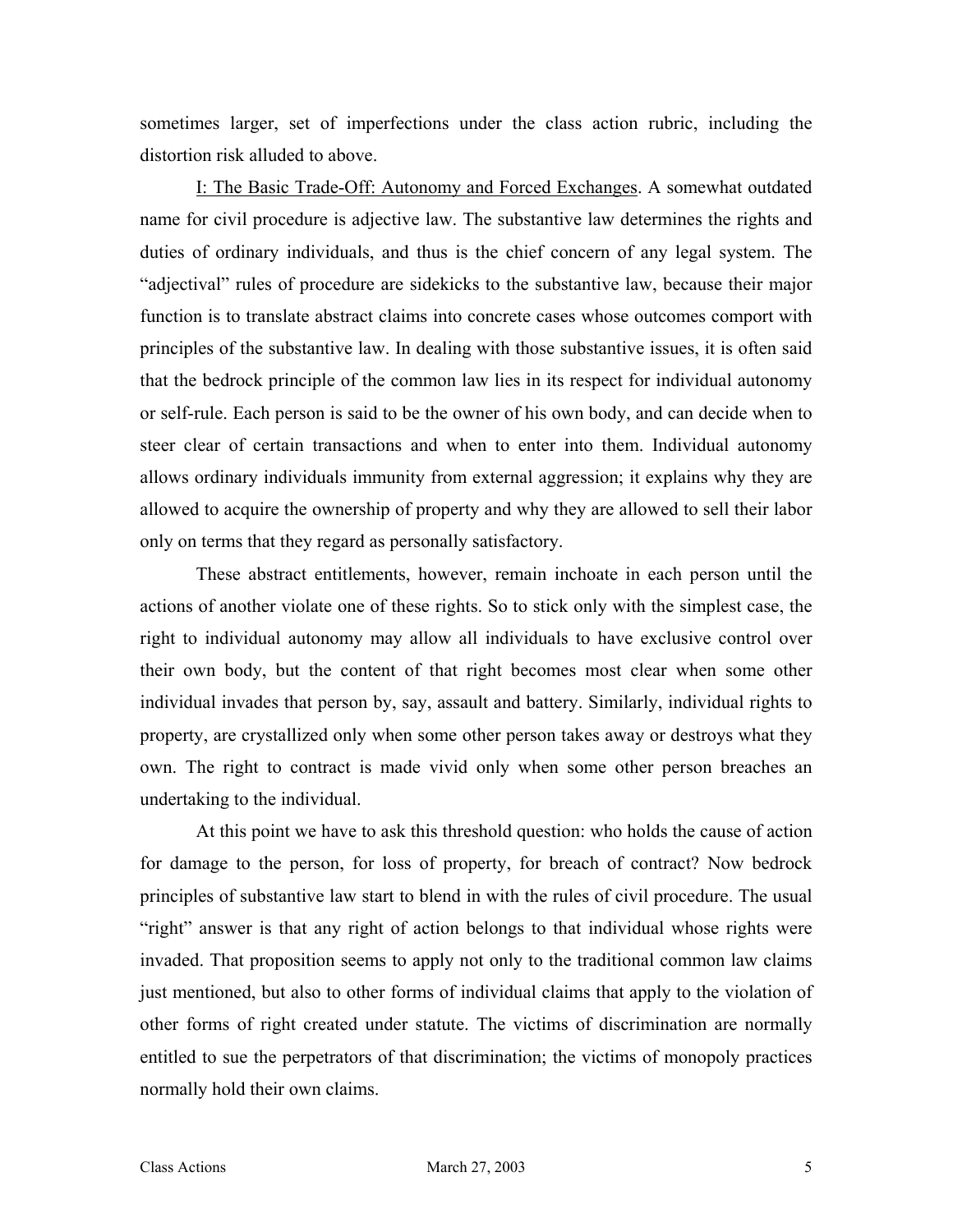My initial question about this outcome is heretical: why? Here it hardly counts as a logical contradiction to assert that A's rights were violated but that the right or action for their vindication lies with B. Indeed, if B were an ideal claimant and A were hopeless at litigation, then this odd regime would have some real attractiveness not only for the Bs of this world, but for the entire system as a whole. The defendant cares not one whit who gets his money, but only about the likelihood and magnitude of payment. If deterrence of wrongdoing is the dominant goal, then what matters is who pays and how much: it is never who collects, or why.<sup>4</sup> Let B be the perfect professional plaintiff, then these defendants will face higher liabilities, and thus will take greater steps to avoid harm. They will know a similar fate that awaits them from violating the rights of other individuals. Accordingly, they will refrain from the deliberate invasion of these rights and will take care to avoid the accident violation of these rights as well. The greater security in the person, in the protection of property, in the performance of contracts is enjoyed not by the Bs of the world, but by the As of the world as well. They might be quite pleased to be stripped of their rights at all, so long as they believe that their substantive rights will be protected by others that bring suit in the event of loss.

The point of this fairy tale is not to defend the proposition the holders of rights of action should not be the people who hold the initial substantive entitlement. It is rather to show that no necessary or logical contradiction arises from the simple fact of that separation. Putting the matter in this particular fashion thus requires us to think hard about the question of who gets the right to sue, and why. It thus forces us to fashion a functional explanation for the unity of substantive and remedial rights, which in turn leaves open the possibility that this unity may be desirable in most cases, but not in all. The conceptual difficulty of this exercise has real payoff in understanding some of the peculiar features of class actions. But for the moment I shall defer dealing with that question, and ask the simpler point, how do we make a case for the "self-evident" proposition that A should have the cause of action for the violation of A's rights.

The first point is that it is one thing to contemplate the separation of substantive entitlements from rights of action, but quite another thing to determine who has that right

<span id="page-7-0"></span><sup>&</sup>lt;sup>4</sup> For the most insistent defense of this position, see David Rosenberg, Mandatory-Litigation Class Action: The Only Option for Mass Tort Cases, 115 Harv. L. Rev. 831 (2002); David Rosenberg, The Regulatory Advantage of Class Action, in Regulation Through Litigation 244 (W. Kip Viscusi, ed. 2002).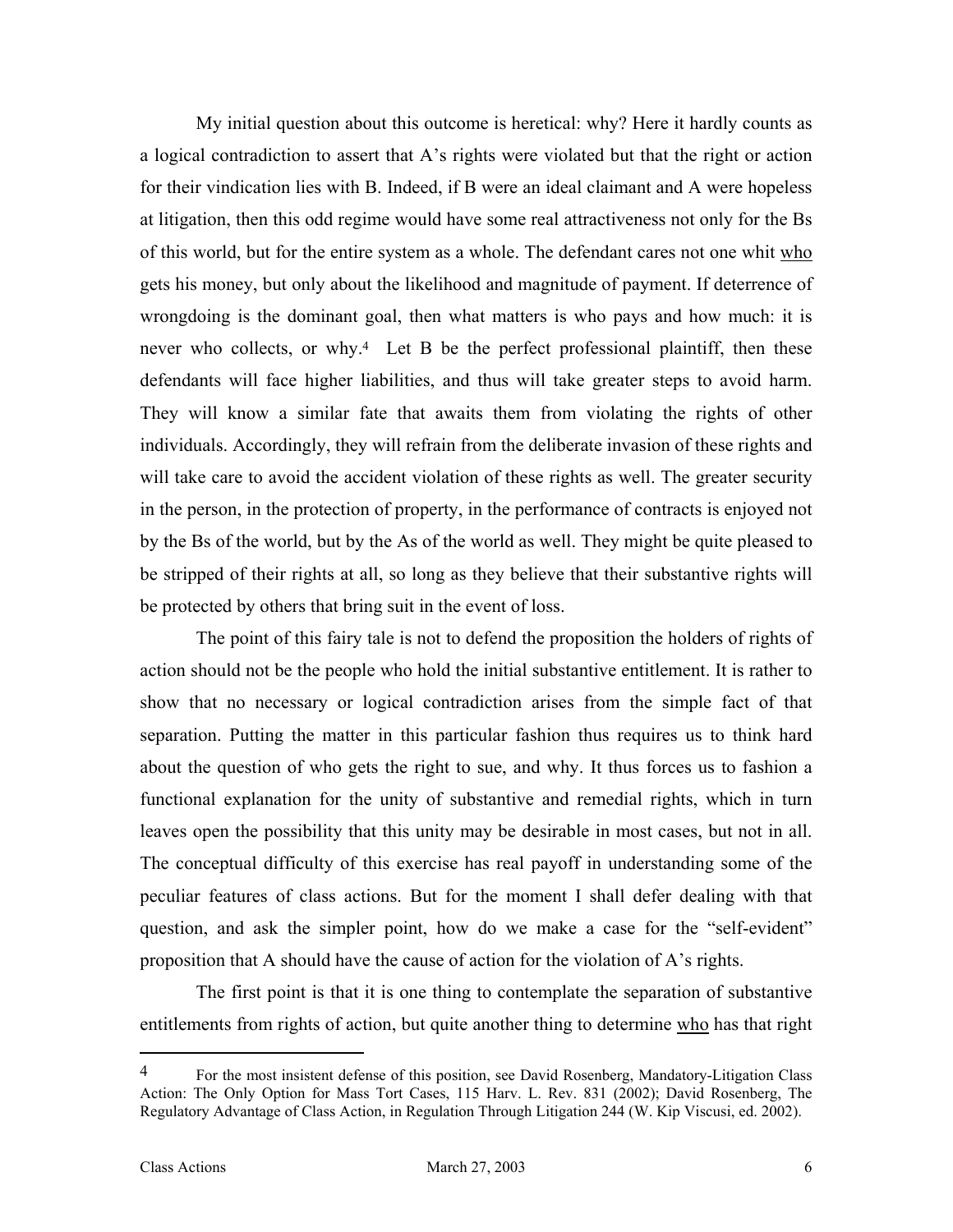or action once that severance is made. Once A and B could be different people, it is necessary to posit some rule to decide which B is entitled to the right of action for the substantive violation to the rights of each A. How might this be done? Well one possibility is to assign the rights arbitrarily, but I don't think that will commend itself to anyone. A has suffered a substantial loss while B gets an undeserved windfall. It looks as though we should rather have the damage payment (if such it be) neutralize the loss, rather than to give it to someone whose name is drawn out of a hat. Indeed the Aristotelian conception of corrective justice,<sup>5</sup> which still has widespread support today, goes to the opposite extreme: far from random assignment of claims, it treats the correction of injustice as critical to the entire legal enterprise. It is absolutely essential that the wrongdoer pay the victim, no matter what the abstract rules of deterrence might provide.

Even if (or, after) we reject both random assignment and perfect linkages, we might, with an eye to efficiency, think that the right of action for the violation to A could be auctioned off by the state, so that the winning bidder may bring the suit, and to keep the proceeds of settlement or litigation. After all, auctions are used all the time to sell paintings and tulips, so why not causes of action for broken legs and undelivered goods? But the language of an auction invites other questions. The auction presumably involves some form of payment for the right of action. It therefore becomes necessary to ask, who gets the proceeds of the auction? One possibility is to pay A the auction proceeds as compensation for the wrong he has suffered. That solution is less than ideal if the government has to bear the costs of running the auction, without recovering its overhead expenses. Yet if in the end the proceeds go to A, then why not let him conduct the auction to begin with? And if he could do that, then why not treat him as owner of the claim who may decide to keep the claim, auction it off, or enter into some special risk-sharing arrangement, such as a contingent fee contract with a legal specialist.

But suppose the state decides to run this auction from the center. Certainly A should be allowed to bid in order to recover the right to sue on his own behalf. It is likely, moreover, that A will be an impressive entry into the bidding wars. Prosecuting any

<span id="page-8-0"></span><sup>5</sup> See Aristotle, The Nicomachean Ethics, Book V, 1131b-25 et seq. (H. Rackham trans., Harvard University Press reprint ed. 1982).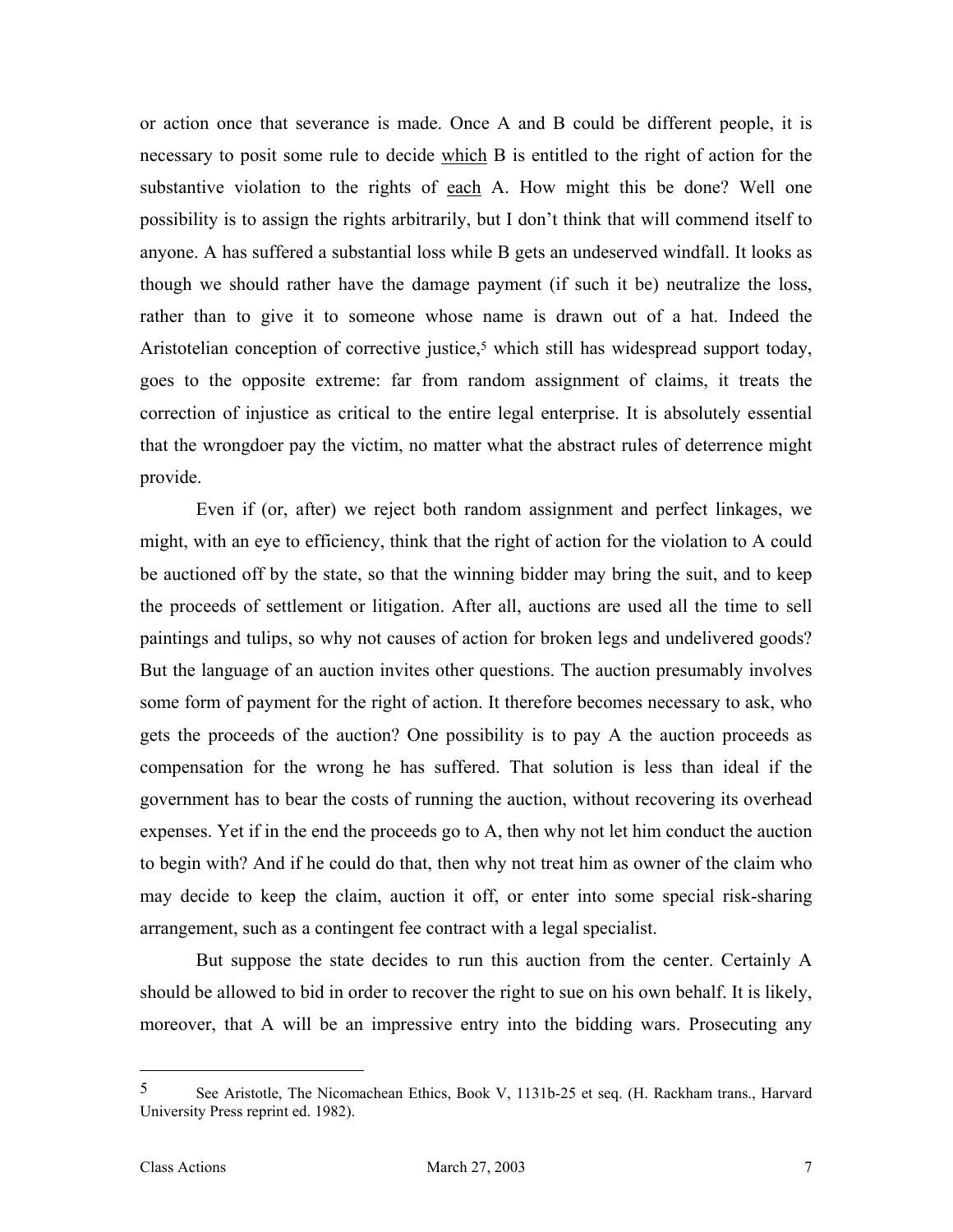lawsuit for the violation of A's rights will require the cooperation of A. If liability turns on whether X struck A in self-defense, then A's testimony will be critical to overcoming this defense. In general, A's cooperation is needed for all aspects the case, but once he gains nothing from suit, he has no incentive to cooperate with the winning bidder. Other individuals will therefore discount their bids by the attendant costs of securing cooperation. A does not labor under this disability and therefore should have an inside track for the winning bid, at least if he has the resources in question. But of course he might not. The lawsuit could have drained him of cash resources, and even our sophisticated capital markets do not regard a potential cause of action as 100 percent collateral for a loan. (No risk-neutral bank could lend even \$10 on an asset worth \$1,000 if that value consists of a 50 percent chance of \$2,000 and a 50 percent chance of \$0. The high variance in payoffs leaves the bank with a huge downside and no participation in the upside.)

The auction rule does not seem to be all that attractive in the abstract. This situation does not involve individuals who auction their own property, keeping the proceeds for themselves. Rather it is a state device for deciding who gets the right to own the cause of action in the first place. Many individuals, most notably Ronald Dworkin have suggested that all property in the state of nature be auctioned off by the state to the highest bidder.<sup>6</sup> But that suggestion to loses its operational appeal once we realize how difficult it would be to organize its operation before all potential bidders died of starvation. We (by which I mean all early societies, without exception) therefore adopt a rule of first possession for the acquisition of land and chattels from the state of nature[.7](#page-9-1) 

Reluctantly, we reach a similar conclusion here. A rule that assigns the cause of action to the victim of the wrong is less expensive to operate than any auction that we might set up; it enjoys legitimacy with a populus that quickly tires of strange mind games played by fevered law professors; it usually ends up giving the right of action to an individual who is in a good position to prosecute the suit himself; and, most critically, it allows that person to enter into side contracts with other individuals (call them lawyers) for the prosecution of that suit, if it turns out that they do not have the skills to do it

<span id="page-9-0"></span><sup>6</sup> Ronald Dworkin, Sovereign Virtue: The Theory and Practice of Equality 65-71 (2000).

<span id="page-9-1"></span><sup>7</sup> See, John Locke, A Second Treatise of Government, ch. 5, Of Property, making just this point in favor of the labor theory of ownership.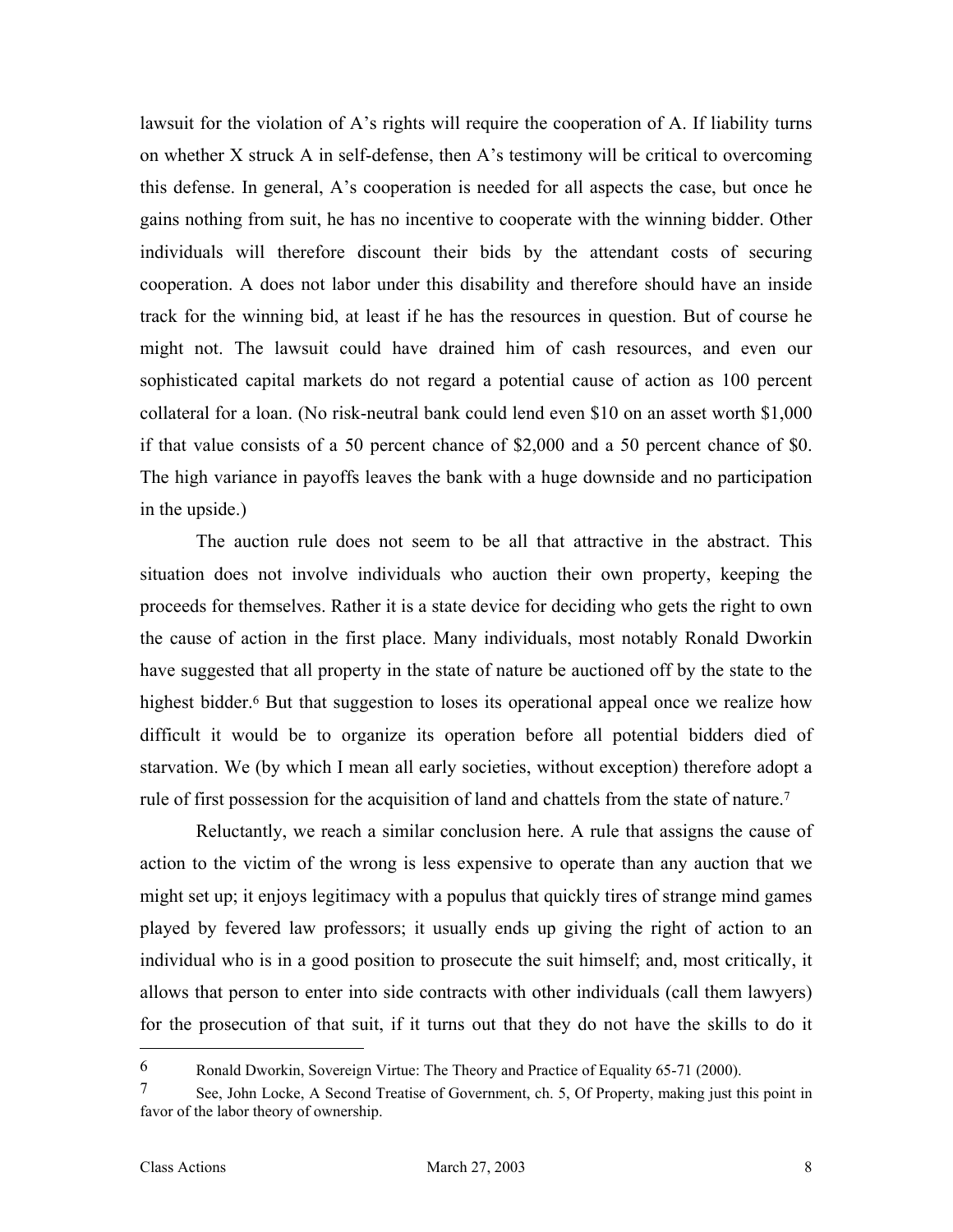themselves. Indeed, in principle it could allow the individuals to sell the claims to other persons, even by auction, if that seems appropriate, as it often is in cases that involve the collection of receivables. But most often the contingent fee arrangement is the vehicle of choice because it gives access to adjudication to aggrieved persons with both limited wealth and limited ability to monitor the conduct of their lawyers. The bottom line here is that the initial allocation of the right of action to the person who suffers from its breach looks on examination to comport not only with the shadowy dictates of natural justice, but also to have real efficiency justifications that no global auction can duplicate. It gives a quick, clear and determinate owner for the right of action in question, regardless of its substantive content, and that person can make voluntary dispositions of the cause of action, including contingent fee or other sharing arrangements, in the event that he is not the ideal claimant. Auctions are possible, after a fashion. Yet they are run not by the state, but by the owner of the cause of action.

Once we have reached this simple empirical conclusion, then we can ask the painful but necessary question: is it good in each and every case? In this case, our usual view that a cause of action flows from the violation of the substantive right takes on following salient features. First, there is one and only one person who is victim of the rights violation. It is the defendant who has taken plaintiff's plow; no other plow has been taken. The value of the thing is large not only in absolute terms but also relative to the costs A has to incur to recover that plow from B. The legal system moreover will yield reliable results, such that A can prosecute his suit for a small cost, with some confidence that he will win on a meritorious claim.

Once we make these implicit assumptions explicit, then we can identify why the system of private rights is workable. By adopting an inflexible rule that each owner of property retains the right of action for its theft or destruction, we have eliminated a major stumbling block in organizing the legal system. A must still prove that the plow was his, for the defendant will win if he can show that he lent the plow to the plaintiff, with the understanding that it would be returned on demand. But no system of procedure can eliminate that factual dispute. Our rule only gets rid of the distraction that arises when some third party is endowed with this cause of action. That said, the plaintiff here will act normally as a self-interested person, which means that he will bring suit only if he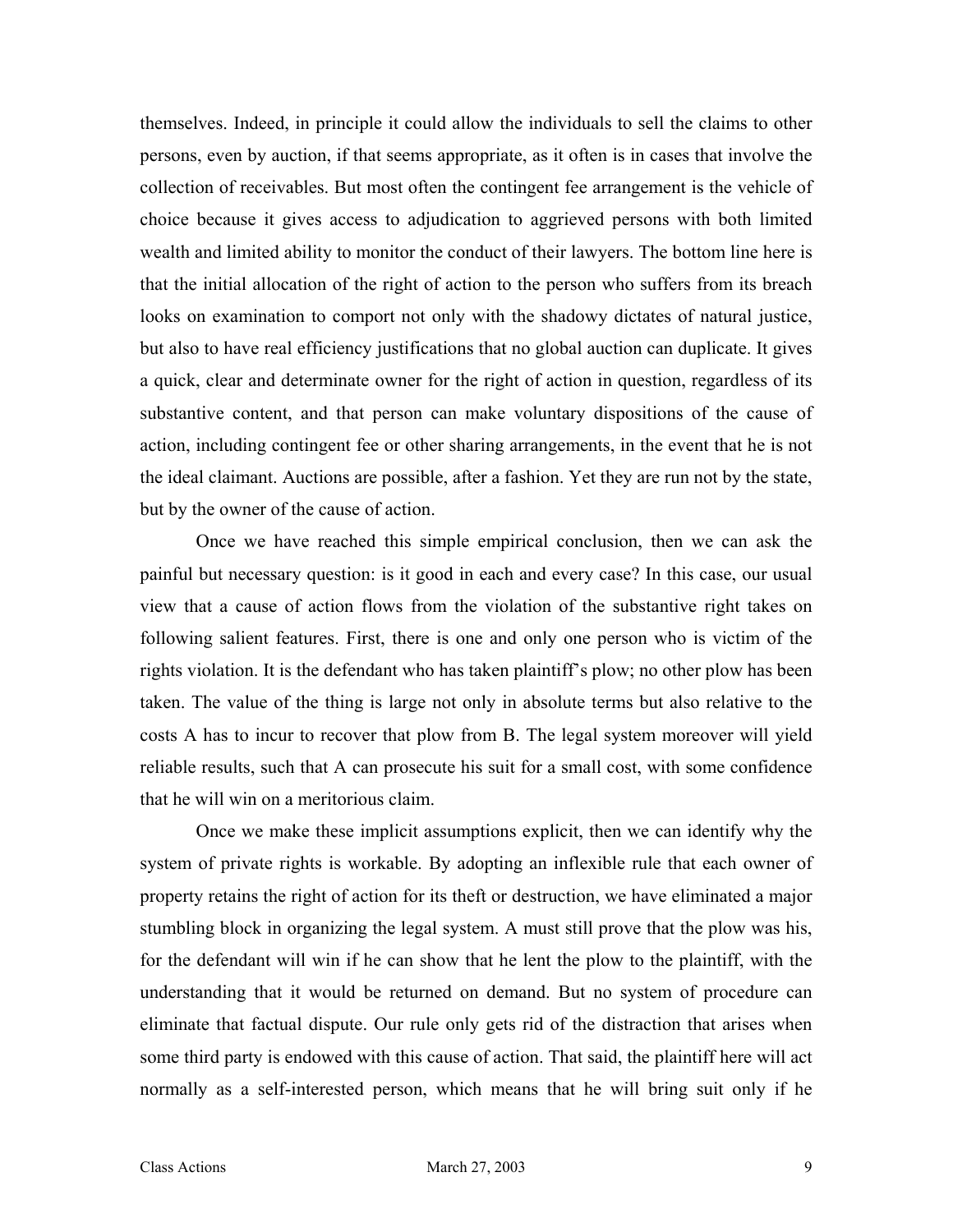estimates at the outset that his expected gain from the suit will exceed his expected costs. Both the cost of the legal system and the reliability of its processes enter into the plaintiff's crude calculations. Thus if the plow is worth \$1,000 and the cost of suit equals \$100, then, if recovery is certain, A will sue, for a net \$900 leaves him better off given that the plow was taken, even if he is worse off than if the plow had never been taken. But this calculation ignores the risk of loss. If plaintiff thinks that he has only a 75 percent chance of winning the case, how his expected gain drops to \$650, equal to the \$750 he expects to recover (i.e.  $0.75 \times$  \$1,000 - \$100). But let the costs go up to \$500, and the chances of success drop to 40 percent, and all of a sudden, the suit does not look attractive no matter how sound the underlying cause of action: a \$400 recovery is less than \$500 cost.

We are now in a position to understand the origin and appeal of the class action in some, but not all cases. Quite simply, the unthinkable becomes thinkable when the basic scenario changes. All that we need do in order to make this happen is to alter three parameters. The first of these is that the number of individuals similarly situated with respect to a common defendant is very large. The second is that the loss sustained by each party is relatively small. The third is that the administrative costs of individual suit turn out to be quite high. In these circumstances we can now see the consequences of a rule that allows each aggrieved individual to bring his own suit. Quite simply, he will not accept this invitation if the costs of litigation exceed the level of recovery, which could easily happen with the high price of lawyers. Within the framework of voluntary transactions, we might expect A to sell his claim, but any individual buyer will face all the problems that beset A and still have to enlist A's support in order to make his claim good.

The obvious escape hatch to this impasse in a voluntary world is for all the individuals to pool their claims together (under the rules of permissive joinder, as authorized under Rule 20 of the Federal Rules) in order to take advantage of what they hope will prove to be economies of scale. These rules limit the use of permissive joinder to cases in which the parties pursue their rights "in respect of or arising out of the same transaction, occurrence, or series of transactions or occurrences." But this limitation on the use of permissive joinder hardly binds at all, for unless this condition is satisfied the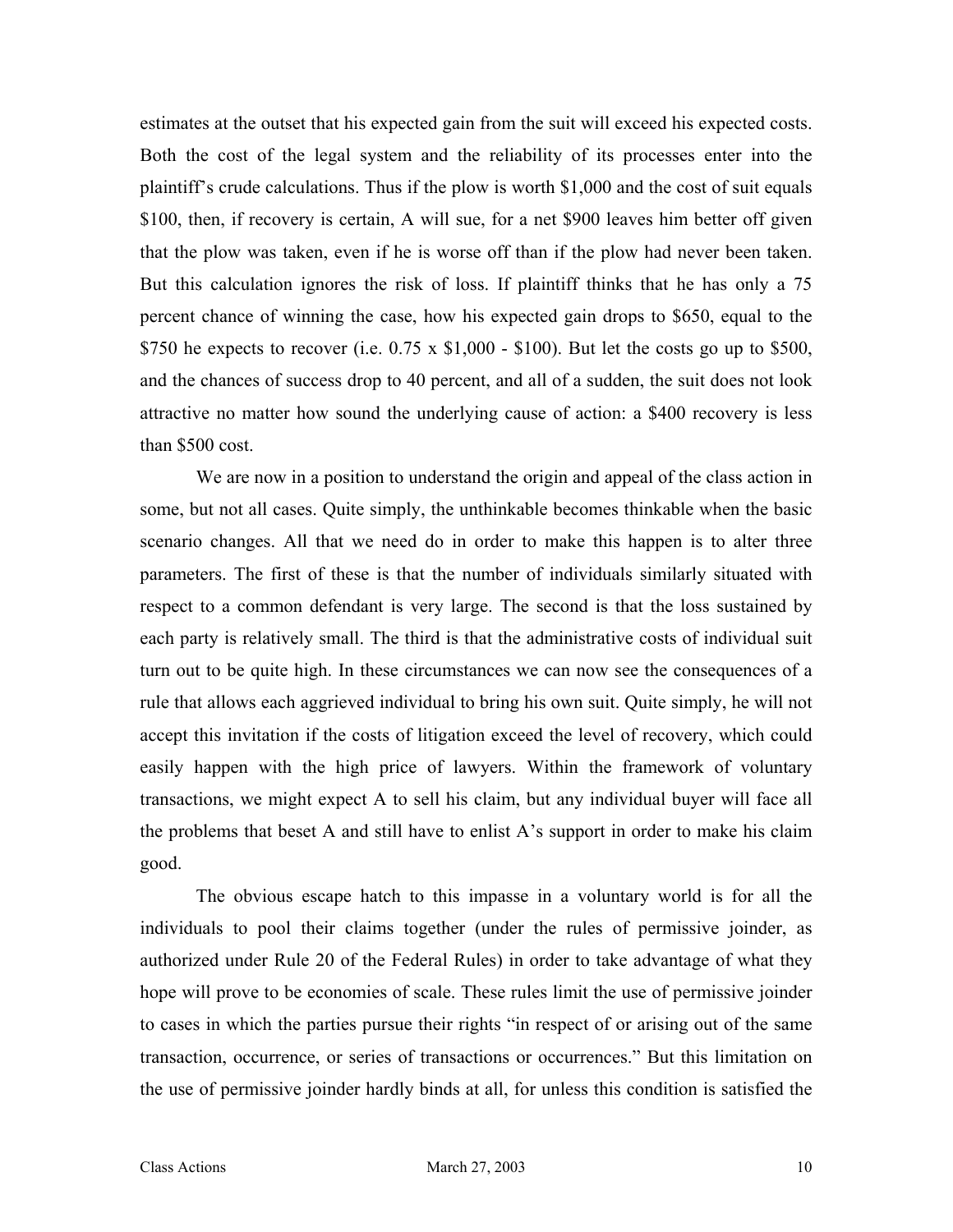individual plaintiffs have little reason to pursue cooperative activities. After all, the hope of parties in a permissive joinder situation is that the cost of suit will rise less rapidly than the value of the amalgamated claims, so that in union they will find strength. But typically they quickly learn that these negotiations are fraught with difficulty for someone has to put together the pool that divides expenses and recovery, and someone has to decide how much each claimant should contribute, both initially and thereafter. Since we are, by hypothesis, still in a world of free bargaining, nothing compels each person to accept a prorata share of expenses and gains upon joining into the pool in question. It is possible for individuals to holdout for a larger share of the gain on condition of joining the business. The process could take place quite subtlety, as when one party insists on a minimum level of recovery out of the common pool, which leaves other people at greater risk and could induce them to make the same demands until 150 percent of the pie is fully accounted for. What makes this problem so difficult to deal with is that holdouts, wishing to avoid rebuke, often take concealed and not brazen approaches toward individual aggrandizement. They claim that their claim really is worth a great deal more than anyone else thinks and calibrate their demands to the perceived value of their interest. Bargaining breakdown is highly probable in these circumstances, which is just what we should expect. We can think of the defendant, as seen through the eyes of members of the plaintiff class, as though he were a common pool asset (say oil and gas under the land of multiple landowners), and the plaintiffs each as claimants to the some fraction of the pool. Often it happens that the surface owners cannot agree on any appropriate split of expenses and recovery, so each takes an independent course of action that leads to excessive costs of extraction whose necessary byproduct is the reduction of the total oil and gas taken from the pool. Permissive joinder in these cases can work in some circumstance. But often it does not. It is the failures that explain the rise of the class action.

Class Actions for Voluntary Associations. To see how the argument works, it is best examine it in an environment that is most hospitable to the class action, that is, those situations where all plaintiffs have interests that have been crafted the same under the substantive law. Suppose that the question at hand is disputed behavior in a corporation, partnership or some voluntary association. A common version of the complaint is that a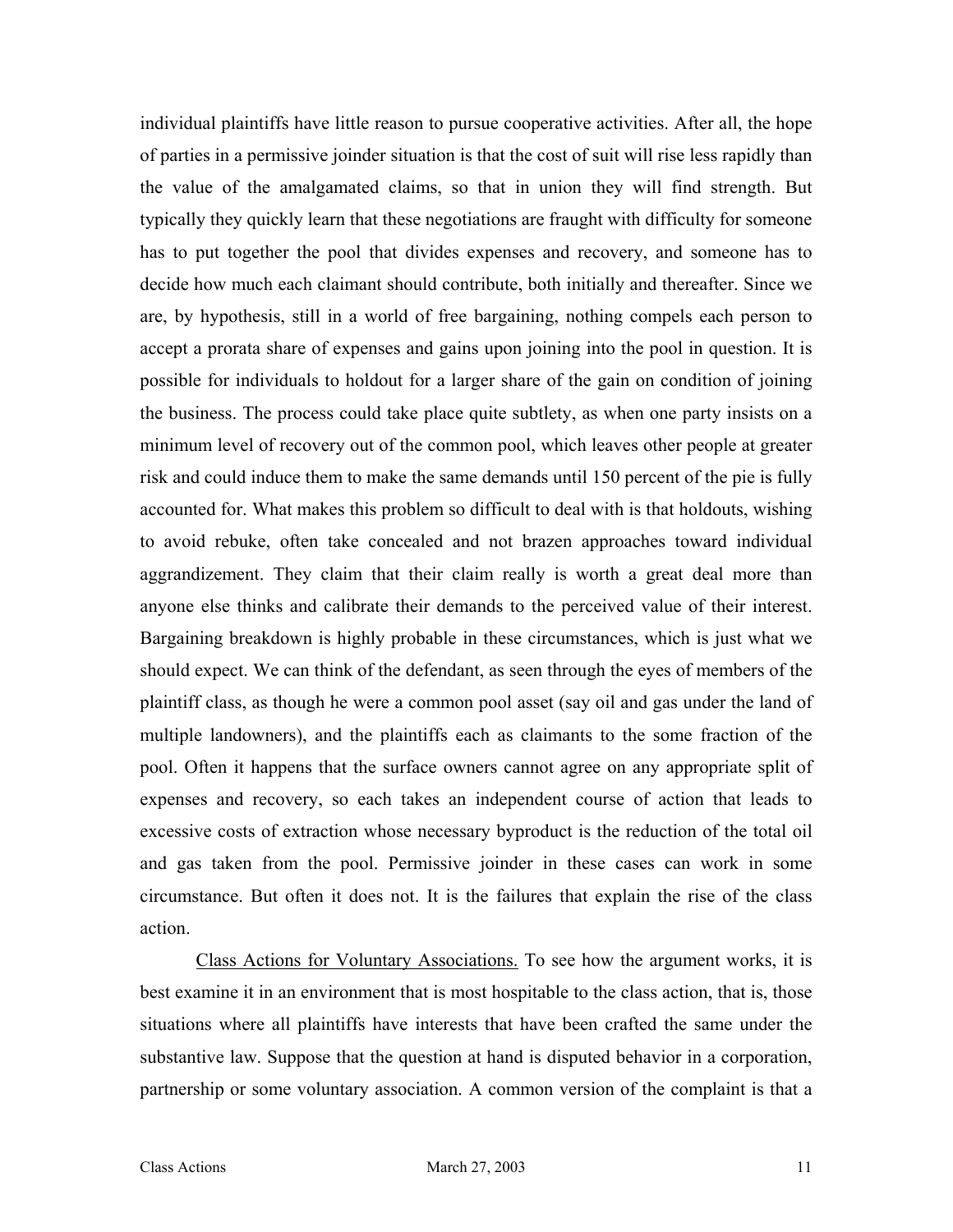key corporate officer has purchased a collective asset in a cozy transaction for a sum well below its market price. The remedy in this case is to unravel the transaction so that the asset is returned to the corporation and the cash to the individual buyer. (I ignore all complications with the time value of money, subsequent transactions and the like.) The question is who is in the best position to maintain the suit to undo this transaction. In principle the action belongs to the corporation; but notwithstanding its lofty legal status, a corporation has no independent powers of self-generation. Usually the directors act as "its" agents and in this case they have fallen asleep at the switch. So at least one shareholder has to step up to the plate for the corporation, AKA the other shareholders in question. So how this transaction is organized?

One possible way is to think of a permissive joinder suit among shareholders, but this fails for a number of critical reasons. First, chronic coordination problems can arise with shareholders every bit as much as it can with surface owners. Second, the proposed relief is indivisible in that it benefits one shareholder as much (or as little) as the next. As noted earlier the proper procedure is to unravel the transaction so that the thing is restored to the corporation, usually with its purchase price refunded to the outsider. That form of relief benefits all shareholders whether they participate in the litigation or not: it is not just the case as "a practical matter," as Rule 23 says; rather it is as a necessary matter deriving from the structure of the corporation itself. In this setting, we now have the worry that some shareholders will simply choose to free ride on the efforts of others. They will bear none of the costs of running the suit (and the consequent risk of failure). Yet they will stand to gain equally with all other shareholders once the corporation has recovered the asset in question. The danger in this situation is not that of excessive and ungrounded suits by rapacious class action attorneys. Unless something is done to fix up the imbalance, the real risk is that serious wrongdoing at the corporate level will go unchecked for want of a champion to deal with the problem.

The standard response has been to craft the derivative action whose origin has been neatly summarized as follows:

In these circumstances, the shareholders' injury (diminution in the value of their shares) derives from the fact that the alleged misconduct has reduced the value of the corporation's assets. Further, this type of derivative injury is suffered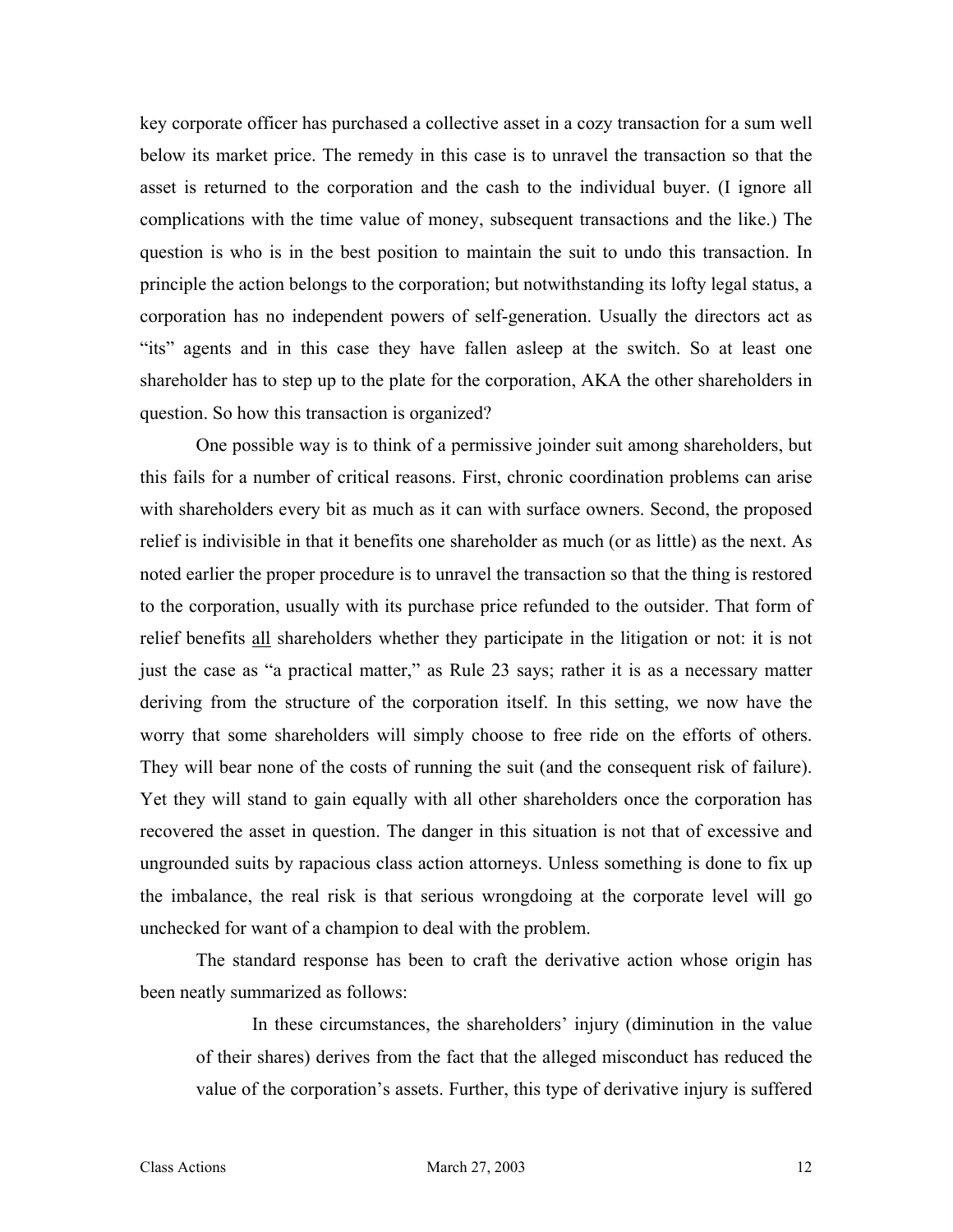*in common* by all shareholders according to their proportionate interest in the corporation. The shareholders' derivative suit was created by equity courts to permit a shareholder to vindicate wrongs done to the corporation as a whole that management, because of either self-interest or neglect, would not remedy.<sup>[8](#page-14-0)</sup>

So at this point we can now start to see how, at least in some core cases, the class action operates as a system of forced exchanges that works for the benefit of the individuals who are subject to the state-generated coercion. At this point we are not talking about class actions across the board, but solely one special instance of them, the derivative suit, brought by shareholders in the name of the corporation, or its analogues for associations and partnerships. The basic logic is this: the knight who steps forward to maintain the suit is paid by the corporation out of the winnings of the action. This simple expedient at first look has all the right incentive features. In the first place, once we pierce through the corporate veil, we discover that the champion has worked for the benefit of all the other shareholders. Since these individuals all hold fungible interests, we can treat the fractional interest in the corporation as marking their precise stake in the outcome of the litigation. It is not as though the claim is, in the words of Rule 23 "typical" of those of other class members. It is that these actions are all "identical," so that from a structural point of view we cannot conceive of a better class representative.

At this point the conclusion clearly follows: once the action is successfully brought, then the payment issue can be solved by ordering the corporation (i.e. the shareholders) to make an appropriate payment to the outside champion. If the applicable rules so allow, the corporation in turn could be allowed some recovery of those fees from the wrongdoer under a version of the winner-takes-all method. But that wrinkle should depend more on the fee shifting rules generally, and not on the particulars of class actions. Each member of the class bears the same fractional interest in the payment as he obtains from the successful recovery, so that the rule in question divides up the gains from the transaction in accordance with their respective investments. No one is allowed to opt out of this particular class—see Rule  $23(c)(2)$ — which is just as it should be, because the nature of the relief—restoration to the corporation—works to his benefit. But then, why would anyone want to back out when the alternative is to get nothing at all?

<span id="page-14-0"></span><sup>8</sup> *Jesse H. Choper et al*., CASES AND MATERIALS ON CORPORATIONS, 785-86 (3rd ed. 1989).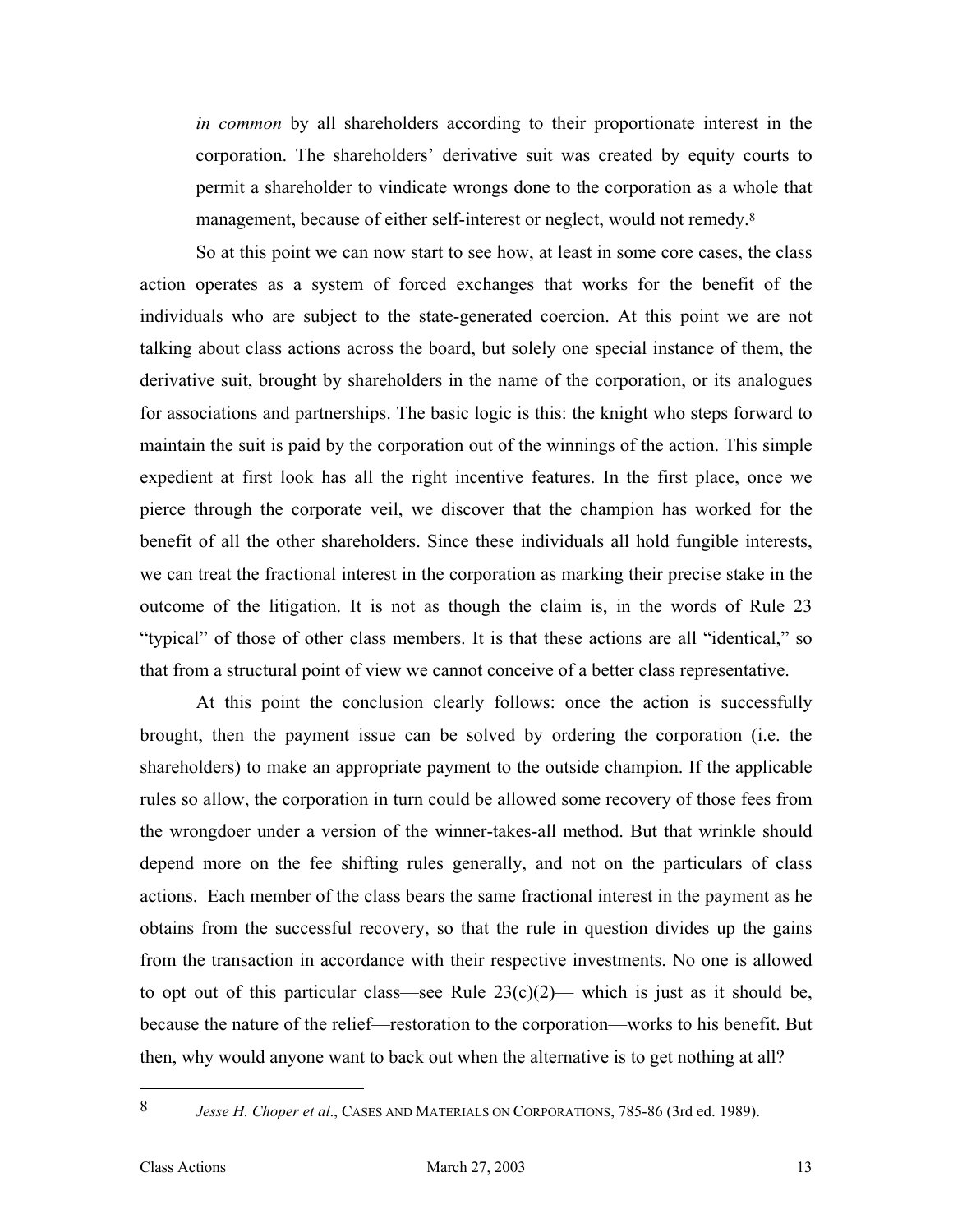Invariance in Aggregation Thus far it looks as though the derivative suit is the world's perfect class action in that it forces all shareholders to deviate from their initial property holdings in ways that leave them better off than before. In practice this conclusion is, of course, too optimistic because the complete package requires us to develop rules for the selection and compensation of attorneys, which is not so easily done. I shall pass by these issues here, in order to pursue the central theme of this paper: whether, and if so, how the aggregation of individual claims within the class action format leads to a distortion of the substantive law that works typically in favor of the plaintiffs, not only within the confines of these corporate and associational cases.

At this point, the vital concern involves the interplay between substantive and procedural law in dealing with class actions. As noted earlier, treating the class action as a procedural rule carries with it profound implications. Quite simply, as a matter of theory, the class action functions solely as an aggregation device to allow the pursuit of claims that could otherwise not be brought because of the high rate of administrative cost relative to the anticipated recovery. As the Supreme Court held in Amchem, the central purpose of the class action "is to overcome the problem that small recoveries do not provide the incentive for any individual to bring a solo action prosecuting his or her rights. A class action solves this problem by aggregating the relatively paltry potential recoveries into something worth someone's (usually an attorney's labor)."[9](#page-15-0) In principle, therefore, we should hold the substantive law constant regardless of whether the plaintiffs proceed by individual action, permissive joinder, or class action. Thus, the class format does not alter the terms of the basic cause of action; nor does it introduce some new defenses, or eliminate others, in the prosecution of the case. The whole point here is to avoid any extraneous influence that would give parties a reason to either bring or refuse to bring a class action. The substantive outcomes should not be distorted by the choice of procedural vehicle.

<span id="page-15-0"></span><sup>9</sup> Amchem Products, Inc. v. Windsor, 521 U.S. 591 617 (1997), quoting Mace v. Van Ru Credit Corp., 109 F.3d 338, 344 (1997).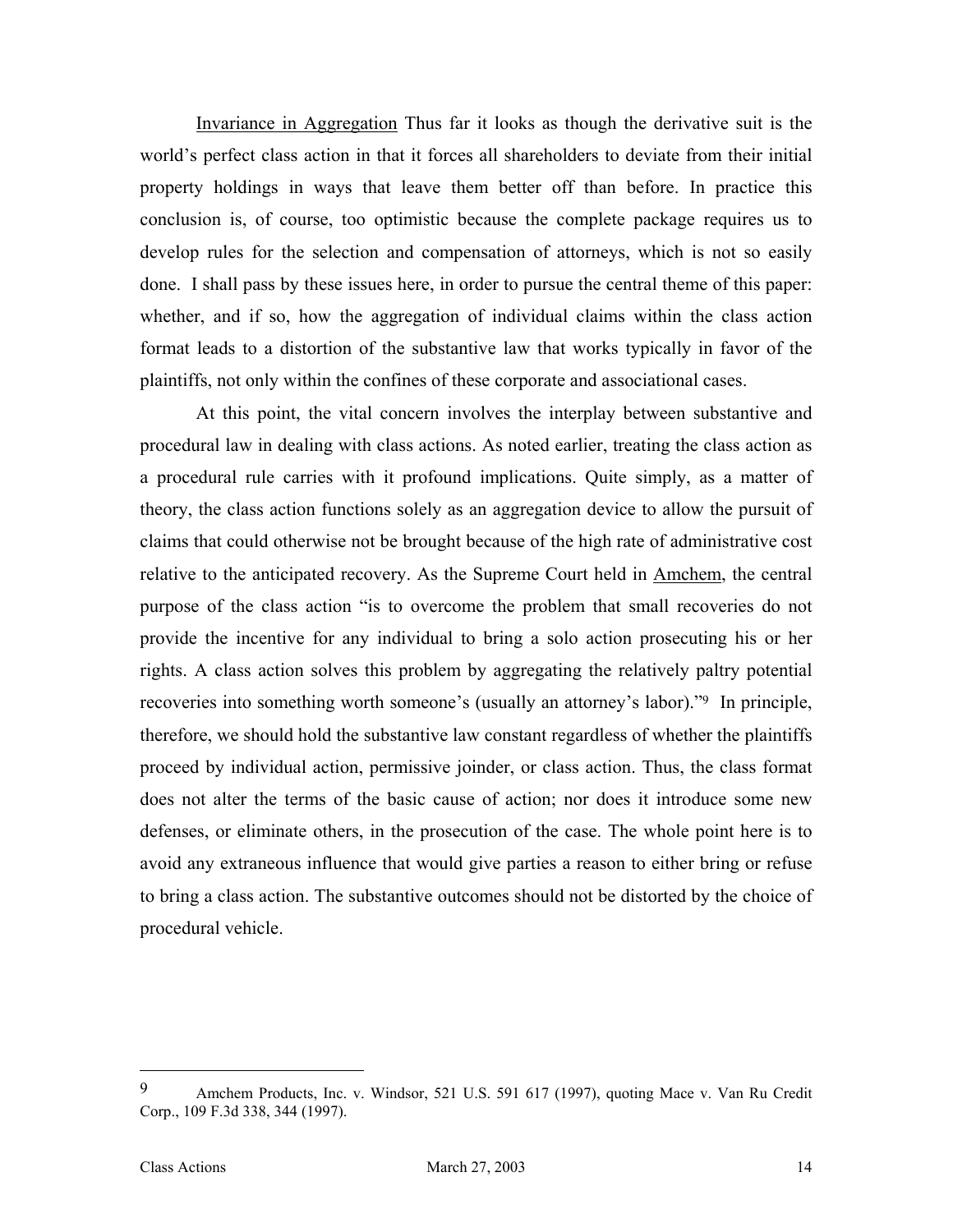This invariance constraint has powerful roots in other substantive areas of law. One common theatre in which the point is raised is bankruptcy.[10](#page-16-0) Ordinary firms have relationships with multiple creditors antecedent to and outside of bankruptcy. The ideal bankruptcy system allows for the coordination of multiple claims, the marshaling of the defendant's assets, and a key decision over whether to liquidate or reorganize the basic business.[11 T](#page-16-1)hese issues are hard enough to resolve in their own right, and the ideal set of procedural rules is not one that induces parties to go into or to avoid bankruptcy solely on the grounds of the relative procedural advantages of the various fora. Thus, it would be quite dangerous if the legal position allowed a plaintiff-creditor to defeat a statute of limitations defense available in state court by filing for bankruptcy. At this point they may well choose an inefficient place to litigate in order to gain a partisan advantage. Defendants will have equal and opposite incentives, and the whole system could easily grind to a halt, for in both cases the private advantage creates a social disadvantage.

Likewise, in dealing with private land use disputes between neighbors, it is important to keep parallelism between the ordinary tort actions that some neighbors can bring against another and the actions (often class actions) that the state can bring on behalf of some neighbors against others. Let the state be given substantive or procedural advantages not available to the individual plaintiffs, and enforcement will migrate into public hands even if the private law offers systematically superior substantive solutions on the issues. Likewise, if the private law is systematically more advantageous to plaintiffs, they now have an incentive to resist more efficient class actions solely to obtain partisan advantages. In all these cases, then, we should be careful to see that the amalgamation of claims does not alter the balance of power between the two sides except insofar as it overcomes the transactional obstacles that justify the use of the class action in the first place. It is for just this reason that zoning rules are so often problematic. In Lucas v. South Carolina Coastal Comm'n,<sup>12</sup> the state sought to prevent any construction on a beachfront lot by regulation. No private neighbor could obtain an injunction to that

<span id="page-16-0"></span><sup>10</sup> See Thomas Jackson, The Logic and Limits of Bankruptcy Law, Beard Books (1986); Corporate Reorganizations and the Treatment of Diverse Ownership Interests, Douglas Baird & Thomas Jackson, Stanford Law School (1983)

<span id="page-16-1"></span><sup>11</sup> See, e.g. Douglas Baird, The End of Bankruptcy, 55 Stan. L. Rev. 751 (2002)

<span id="page-16-2"></span><sup>12</sup> 505 U.S. 1003 (1992).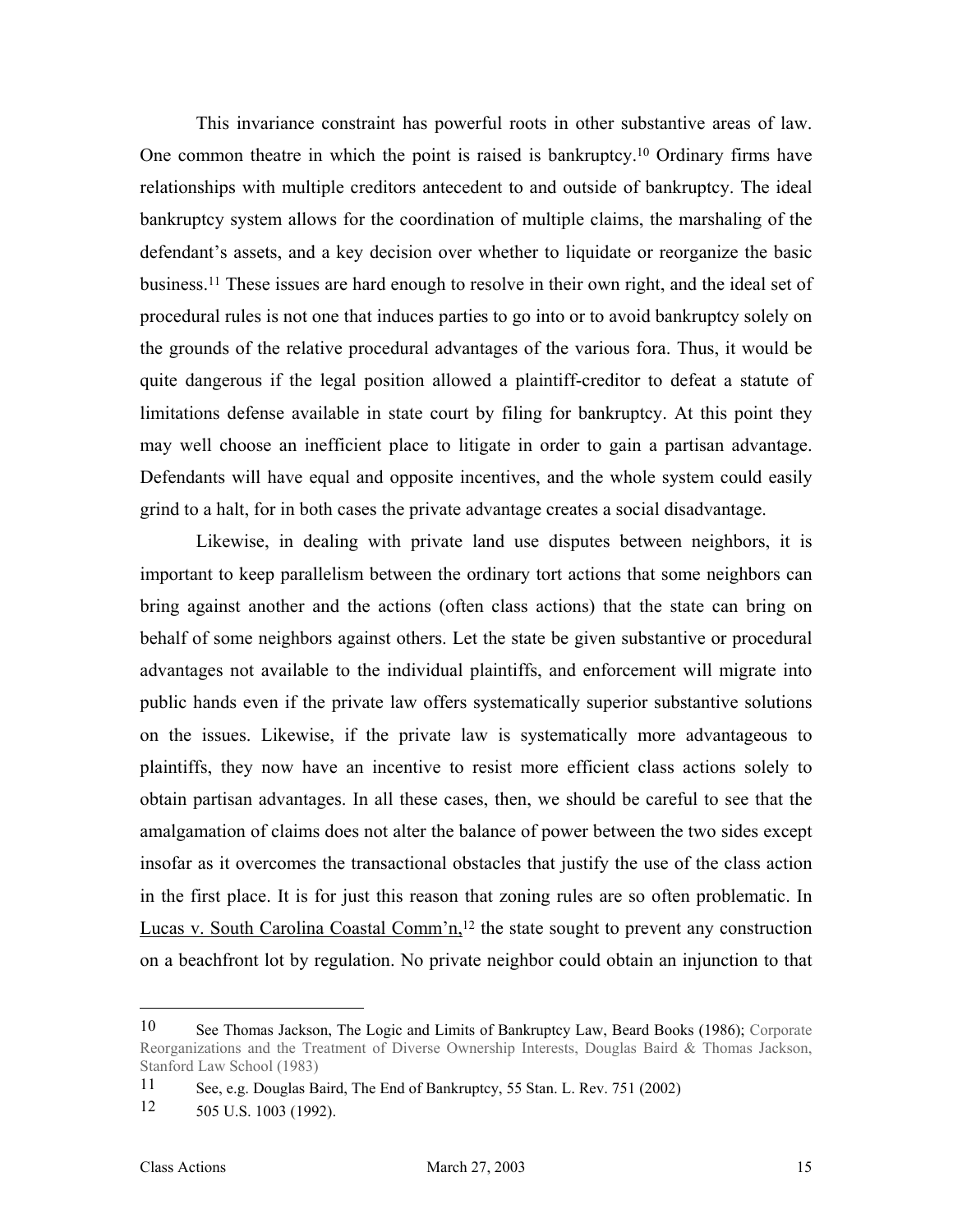effect, but would have to purchase a restrictive covenant. The switch from the private to the public forum should not result in a fundamental change in the ground rules, and the strength of that decision is that it prevented that maneuver from happening in the most egregious fashion, although it left open the possibility of sustaining lesser forms of regulation without compensation. As with bankruptcy, the switch in forum should not result in a radical change in the rules of compensation[.13](#page-17-0)

This program is, moreover, easy to implement in connection with the ordinary derivative suit against private associations and corporate defendants. Here all the plaintiffs are in precisely the same position, so that the court need only ask itself how it would resolve the suit if all the shares in question were held by a single person who had an action against members of the board of directors. But the concerns here become much more serious in the modern class action in which amalgamation and distortion could go hand in hand.

Class Actions for Damages. This invariance proposition is, however, sorely tested in the context of the modern class actions, which arise outside the corporate and association situations where what is sought is a restoration in cash or kind to the association or corporation. Right off the bat it should be clear that the efficiency of the class action is necessarily reduced as it is carried over into these new situations. No longer do we have any fungible corporate shares that certify the indivisible nature of the class relief and the parallel nature of the individual claims. In addition, it is no longer necessary to limit the class suit to a single (corporate) defendant, which increases the complexity of administration. The first of these elements falls to the wayside because there is no legal entity to which the damages in question can be paid. When someone is run over by a truck, gouged by a monopolist, victimized by discrimination, consumer or securities fraud, he sustained his loss in his individual capacity. The usual demand is for cash relief, to be paid to each person separately. These claims, moreover, may be analogous in some ways but different in others.[14 T](#page-17-1)he individual plaintiffs may have been

<span id="page-17-0"></span><sup>13</sup> For my discussion of these issues, see, Richard A. Epstein, Lucas v. South Carolina Coastal Council: A Tangled Web of Expectations, 45 Stan. L. Rev. 1369 (1993); Richard A. Epstein, The Seven Deadly Sins of Takings Law: The Dissents in Lucas v. South Carolina Coastal Council, 26 Loyola of Los Angeles Law Rev. 955 (1993).

<span id="page-17-1"></span><sup>14</sup> For a merciless dissection of such claims, see the decision of Easterbrook, J. in In re Bridgestone/Firestone, Inc., 288 F.3d 1012, (7th Cir. 2002).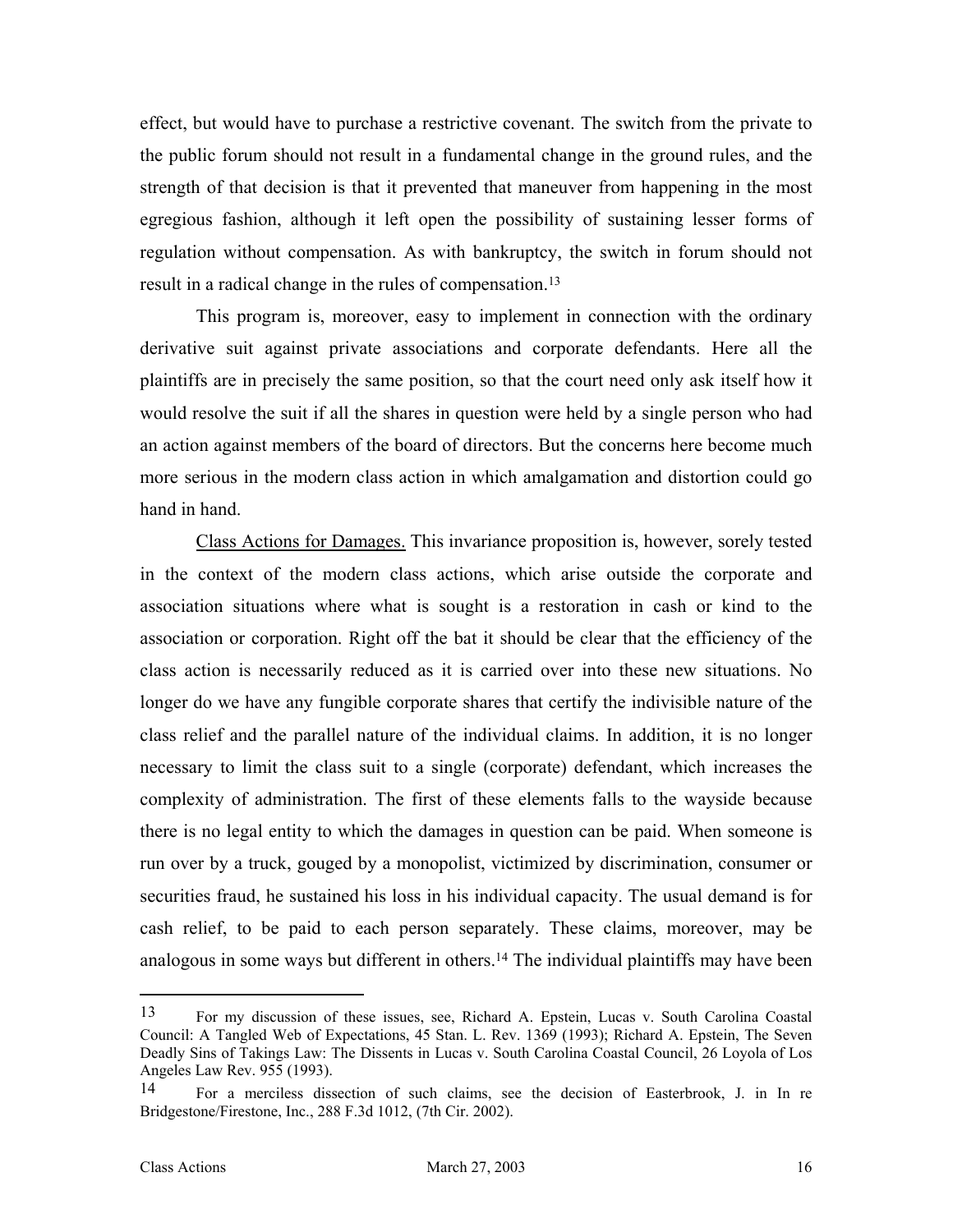sold goods at different times, for different prices, by different salesmen. Shareholders may have bought and sold stocks at different times in the period before a takeover bid is announced. Often the claims involve individuals in different states with different substantive law. The claims may have some elements in common, but also some important differences. Often the salience of these differences and similarities may not be fully apparent at the outset of the suit, but only become apparent once discovery has been undertaken, or perhaps even at trial. The upshot is that the critical decision on class action certification often has to take place prior to any genuine assessment as to what the ultimate shape of the claims will be. In this regard, the identification of appropriate class members could easily shift over the life of the litigation.

To their credit, the current class rules appear to recognize the difference in context. The rules contain no provisions for opt-outs for Rule  $(b)(1)$  and Rule  $(b)(2)$  class actions, where the relief is indivisible, but recognizes them for class actions brought under  $23(b)(3)$ : "the court shall direct to the members of the class the best notice practicable under the circumstances, including individual notice to all members who can be identified through reasonable effort." Newspaper notification will not work when names and addresses are available.

The additional layers of complexity in ordinary damage class actions do not eliminate any of the difficulties of class administration in the context of derivative actions. But they do add a number of additional elements that require some closer examination. Owing to the want of parallelism, the question arises of whether all persons similarly situated—itself a term of art—must become members of the class whether they want to or not. At least one strand of thought, championed most conspicuously by Professor David Rosenberg, claims that this mandatory approach is correct, and holds, in effect, that the conscription of individual plaintiffs into the class action really works to their benefit, such that they have no reason to opt out of the class to control their own suit[.15](#page-18-0) The law can make that judgment for them at lower cost and higher reliability. Indeed in one sense his position goes a step further. Since the real question is deterrence of defendants, he takes the view that there is no particular reason to want to distribute the

<span id="page-18-0"></span><sup>15</sup> See David Rosenberg, Mandatory-Litigation Class Action: The Only Option for Mass Tort Cases, 115 Harv. L. Rev. 831 (2002); David Rosenberg, The Regulatory Advantage of Class Action, in Regulation Through Litigation 244 (W. Kip Viscusi, ed. 2002).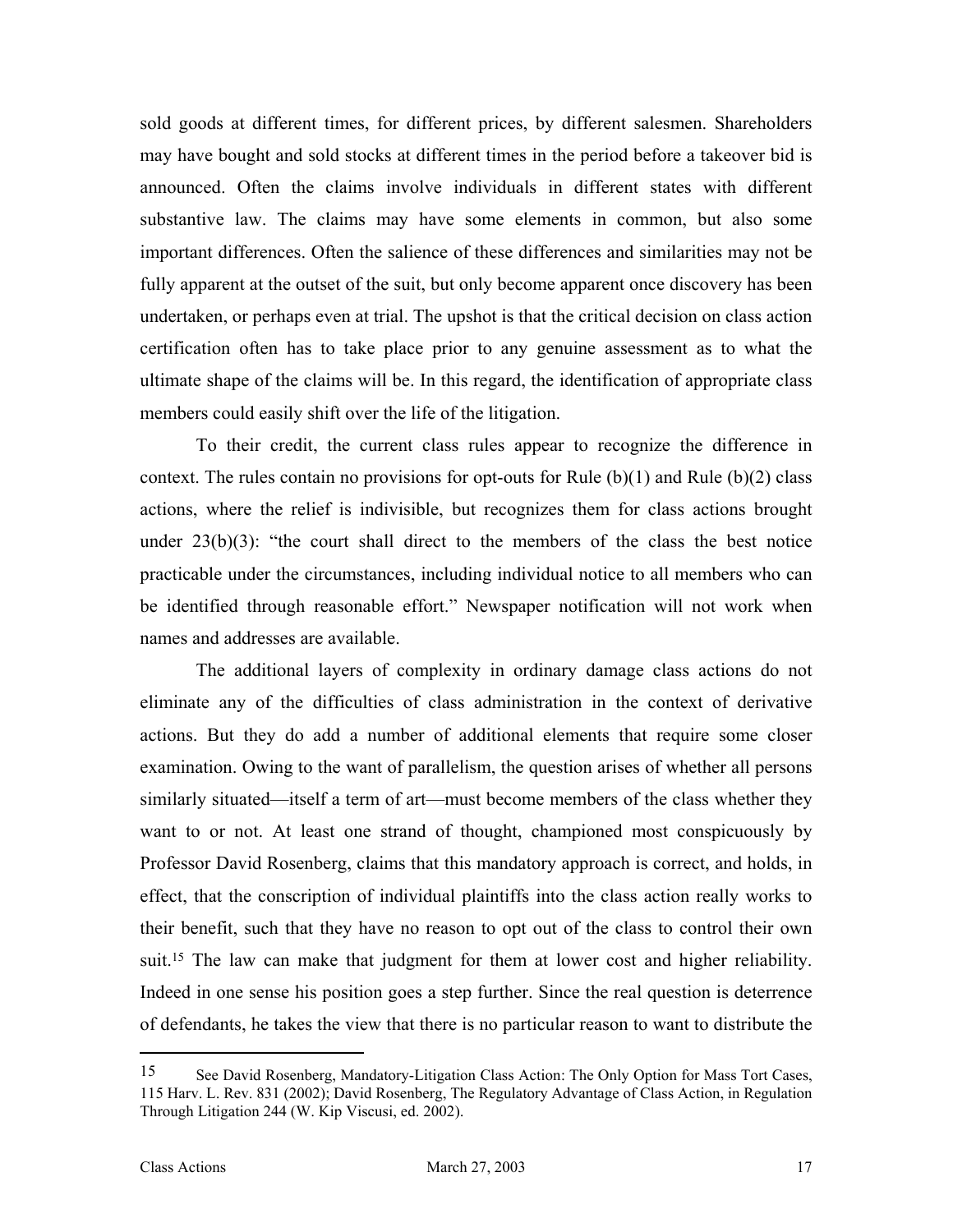money to any members of the victim class. Their protection comes in a different form: stronger deterrence reduces the occasions on which compensation is required. At this point, the entire system becomes rickety because the contours of a "mass tort" are far from clear in the abstract. With the asbestos litigation, for example, different individuals were exposed under different working conditions to fibers produced by different manufacturers at different times. Some of these are exposure only cases; others involve physical harm, which might be caused by other agents.[16](#page-19-0) In some cases it might prove hard to decide whether certain workers should be included in a class or not. That decision is momentous enough when the stakes are how the litigation should proceed. But the boundary condition would become far more salient if class members received no compensation while individual tort claimants could get full compensation. At this point, the class action ceases to be a simple aggregation device. It becomes an on/off switch for vitally different legal regimes.[17](#page-19-1) 

Even if we reject (as current law manifestly does) the view that ex post compensation is irrelevant, powerful implications still flow for the governance of class action litigation. This position presupposes that the judgment should be collective and not individual, such that a person who objected to the strategies pursued by the class would be required to remain a class member on the ground that the economies of scale in running the class action would leave him better off than before. There is obviously a powerful paternalistic streak in this argument. Surely a consumer class that has 100,000 potential members could operate if some fraction of them decided to opt out, perhaps to form a second class under different leadership. And, it becomes hard to insist on their participation in the class if these dissenters have fundamental strategic disagreements with the lawyers and/or class committee that takes direct control over the litigation. It may well be too expensive to try to recruit individuals into the class, but the transaction costs do not preclude a default position that preserves the individual right to opt out on receipt of notice, especially if they wish to join smaller, more cohesive classes. This issue could prove of especial importance in those situations where state-based classes have greater internal coherence than nationwide classes. There is already some authority that

<span id="page-19-0"></span><sup>16</sup> See Amchem Products, Inc. v. Windsor, 521 U.S. 591, 624 (1997)

<span id="page-19-1"></span><sup>17</sup> For further discussion, see Richard A. Epstein, Implications for Legal Reform in Regulation through Litigation, 310, 347-348 (W. Kip Viscusi, ed. 2002)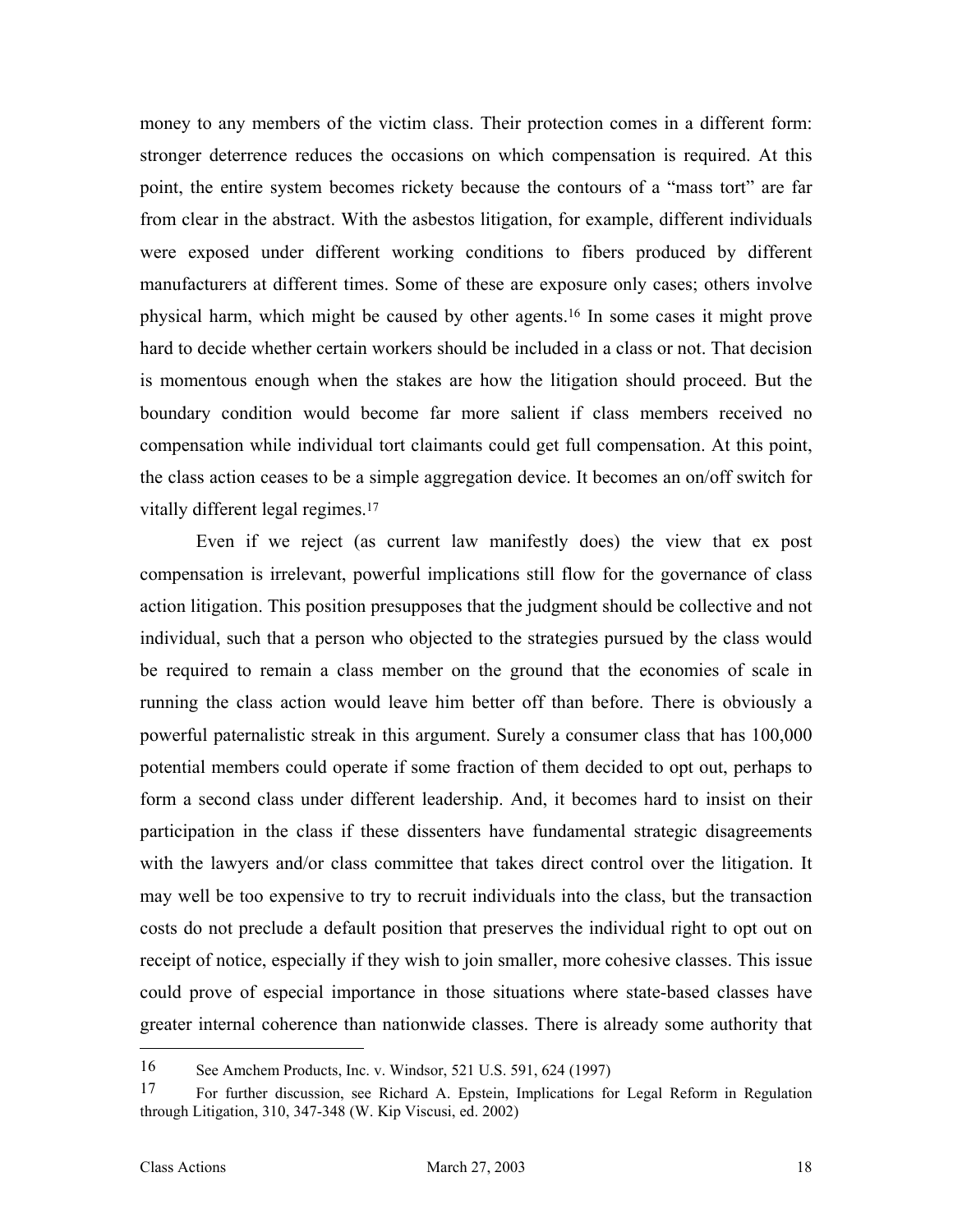indicates that these should be the preferred norm insofar as the variations in state law reduce the predominance of common issues and place additional strains on the operation of the class.[18](#page-20-0) Nationwide classes are of course more plausible for causes of action based on federal law, and highly troublesome when state and federal counts are joined in the same master complaint.

Stated otherwise, the situation with individual claims differs fundamentally from the derivative suit in that it is no longer the case that the provision of a remedy to one person necessarily provides a like remedy to another. When one person opts out of the class to bring his own suit for money damages, all other individuals may proceed under the class rubric if they please. The key point here is to make sure that those who hang back to do not benefit from the offensive use of res judicata should the class action be successful, while reserving the right to bring their individual suits anew should that action fail.

Once individuals are allowed to opt out, they must also receive some notice, by publication or in person, about the terms and conditions under which the class action will proceed, as Rule 23 provides. In many cases where the individual sums for the class are small (as with the miscalculation of interest rates on small personal loans), most people will choose to stay put, assuming that they pay any attention to the matter at all. But, nothing about the current structure of the rules of civil procedure limits ordinary class actions to small overcharge cases. Huge tort actions and substantial antitrust claims may also be brought in this form, and here the choice whether to opt out is far weightier because the damages are anything other than "paltry". In these cases, moreover, individual plaintiffs may well decide to commence their suit before any class action could begin, so that it is highly doubtful that a plaintiff should be bound to the class unless at the very least he receives actual notice of the suit, and probably not even then unless he agrees to a stay of his own litigation pending the outcome of the class action. After all, if two individuals brought suit, neither would be stopped in his tracks simply because he had notice of the other suit. Some evidence of collusive or opportunistic behavior would seemingly be required.

<span id="page-20-0"></span><sup>18</sup> See, e.g., In re Rhone-Poulanc Rorer, 51 F.3d 1293, 1298 (7th Cir. 1995), quoting Henry J. Friendly, Federal Jurisdiction: A General View 120 (1973). See also, Rutstein v. Avis Rent-A-Car Syst. 211 F.3d 1228, 1241 n. 21 (11th Cir. 2000).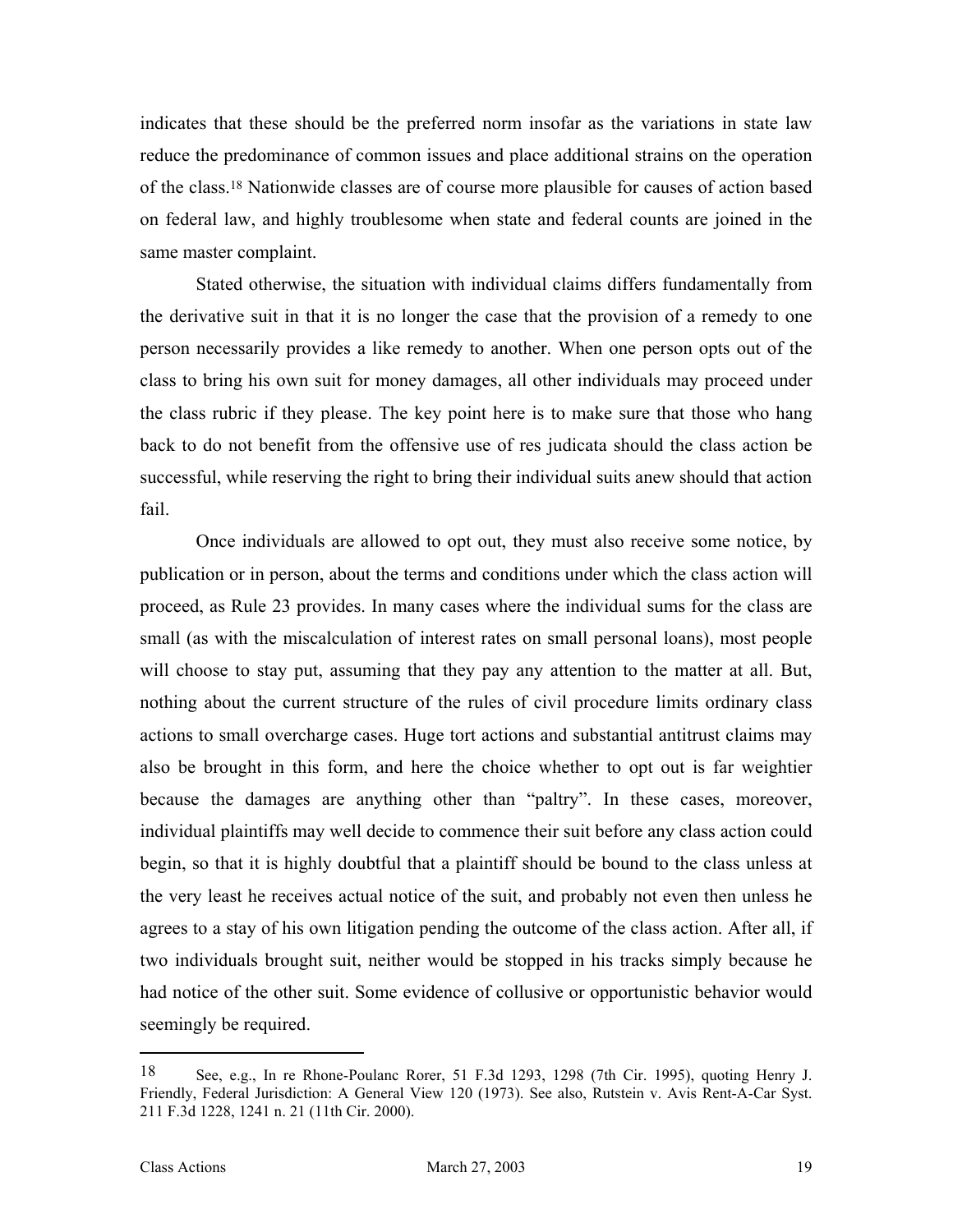The issue of class membership has, moreover, important consequences for the defendant, although it is difficult in the abstract to say which way they cut. On the one hand, corralling all the plaintiffs in an individual class action reduces the litigation costs for the defendant, and avoids the possibility of follow-on suits (from which the plaintiffs can learn from earlier strategic mistakes even if they do not have the benefit of res judicata). On the other hand, the creation of a huge nationwide class makes it impossible for a defendant to diversify its litigation portfolio. The litigation may easily assume what some courts have called "you-bet-the-company" proportions<sup>19</sup> and lead to what has been called, perhaps somewhat loosely, coercive settlements. The high stakes may well induce some juries, and indeed some judges, to adopt a compromise position that is ruinous to the defendant's interest, and the possibility of error in so complex a lawsuit is something that an innocent defendant should greet with dread. After all, a ten percent exposure to a \$10 billion verdict counts as real money, even today.

The amalgamation of individual damage claims raises yet another question of no simple proportions. Which claimants, holding which claims, should be eligible to participate in a class action in the first place? That problem was solved almost by definition in the derivative suit because each plaintiff occupied a position that was largely indistinguishable from other members of the class. The issue of class membership is solved in the ordinary action by making each shareholder a member of the class to the extent of his own interest. But with separate claims the matter becomes far murkier. The key trade-off is easy to state. The gains from amalgamation increase as the claims are more similar to each other; but these economies of scale are much reduced to the extent that individual claims differ from one another on some material point.

In 1966, the Federal Rules of Civil Procedure made a conscious effort to liberalize the scope of the class action by adopting a posture that asks whether "the questions of law or fact common to the members of the class predominate over any questions affecting

<span id="page-21-0"></span><sup>19</sup> Szabo v. Bridgeport Machines, 249 F.3d 672, 675 (7th Cir. 2001) (class action would turn a \$200,000 dispute into a \$200,000,000 dispute).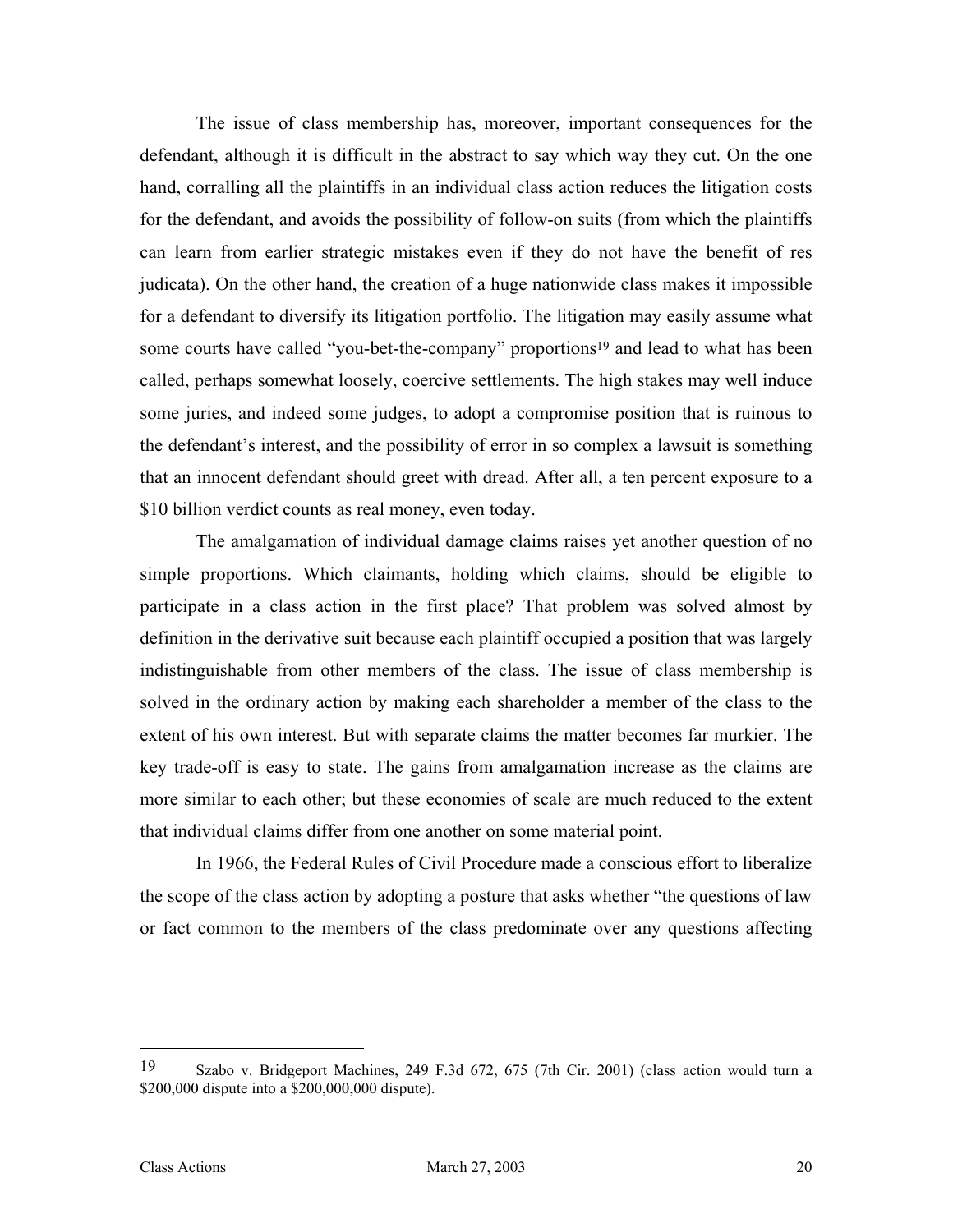only individual members,["20](#page-22-0) which covers not only those issues relevant to the plaintiff's skeletal prima facie case, but to the full range of claims or defenses raised in the case.<sup>21</sup>

That predominance requirement is generally satisfied in cases of antitrust violation where all sales within a given period were made as part of the same business scheme to the same set of plaintiffs. [22](#page-22-2) The level of perceived overcharge (assuming that the members of the plaintiff class have standing to sue, which may be problematic in some cases of "indirect purchasers"<sup>23</sup>) is roughly constant so that once the difference between the monopoly and the competitive price is determined for one party in one transaction, then it is largely determined for all. This argument presupposes that a single scheme controlled multiple separate transactions, such that the outer limits of the class could well be sensitive to changes in the defendant's pricing policies or its relationships with other firms in the industry. There remains the constant gnawing problem that distinct state law claims may well be governed by different laws that make their amalgamation harder to justify.<sup>24</sup> But in general these cases will be amenable to some level of class formation. Even if all potential plaintiffs do not fit snugly within the confines of a single class, it is easy to imagine a couple of subclasses that will cover the vast bulk of cases.

The problem of class actions becomes much more difficult in dealing with tort claims, including mass tort claims. The original notes to the 1966 Federal Rules of Civil Procedure made it seem doubtful that any ordinary tort claim could be subject to class actions. "A 'mass accident' resulting in injuries to numerous persons is ordinarily not appropriate for a class action because of the likelihood that significant questions, not only of damages but of liability and defenses to liability would be present, affecting the individuals in different ways." Thus even if two individuals were hit by the same car at the same time, the issues in the two cases could overlap but not be precisely the same. Here much could turn on the theory of liability. If liability were strict, so that the only question was whether this defendant hit both plaintiffs, then the issue could easily be common between the parties. But if liability is based on negligence, then the defendant

<span id="page-22-0"></span><sup>20</sup> Rule 23 (b)(3).

<span id="page-22-1"></span><sup>21</sup> See Amchem Products, Inc. v. Windsor, 521 U.S. 591, 622 note 18.

<span id="page-22-2"></span><sup>22</sup> Potash Class Action FRD 1995.

<span id="page-22-3"></span><sup>23</sup> On which see Illinois Brick Co. v. Illinois, 431 U.S. 720 (1977).

<span id="page-22-4"></span><sup>24</sup> See Phillips Petroleum Co. v. Shutts, 472 U.S. 797 (1985),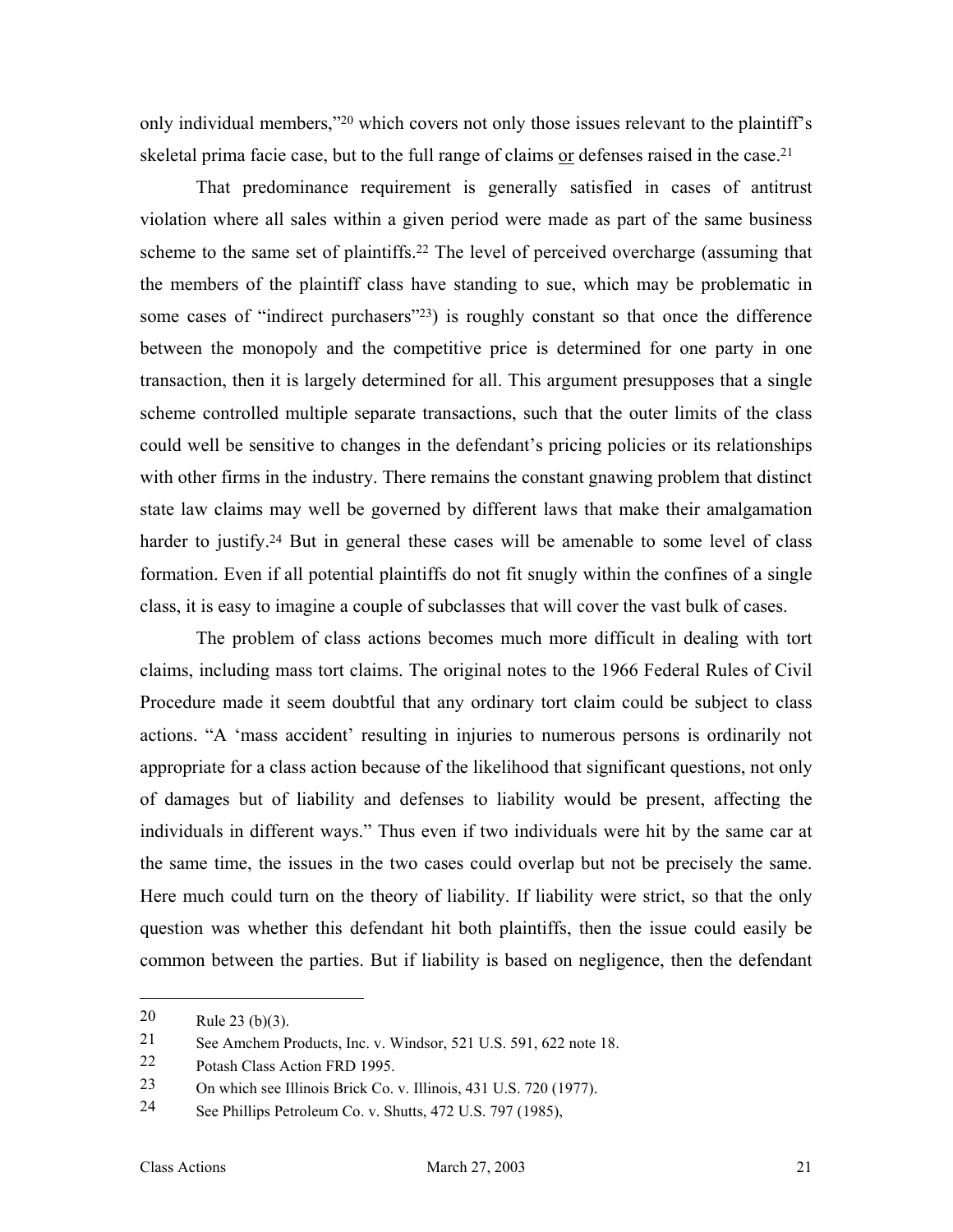might have been negligent with respect to the plaintiff in plain view but not with respect to one that was not within his line of vision. Or some jurisdictions could adopt a principle of "transferred negligence," such that the defendant who was aware that one plaintiff was in the field of danger, is liable in negligence to a second defendant who could have been spared injuries if the defendant had taken only those precautions needed to deal with the plaintiff in plain view.

The situation with mass torts, of course, only becomes more difficult when the defendant has engaged in a similar line of business over a long period of time, such as the selling of asbestos or a pharmaceutical product. In these cases we lose the Aristotelian unities of time and space, so that one might think that only rarely would the class action be appropriate in suits of this sort under the Federal Rules. But a set of ambitious certifications in a wide variety of cases, moving from blood transfusions to cigarettes, indicates how the law has migrated from its initial cautious attitudes in these cases to a far more aggressive stance. A similar migration can be found in cases involving misrepresentations, where the 1966 attitude toward misrepresentations, which was prepared to allow many actions where the separate cases had a "common core," but not in those instances where "although having some common core, a fraud case may be unsuited for treatment as a class action if there were material variation in the representations made or in the kinds of degrees of reliance by the persons to whom they were addressed." The current attitude seems to be that even if the common issues do not dominate the law suits, then the appropriate response is to use the class action for those issues that are common and, thereafter, to allow the cases to be tried or settled separately: strategic advantage to the plaintiff[.25](#page-23-0)

<span id="page-23-0"></span><sup>25</sup> See, e.g., Robinson v. Metro-North Commuter Line, 267 F.3d 147, 167-168 (2d Cir. 2001); see also See, e.g., *Valentino v. Carter-Wallace, Inc., 97 F.3d 1227, 1234 (9th Cir. 1996):* "Even if the common questions do not predominate over the individual questions so that class certification of the entire action is warranted, Rule 23 authorizes the district court in appropriate cases to isolate the common issues under Rule  $23(c)(4)(A)$  and proceed with class treatment of these particular issues." Rule  $24(c)(4)(A)$  in turn provides that "an action may be brought or maintained as a class action with respect to particular issues. . . . ." If Rule  $24(c)(4)(A)$  is read to allow class action status to be determined issue by issue, then it makes a dead letter of the overall predominance requirement for Rule 23(b)(3) class actions, which is why this provision has been read to provide a mere "housekeeping rule" that does not upset the requirements for a Rule 23(b)(3). See Castano v. American Tobacco Co., 84 F.3d 734 (5th Cir. 1996). The Supreme Court in Amchen appears to look at predominance in connection with the full range of anticipated issues raised in the case. Amchen, 521 U.S. at 622-623.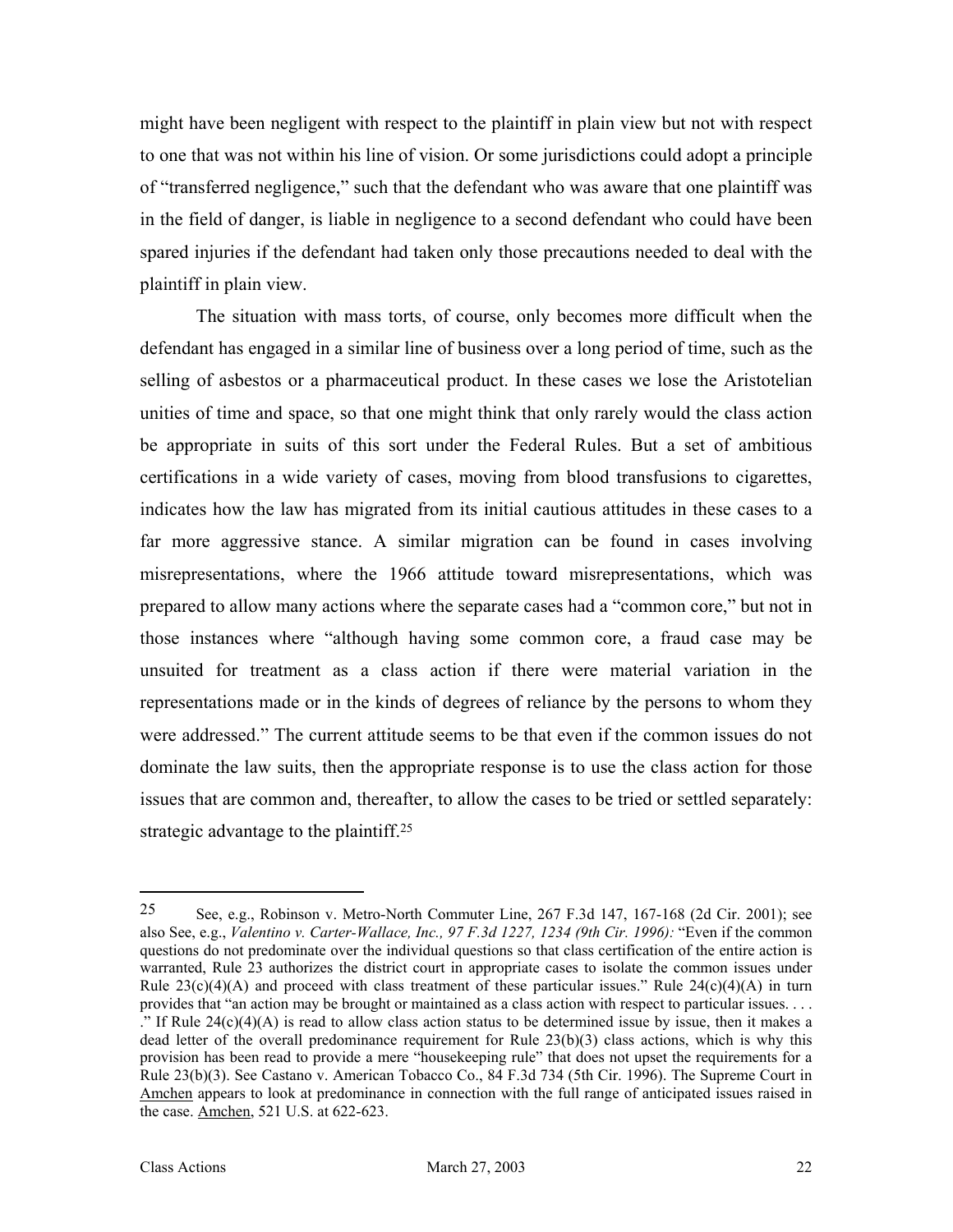This brief discussion shows how difficult it is to decide at the outset of the lawsuit whether the common issues are sufficient to dominate the separate ones. What is the cart and what is the horse? Normally we would like to know whether plaintiffs are similarly situated before we decide what legal theory is relevant in their case. But now it looks as though we cannot decide whether two or more claims are dominated by common issues until we decide which theory of liability is invoked. The problem, moreover, only gets worse when the plaintiffs seek to pursue class actions and unities of time and place are not strictly observed.

For example, in product liability actions the defendant may have sold a given drug in different tablet sizes with different warnings in different locations over different times. It could be that the jurisdiction in question uses a strict liability theory for any defects, at which point the variations in the level of care may not matter. But, if the action relates to the duty to warn, a warning that was effective in 1980, when the knowledge base was more limited, may turn out to be insufficient in 1990 when the level of public knowledge became greater. The situation gets no easier if it turns out the role of intermediate parties, or of the plaintiffs themselves differ in some material way. The individual incidents could easily take place in different states.

Aggregation and Distortion. The difficulties with respect to damage class actions quickly raise the question of aggregation versus distortion. One possible approach is to let the chips fall where they may. The first thing that the Court does is to find out the full level of heterogeneity among class members by taking the substantive law as it is, and not as it might become. If the differences are too large, then the class action fails, either because there are no "typical" claims to meet the threshold requirements for any class action under Rule 23 (a) or because it is not possible to meet the predominance requirement under Rule 23 (b)(3)[.26](#page-24-0) 

Just this remorseless reading of the class action law was found in Judge Easterbrook's forceful opinion denying both nationwide and statewide class certification for beach of warranty claims for Firestone and Bridgestone tires, which performed poorly and were subject to recall. The initial question in these cases concerned the choice of law issue. The plaintiffs in Bridgestone/Firestone argued that all these recall cases should be

<span id="page-24-0"></span><sup>&</sup>lt;sup>26</sup> For a discussion of the two-tiered approach, see <u>Amchem Products</u> 521 U.S. at 613-614.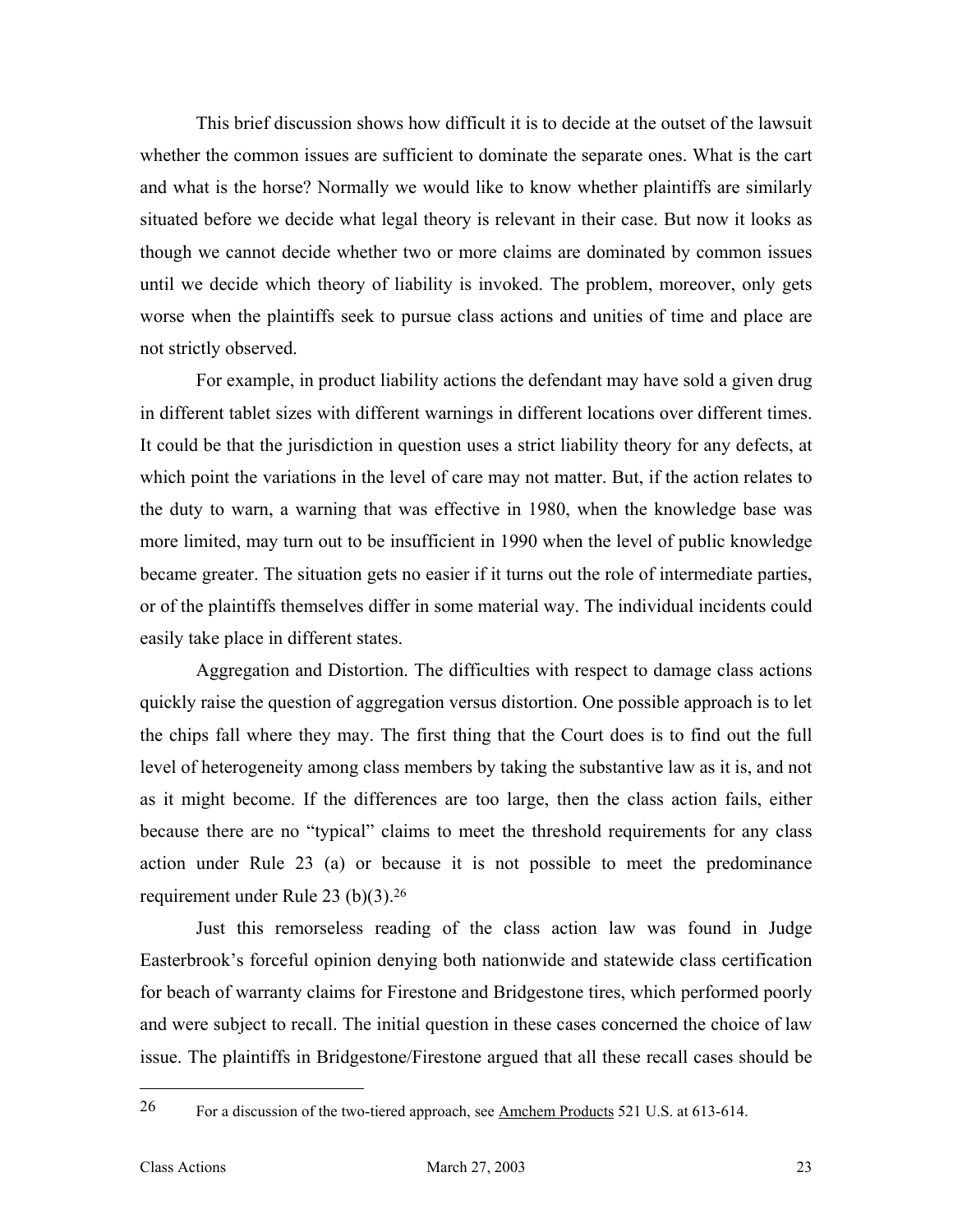treated as contract not tort cases, so that they could all be adjudicated under the substantive law of each defendant's principal place of business. The traditional rule that ties contract claims to the place where the consumer resides, typically the place of sale, would obviously place a major obstacle in the path of a nationwide class action. Judge Easterbrook found that the plaintiff's reinterpretation of Indiana choice of law rules was clear: Indiana would apply its own consumer protection laws to any transaction involving an in-state consumer who purchased goods within the state. From that point, the nationwide class was headed toward extinction. "It follows that Indiana's choice-of-law rule selects the 50 states and multiple territories where the buyers live, and not the place of the sellers' headquarters for these suits.["27](#page-25-0)

What about a statewide class? In the next breath, Easterbrook looked over the substantive law in light of the many different factual patterns and held that the differences prevailed.

About 20% of the Ford Explorers were shipped without Firestone tires. The Firestone tires supplied with the majority of the vehicles were recalled at different times; they may well have differed in their propensity to fail, and this would require sub-subclassing among the owners of Ford Explorers and Firestone tires. Some of these vehicles were resold and others have not been; the resales may have reflected different discounts that could require vehicle-specific litigation. Plaintiffs contend many of the failures occurred because Ford and Firestone advised the owners to underinflate their tires, leading them to overheat. Other factors also affect heating; the failure rate (and hence the discount) may have been higher in Arizona than in Alaska[.28](#page-25-1)

And so it goes. A clear knowledge of a fair sampling of the probable issues in the case doomed this class action, and has made the Seventh Circuit a most inhospitable jurisdiction for large class actions. I think that in most cases this analysis is sound, in that the level of common elements in many mass torts are far less dominant than others believe. I would follow, as many federal courts today do not, the lead of the 1966 Federal Rules in presumptively denying class actions in most mass tort cases. I realize that this

<span id="page-25-0"></span><sup>27</sup> Id at p.8:

<span id="page-25-1"></span><sup>28</sup> In re Bridgestone/Firestone, Inc., 288 F.3d 1012, 1018-19 (7th Cir. 2002)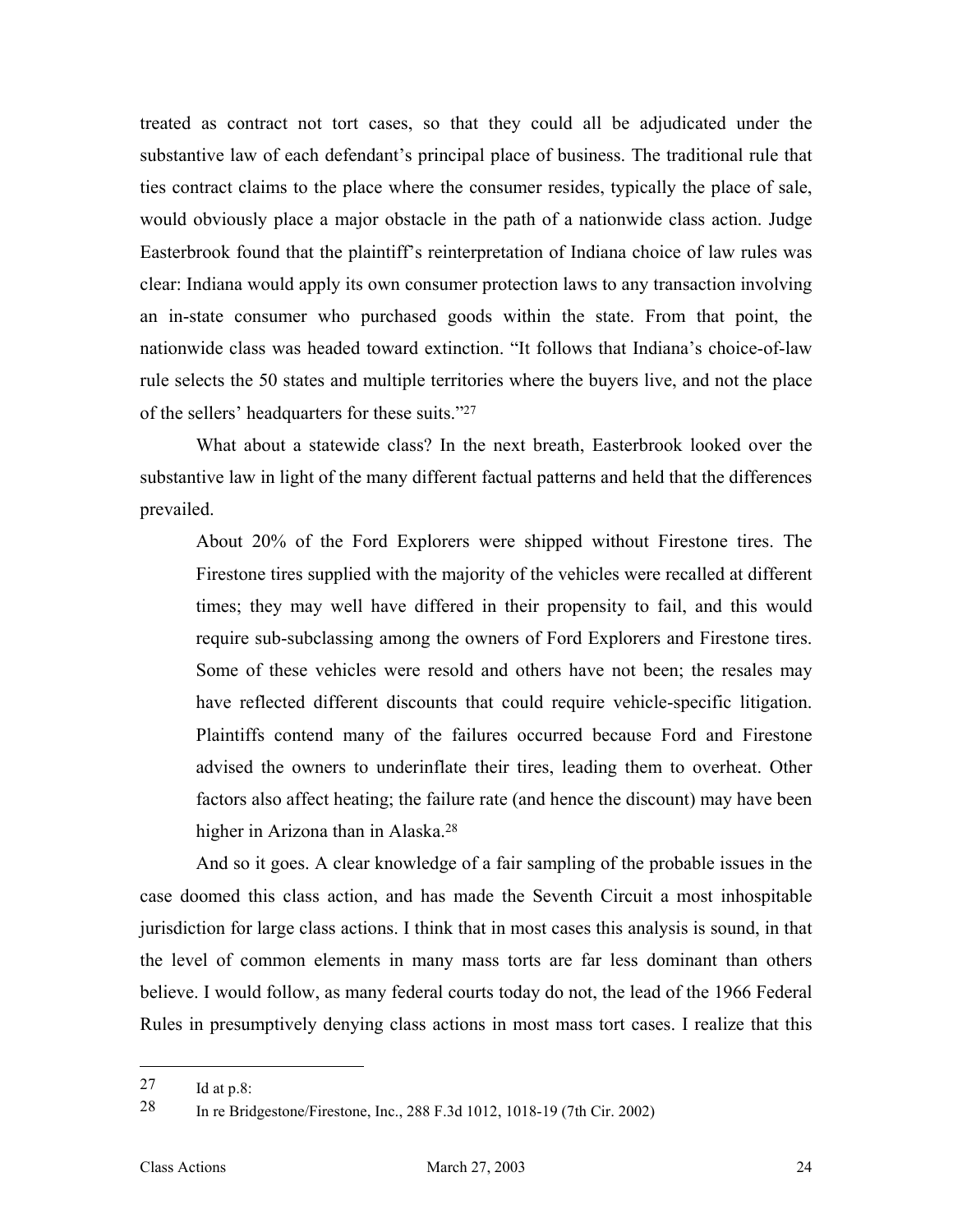result may place some plaintiffs at a serious disadvantage, in that the defendant is geared up with a standard form defense that it tweaks in each individual case. But even in these cases, the issues of defendant's liability, causal intervention, plaintiff's knowledge or misuse, and plaintiff's damages could all differ from case to case, so that when the dust settles the standard form defense may not be all that standard. It remains possible, of course, for plaintiffs to form a voluntary loose alliance in which they share information about common issues while controlling their individual causes of action. But it is much riskier to follow the pattern of amalgamation, for once the cases are together then the individual differences in the plaintiff's cases will be bled out of the equation, so that all suits will appear to be cut from the same cloth. As the choice of forum will normally lie within the control of plaintiffs, it is likely that the substantive law will drift in their favor.

As will quickly become evident, there are many jurisdictions that are less responsive to the fear that the aggregation of individual claims will lead not only to (unbaised) amplification, but also to distortion. Here the great danger is that courts in close (and not so close cases) will adopt that version of the substantive law that facilitates class action suits. Several examples are in order from securities law, antitrust, and employment discrimination.

Let us start with securities law. Basic Inc. v. Levinson<sup>29</sup> involved the question of whether the officers and directors of the corporation had violated the provision of Rule 10b-5 relating to the publication of misleading information, in this case a false denial that the firm was engaged in potential merger negotiations, when in fact it was. One effect of this denial was arguably to lower the price of the shares so as to induce class members to sell before the merger was formally announced. In an ordinary action for common law fraud, the plaintiffs must prove that they have relied in specific transactions to their detriment on the false statements made by the defendant. But, in this case the defendants were not sellers of the shares; nor did they make any specific statements to identifiable purchasers. If each plaintiff had been forced to show his own reliance on some particular false statements, then it would be impossible to keep the class intact. But once the Supreme Court accepted a "fraud-on-the-market" theory, which presumes that efficient capital markets quickly embed all false information into the price, then the element of

<span id="page-26-0"></span><sup>29</sup> 485 U.S. 224 (1988)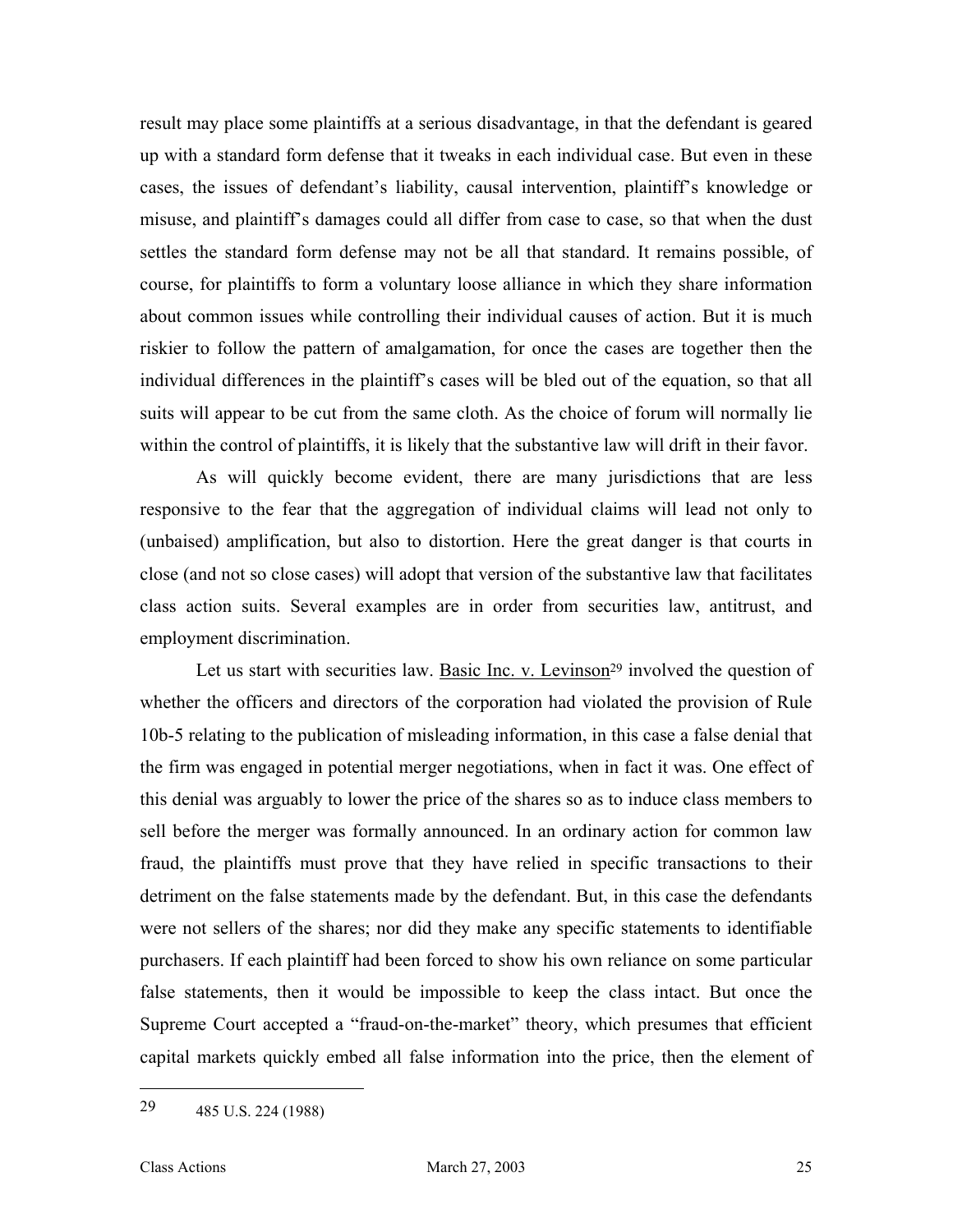reliance flips over from a separate to a common issue. No longer is it relevant to ask whether this plaintiff sold because he needed to pay college tuition or that plaintiff bought because he had received a large commission. The removal of the last traces of individual motivation allows the class to hold together. I have no doubt that one reason why the Supreme Court embraced this substantive theory was to foster the use of class actions in securities case. Yet even here its conclusion can be criticized on the ground that the presumption of reliance is at most rebuttable, so that the defendant could try to show, on a case by case basis, that individual plaintiffs had disbelieved the information when published. But rebuttable evidence is admissible only in a small fraction of cases, so that even the shift in the burden of proof allows the class action to go forward under standards that would not be used in individual cases.

The question of causation comes up in other circumstances as well. In In re Visa Check/Master Money, [30](#page-27-0) the antitrust issue before the Second Circuit was whether Visa and MasterCard had adopted tie-in arrangements in violation of the Sherman Antitrust Act in setting their interchange fees—that is, the fees that the acquiring bank (which has signed up the merchant) must pay to the card-issuing bank (which has signed up the individual consumer).[31](#page-27-1) Both Visa and MasterCard issue both credit and debit cards. The former allows for a genuine extension of credit, but the latter allows the charge to go through only if the customer in question has sufficient funds in his or her account to cover the charge in question. It is clear that credit transactions pose greater risk of loss than debit transactions, yet in order to acquire the right to use Visa and MasterCard's credit services, the merchant had to accept all debit cards in these two-sided markets[.32](#page-27-2) The interchange fees payable on these two accounts are the same amount, even though the level of risk is different.

In these cases, there is no doubt that the defendant's uniform policy requiring all participating merchants to "honor all cards" is a common element in the class action

<span id="page-27-0"></span><sup>30</sup> 280 F.3d 124 (2d Cir. 2001).

<span id="page-27-1"></span><sup>31</sup> Id. at 130 & note 2.

<span id="page-27-2"></span><sup>&</sup>lt;sup>32</sup> These are markets that can operate only where the intermediate guarantees to each side that certain persons on the opposite of the market will be present. Thus no one will acquire a credit card if there is no place to use it; likewise no one will honor credit cards if customers do not have them. For an extensive discussion of the issues that these markets raise, see David Evans & Richard Schmalensee, Paying with Plastic: ETC.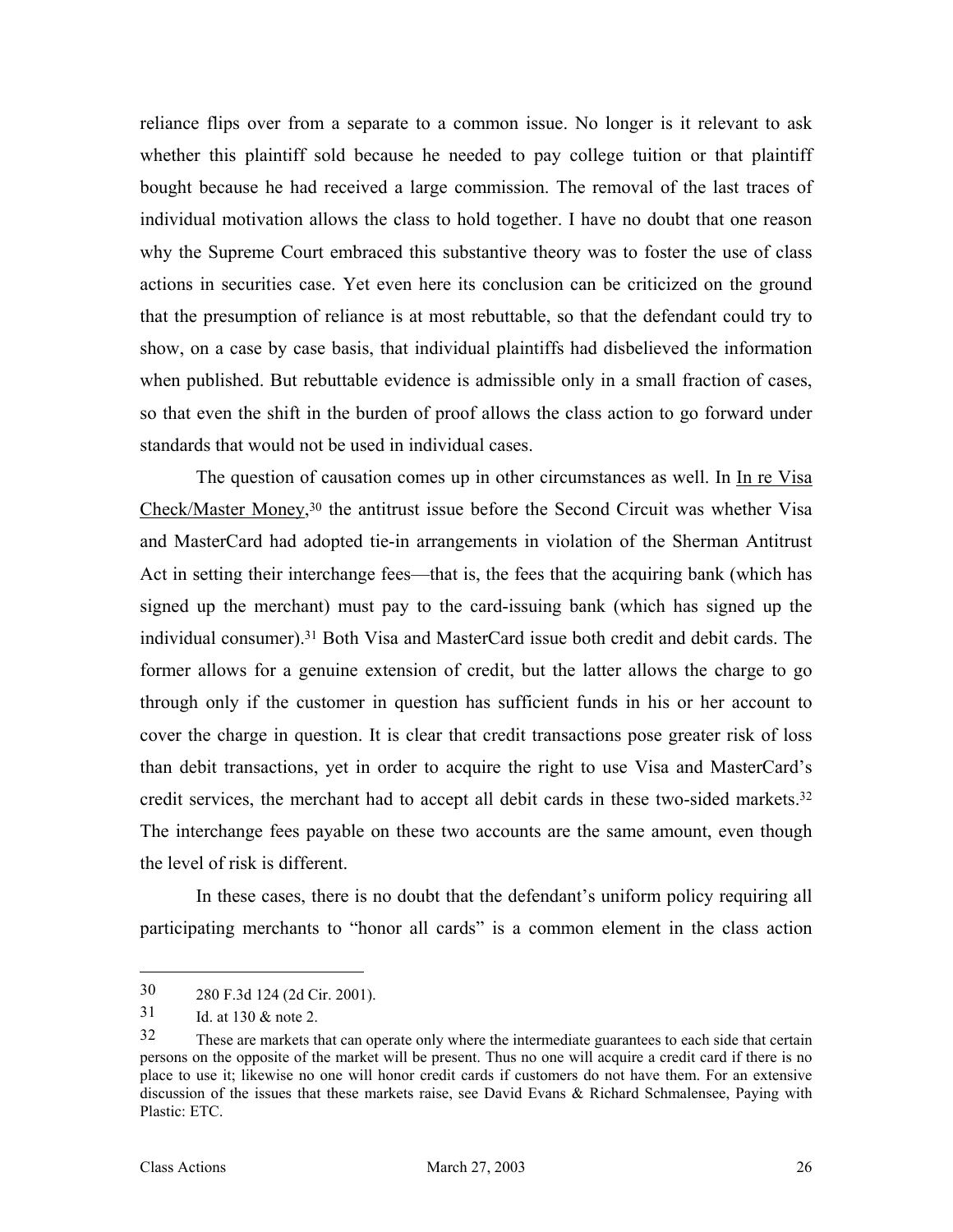calculus. But it is equally clear that the level of damages, should liability be established, may well depend on the interdependence between the interchange rates set for debit and credit cards. On this matter, the initial question is whether the refusal to allow the tie-in arrangement between debit and credit cards would lead to an increase in the interchange fees for the credit card to offset, at least in part, the decline in revenues from debit cards. The two views on this subject have been dubbed the "tied product" and the "package method" respectively.[33](#page-28-0) Under the former method, the only question asked concerns the difference between the interchange fee paid and the interchange fee that would have been paid for the unbundled debit-card product sold on the open market. The alternative mode of analysis allows for the recovery of damages only to the extent that the plaintiff has overpaid for the package of tied and tying products. Stated otherwise, if the interchange fee for the ordinary credit card transactions rose to offset in whole or in part the decline in revenues from the debit card, then the damages in question are now equal to the savings on the debit card less the increases on the credit card. That calculation, obviously, offers a more accurate account of the consequences of any antitrust violation, but is of course more difficult to calculate. It is, however, also the case that the simplification in this case necessarily increases the expected liability of the defendant, unlike one that presupposes that each member of the class has suffered the mean amount of damages, under which the expected cost to the defendant remains unchanged.

For these purposes, however, this first risk cascades into a second. Individual merchants within a nationwide (or even single state) class do not have a fixed ratio of credit to debit transactions. High-end sellers may well sell more by credit card and less by debit card than low-end merchants. If the offset were allowed it would create a serious conflict within the class ranks. Indeed for a merchant whose customers predominantly used credit cards, the increase in credit card rates could make them worse off than before, which creates a serious conflict of interest that breaks up any class, state or national, of any and all merchants who enter into debit card transactions. Just these arguments were voiced vigorously in the dissent,<sup>34</sup> but the majority of the Court held that the class could be preserved for one of two reasons: either the plaintiff's expert was correct to assume

<span id="page-28-0"></span><sup>33</sup> See In re Visa Check/Mastermoney Antitrust Litigation, 280 F.3d 124, 142-143 (2d Cir. 2001).

<span id="page-28-1"></span><sup>34</sup> Id. at 153-61, complete with numerical examples.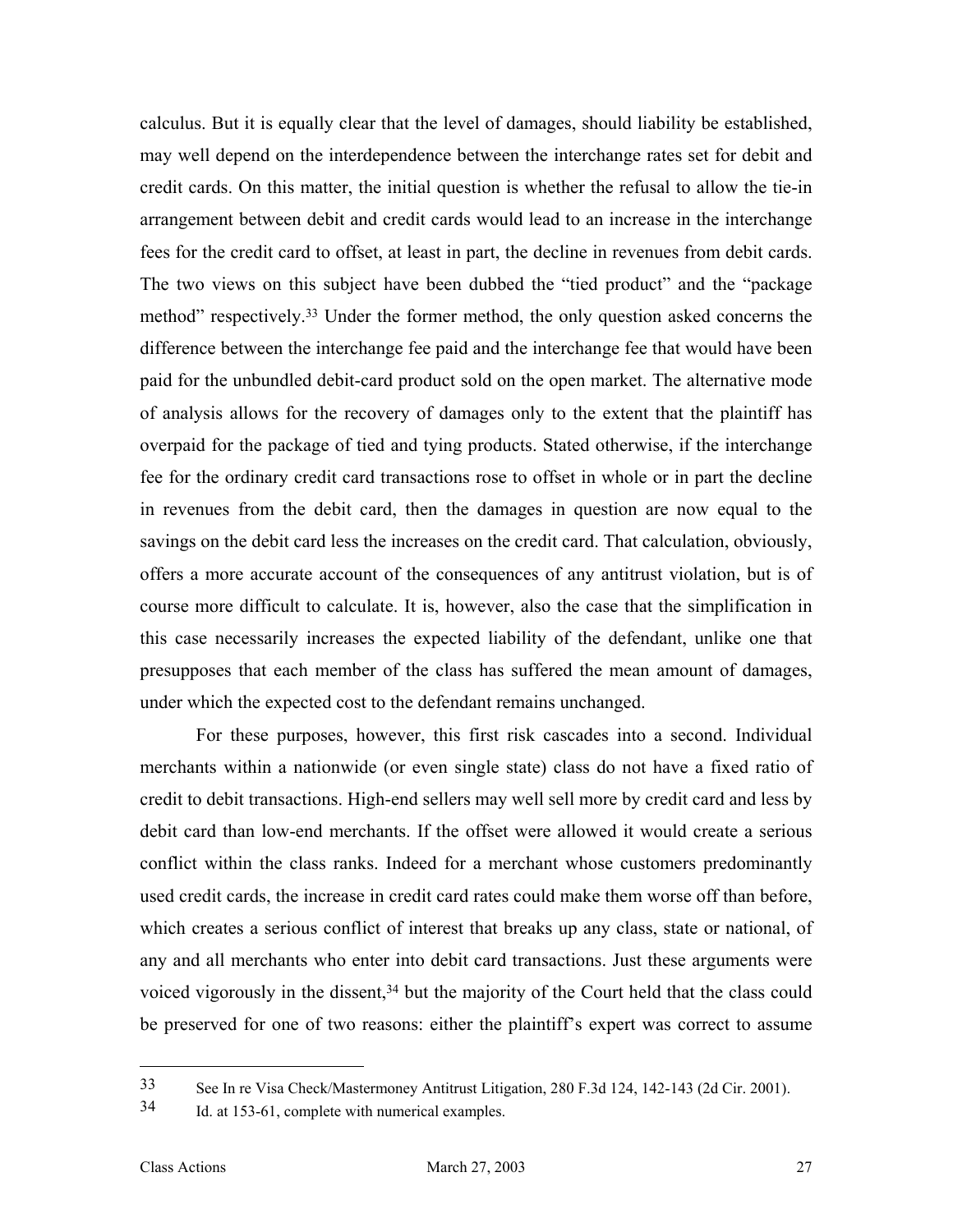that the separation of debit from credit cards would have resulted in no increase in the interchange fees for the credit transactions, or that the set-off was not appropriate as a matter of theory.<sup>35</sup> I have no doubt that in an ordinary action brought by a single plaintiff against the single defendant, a court would, or at least should, follow the economic rule that requires burdens to be offset against benefits, and commit both parties to proof on this question.[36](#page-29-1) But once that procedure threatens class certification, then exactly the opposite takes place. A low standard is used to pass on the merits of the plaintiff's claim for class certification, so that the entire matter of the proper measure of damages left in abeyance until the class is formed, only to be sorted out only thereafter.[37 T](#page-29-2)he net effect is that the burden shifts to the defendant to find ways to disentangle itself from class status only after the armies have massed on the other side of the table. Yet there is, as best one can tell, the class formation itself supplies no new evidence or insight on how the measure of damage question should be decided. These clear tactical edges really matter, especially in a lawsuit in which the potential damages could range, giving trebling, up to \$100 billion. Yet the theme here is not new. It is just another variation of the dominant theme of the measure of damages in **Basic** where the benefits that follow from some practice—there the false announcement of no merger activity are ignored—while its costs are taken into account, which can only lead to a perverse form of overdeterrence. The desire to preserve the class action has profound consequences on the structure of the substantive law: aggregation produces intense distortion.

Finally, the same theme can be observed in antidiscrimination cases. Thus Visa Check relied on the earlier decision in Caridad v. Metro North Commuter Railroad<sup>38</sup> a class action suit for employment discrimination in discipline and promotion brought forward under a disparate impact theory. The disparate impact theory, of course, allows a plaintiff to challenge the effect of certain practices without impugning the motives or intentions of the employers who engage in them. Once the disparate impact is shown,

<span id="page-29-0"></span><sup>35</sup> Id. at 136-37.

<span id="page-29-1"></span><sup>36</sup> See II Phillip E. Areeda & Herbert Hovenkamp, Antitrust Law P 365c, at 245 (rev. ed. 1995), cited in In re Visa Check, 280 F.3d at 154.

<span id="page-29-2"></span><sup>&</sup>lt;sup>37</sup> For a sustained attack on the view that class certification should be done without a searching view on the merits, see Robert G. Bone & David S. Evans, Class Certification and the Substantive Merits, 51 Duke L.J, 1251 (2002).

<span id="page-29-3"></span><sup>38</sup> 191 F.3d 283 (2d Cir. 1999).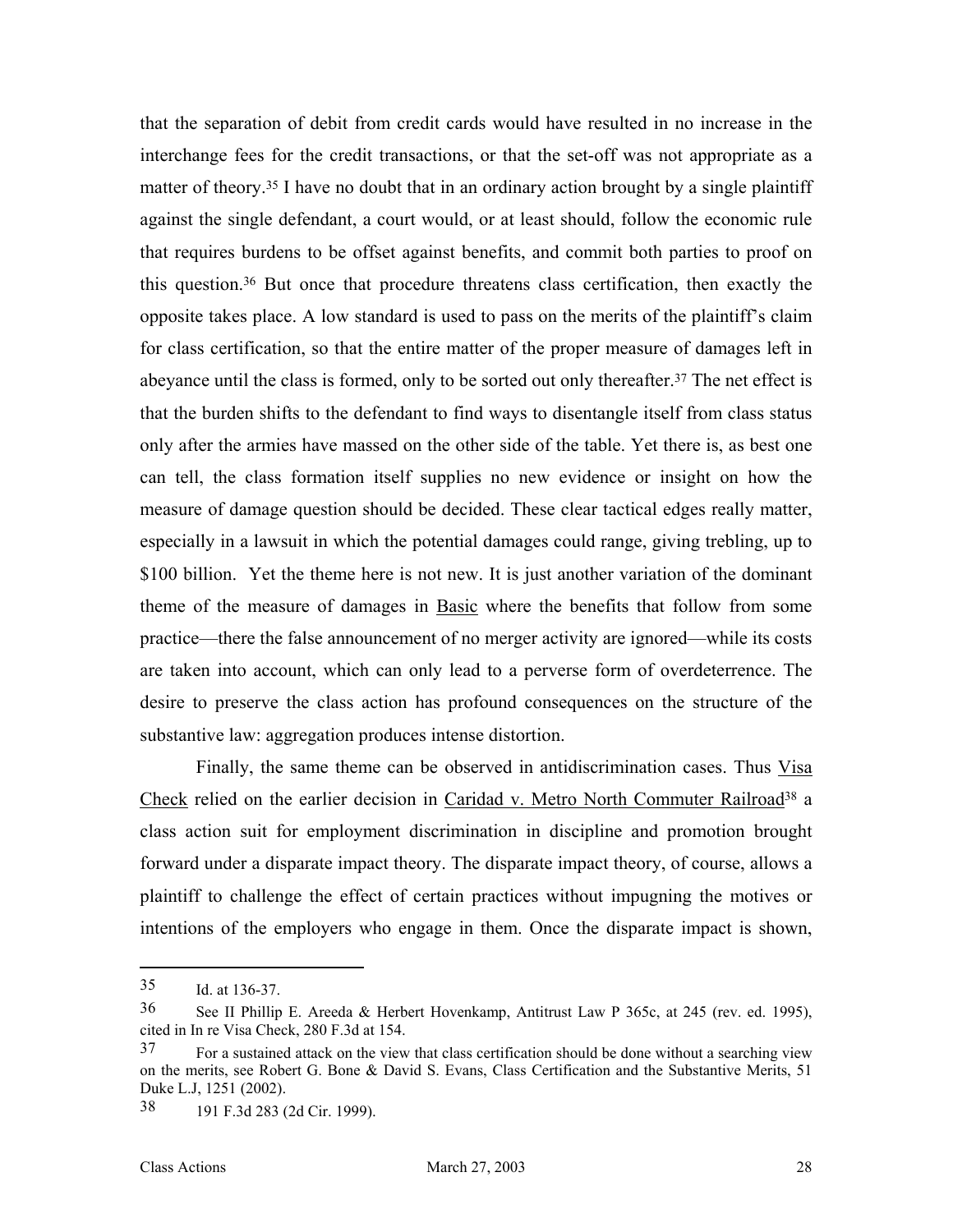then the defendant can justify its conduct only by an appeal to business necessity everywhere acknowledged as a tough standard to meet. Metro-North was a commuter railroad that employed around 5,000 workers of whom around 1,300 were African-American whose employment contracts were governed by some sixteen collective bargaining agreements, but subject to Metro-North's Progressive Disciplinary System, which is administered at the field level by some 400 supervisors and managers, all of whom are capable of bringing charges against individual workers. There was one complaint voiced by Metro-North's Affirmative Action Director about the disproportionate number of disciplinary incidents involving people of color. Of the 27 named plaintiffs, nineteen alleged that they suffered unfair discipline because of race.

On the promotion side, the plaintiffs alleged that the declared policy of internal promotion require that all openings be posted, but gives to the manager of each unit the final power to fill the vacancy in question. In practice, postings were a mere formality in some cases and omitted in others. The individual black plaintiff alleged that he had been passed over in favor of four white applicants who were less qualified than he was. Using a regional standard of proportional representation, underutilization of African-Americans was found in five of eight categories.

The question was whether this information was sufficient to support a class action certification, which the District Court refused to issue but was overturned under an abuse of discretion standard.[39](#page-30-0) That phrase, however, does not quite mean what it says, because the standard for abuse is a lot tougher when the District Court refuses certification than when it allows it. There is of course no obvious explanation based on the relative competence of District and Appellate Courts that supports this one-way ratchet, which turned out to be quite important in the instant case. Once the moving standard of review took place, the court noted that the class certification stage was not the moment to examine the case closely on its merits, and thus allowed the plaintiff's statistical case to carry the day.

For these purposes, however, the key point is the transformation of the substantive theory on which this case was brought. To see why, think of how these cases would be tried as individual law suits for employment discrimination. At that point, the litigation

<span id="page-30-0"></span><sup>39</sup> Id. at 291.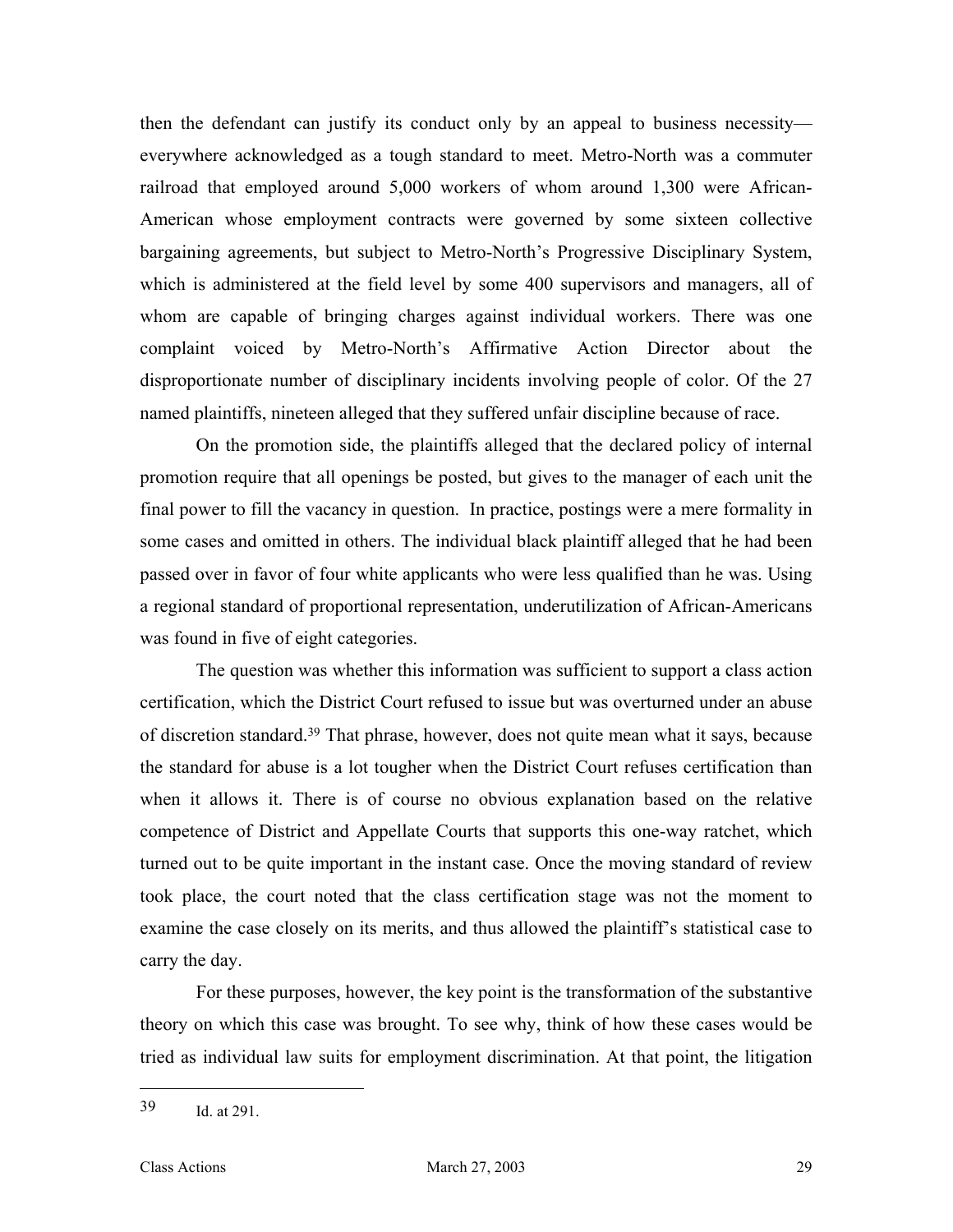would start from the ground up with detailed examinations of the work records of the individual employees coupled with a close examination of the charges and countercharges that surrounded the decision on either discipline or promotion. The outcome of these cases could be quite different because the workers had different jobs and the decisions on promotion and discipline were made by individuals widely dispersed throughout the organization. Tried in isolation, virtually the only feature that holds these cases together are the broad parameters of disparate impact and disparate treatment theory, which cannot supply the needed common element across cases without wholly trivializing the class action process. In practice, the trial in each case would depend on fact specific information. It is for that reason that the plaintiff class offered an amalgam of statistical and anecdotal evidence to state its grievances.[40](#page-31-0) No longer could an employer show that the individual employee grievance was misguided. Even a traditional disparate impact case could not survive a showing that the particular employee had been convicted of theft, had used drugs or suffered chronic absenteeism.

In some cases, individual plaintiffs seek to make out disparate impact by pointing to some firm-wide substantive policy that fostered some forbidden disparate impact. But in this case the only relevant general policy was a system-wide commitment toward affirmative action. In this context, the defendants might, with some justification, use its affirmative action program to help explain any differential rates in discipline or promotion that existed at Metro-North. After all an affirmative action program requires Metro-North to take some high risk moves ex ante, and these could help explain (perhaps in some units but not in others) the differential rates in promotion and discipline ex post. A neutral standard should be expected to yield lower rates of promotion for workers drawn from an affirmative action pool with weaker objective qualifications. It should be clear that these disparate impact cases have moved a long way from the original dubious decision in Griggs v. Duke Power[41](#page-31-1) which only asked whether certain general aptitude tests might be administered when the pass rates for blacker applicants were significantly

<span id="page-31-0"></span><sup>40</sup> Id. at 286.

<span id="page-31-1"></span><sup>41 401</sup> U.S. 424 (1971). For my criticisms, see Richard A. Epstein, Forbidden Grounds 192-201 (1992). Any debate over the statutory authorization of disparate treatment cases has been set to rest by the passage of the Civil Rights Act of 1991, Pub. L. No. 102-166, 105 Stat. 1071. For an account of the modern rules, see Arthur Larson et al, Employment Discrimination § 9.03[2].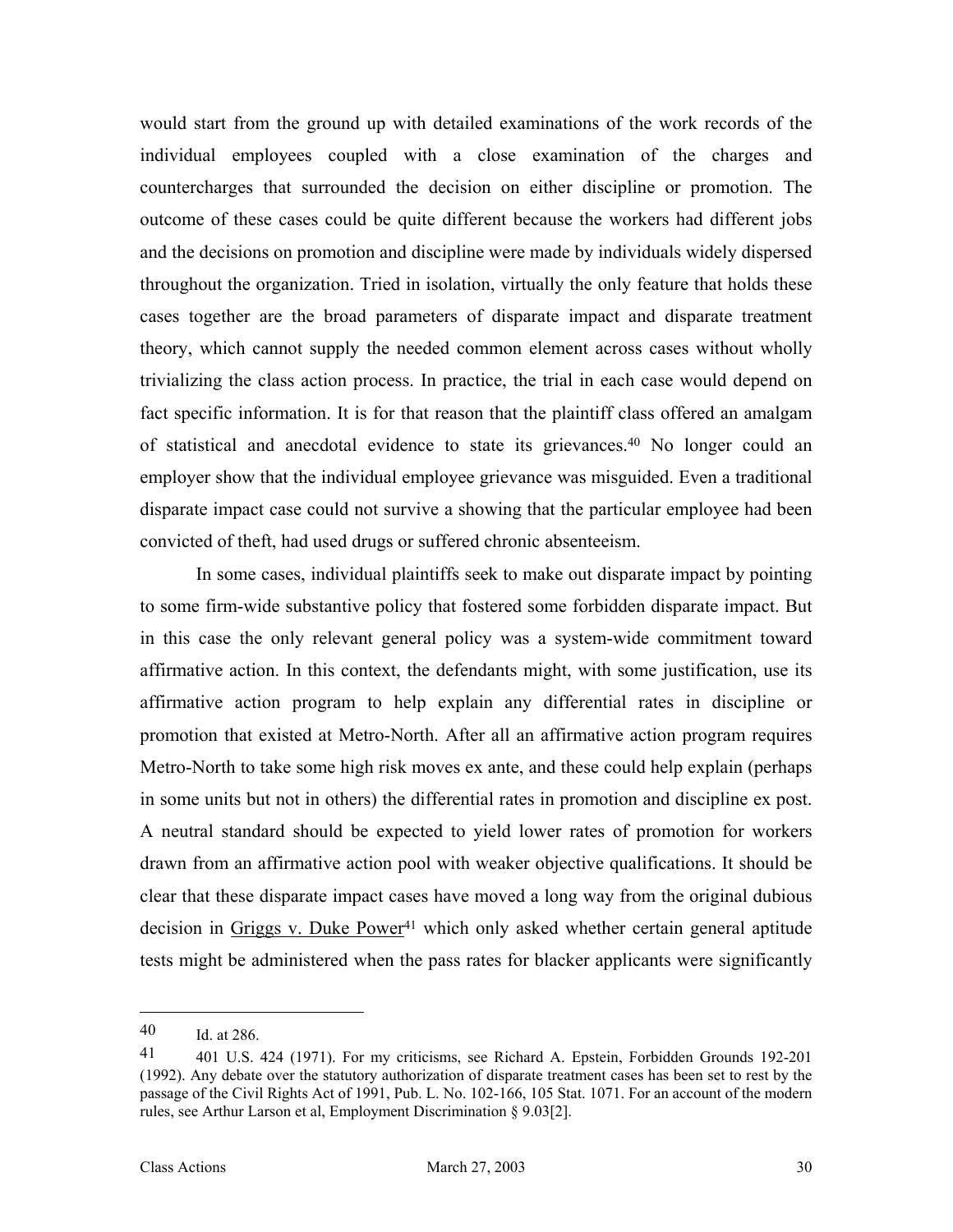lower than they were for whites. Injunctive relief might be appropriate to prevent the use of the test, but individual cases for damages would depend on some specific showing of how the test adversely impacted on the salary or other terms of an individual employee,

In the face of this standard mode of proof, any effort to forge a class action out of discipline or promotion grievances, let alone the two together, would (or, alas, at least should) be regarded as laughable. The aggregation does not make sense. But it is at this point that the substantive expansion of disparate impact theory is said to fill the gap under a very generous class standard which finds that the "commonality" requirement for class actions "is met if plaintiffs' grievances share a common element of law or of fact"<sup>42</sup> where the words "a" and "or" deserve to be put into italics, if not neon lights. The new wrong of the defendant was not its firm wide rules of equal opportunity or affirmative action. Rather it takes the novel form of "overdelegation", to wit a "policy -- the delegation to supervisors, pursuant to company-wide policies, of discretionary authority without sufficient oversight -- that gives rise to common questions of fact warranting certification of the proposed class."[43](#page-32-1) Judge Newman in the Second Circuit accepted this theory, apparently without any recognition of how far it has strayed from the original disparate impact cases. As stated, the decision takes what may well be sensible business policy—the decentralization of various kinds of employment decisions—and treats that as though it were a fatal wrong. In so doing this threadbare theory overlooks any questions of causation: the want of supervision would only matter if the individual units all deviated from the assigned standards in more or less the same way. But in each case, a trier of fact would necessarily have to find the work done at that specific unit level fell below the appropriate standards at the center for this alleged breach of duty to matter at all. Clearly that question of unit compliance raises issues that are not common to class even if this new substantive duty is accepted. In the end therefore is ample reason to see why Caridad was an appropriate precedent for Visa Check. The need to preserve a class action at all costs drives a court to distort the underlying theory substantive liability beyond recognition. We have more than aggregation at work. We have a wholesale

<span id="page-32-0"></span><sup>42</sup> Marisol A. v. Guiliani, 126 F.3d 372, 376 (2d Cir. 1997).

<span id="page-32-1"></span><sup>43</sup> 191 F.3d at 291.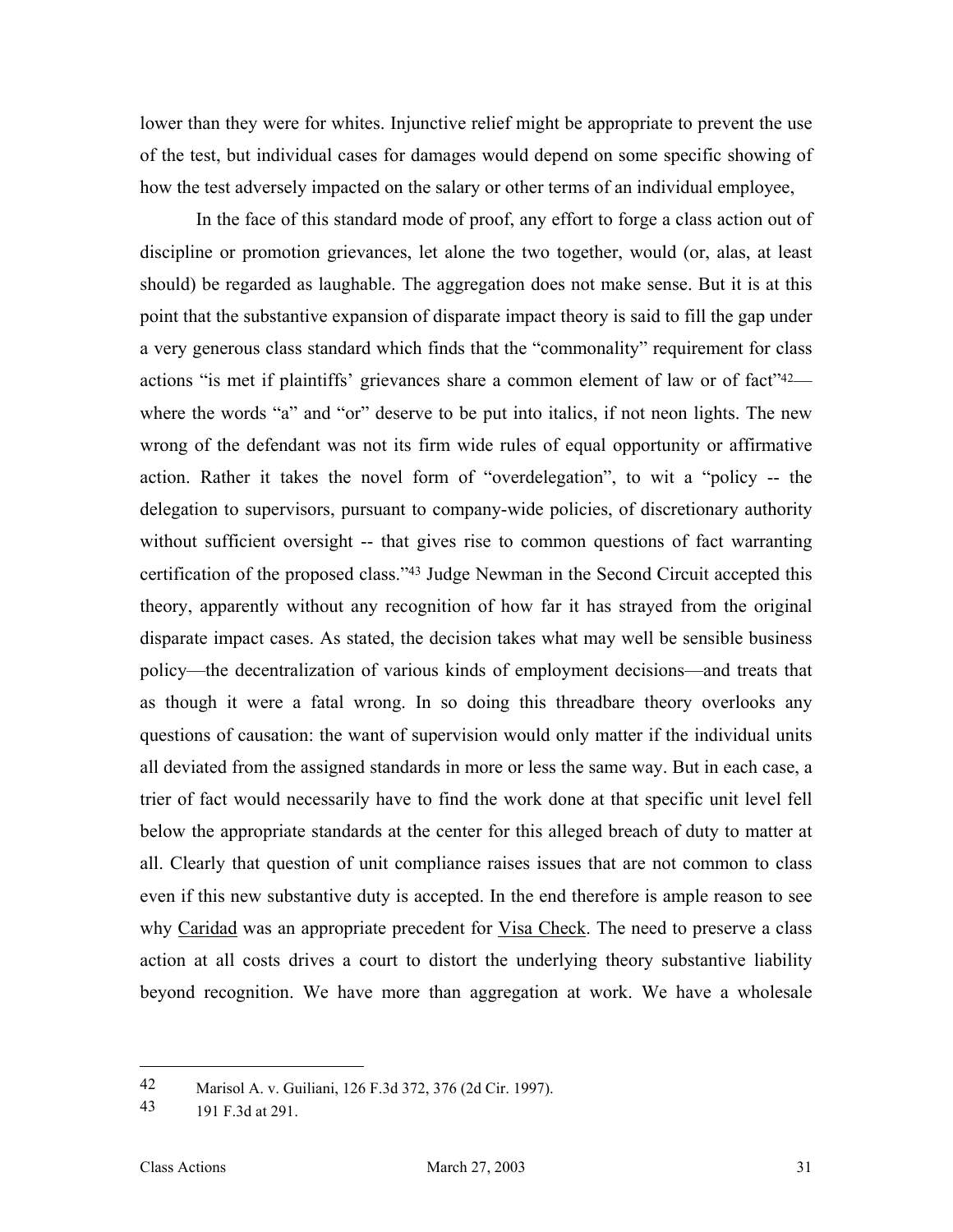<span id="page-33-1"></span>distortion of the substantive standards, the chief effect of which is to facilitate a finding of discrimination in cases where it is highly unlikely to appear.

The full extent to which the procedural processes of the class action turn substantive law inside out is further evidenced by the subsequent history of Caridad on remand. Once the case was remanded to the District Court, Judge Rakoff again refused to certify the class and dismissed the class action, noting the lack of common issues on liability.[44](#page-33-0) What makes this case so striking was that after the remand in Caridad the plaintiff sought class certification both under Rule  $23(b)(2)$  & (b)(3): the latter preserves individual opt-out rights for individual claimants, but Rule 23(b)(2) does not. In principle Rule  $23(b)(2)$  reads like it is reserved for situations like those involving indivisible benefits to a corporation or other class members. Outside the corporate context, the paradigmatic case might be injunctive relief against the commission of a widespread nuisance that necessarily benefits all, even if the action itself is brought by only a few.

In this case, however, the lack of any opt-out (at least until the damage phase) would deny individual plaintiffs control over a suit in which they have very large stakes. In addition, it hands the class lawyers a very large club with which to obtain a settlement—and to avoid competition by other lawyers who seek business from class members after opt-outs are allowed. The initial question is whether this trade makes sense in light of the interests of the class members and the defendants. For individual class members, the loss of the option to get out of the class has to count as a real drawback: after all, all options have some positive value, and the control of one's own litigation cannot be regarded as a small detail within the overall scheme of civil procedure. But the question then arises whether the individual plaintiffs receive any compensation for this total loss of control. In principle, that compensation can only come if class aggregation strengthens their hand against the defendant. The District Court refused to change the basic rules of the game and thus refused to allow the class action to go forward. The kinds of evidence needed in these cases are a peculiar blend of statistical and anecdotal evidence.[45 T](#page-33-1)he class's statistical evidence was all at the global level, while the defendant

<span id="page-33-0"></span><sup>44</sup> Robinson v. Metro-North Commuter R.R., 197 F.R.D. 85 (S.D. N.Y. 2000).

<sup>45</sup> The standard formulation of the rule is: Plaintiffs have typically depended upon two kinds of circumstantial evidence to establish the existence of a policy, pattern, or practice of intentional discrimination: (1) statistical evidence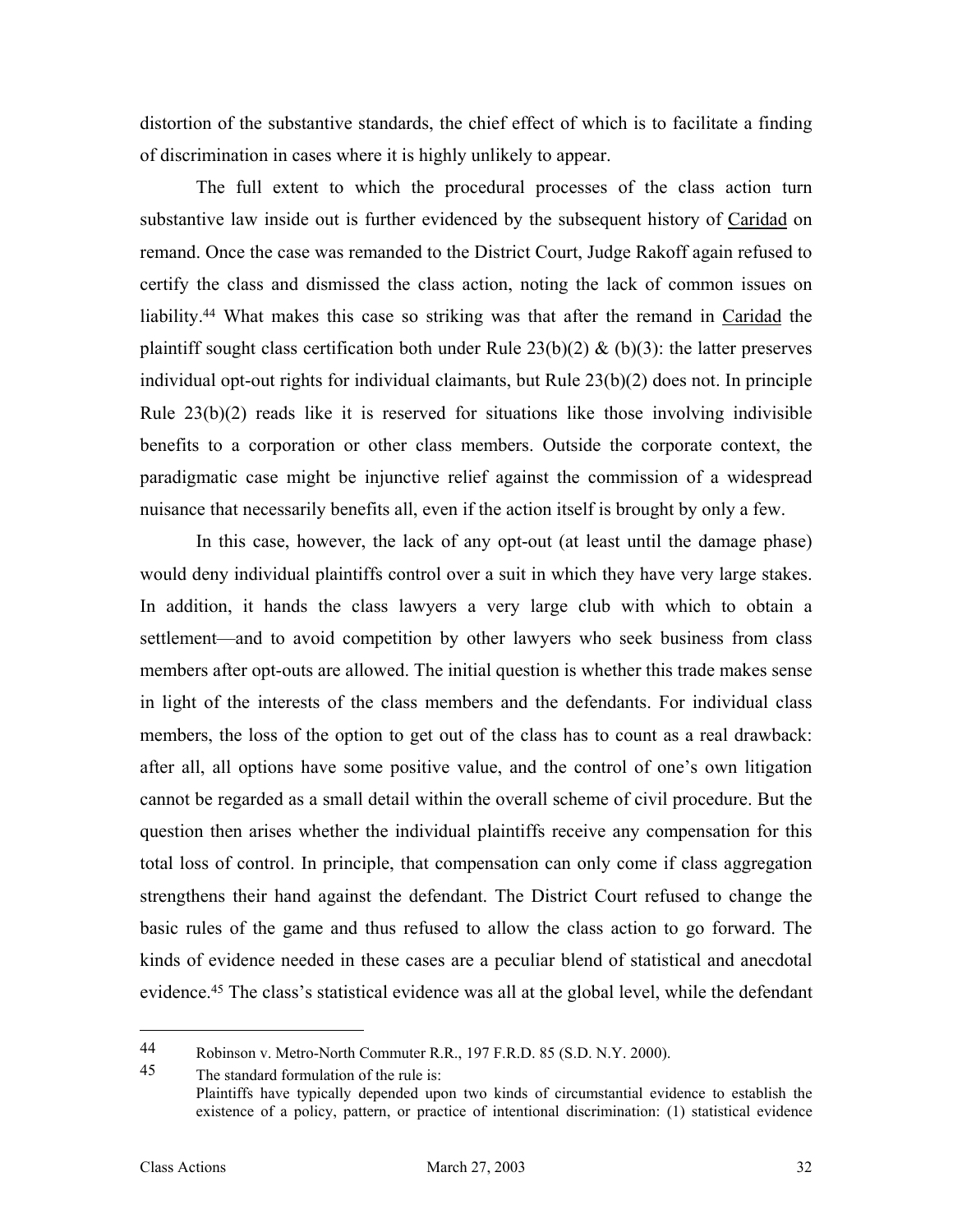could easily introduce evidence that took place at the unit level. In addition, none of the anecdotal or testimonial evidence could take place at the global level. Nor is it likely that the situation remain constant over the full eleven-year period covered in the litigation.

The case, however, received a radically different treatment in the Second Circuit. Judge Walker, who had dissented on the class certification question in Caridad, had no difficulty in holding that the overdelegation theory might support injunctive relief on "a pattern or practice" claim, and hence support certification under Rule 23(b)(2) notwithstanding the individualized damage claims, which could be considered separately perhaps after liability was established. Here the first point was that the court noted that the plaintiff was seeking both injunctive relief and damages. It then noted that the key question was whether the common issues associated with the injunctive portion of the case predominated over the separate issues that might arise with respect to individual causes of action for damages.

The sensible rule here holds that injunctive relief could never predominate when individual damage actions are brought. That rule creates the right "bright-line" rule for this area and avoids expensive case-by-case determinations. On that view, Rule 23(b)(2) certification becomes permissible only where the plaintiff's demand for monetary relief is limited to a demand for incidental damages, which do not require extensive additional fact-finding but which can be done (as with lost interest) by use of simple computational devices[.46](#page-34-0) Judge Walker, however, rejected this analysis in favor of a balancing test that asked whether the individual damage claims predominated over the injunctive relief or the reverse.

Yet there is absolutely no way to decide how to work this balance unless one has some idea about the nature of the injunctive relief that is sought. But of course, no hint of

aimed at establishing the defendant's past treatment of the protected group, and (2) testimony from protected class members detailing specific instances of discrimination." 1 Arthur Larson et al., Employment Discrimination § 9.03[1], at 9-18 (2d ed. 2001). This passage was cited at the appellate level in Robinson v. Metro-North Commuter Railroad, 267 F.3d at 158.

<span id="page-34-0"></span><sup>46</sup> See, e.g., Allison v. Citgo Petroleum Corp., 151 F.3d 402, 415 (5th Cir. 1998). The applicable commentary to Rule 23 reads as follows:

This subdivision is intended to reach situations where a party has taken action or refused to take action with respect to a class, and final relief of an injunctive nature or of a corresponding declaratory nature, settling the legality of the behavior with respect to the class as a whole, is appropriate. ... The subdivision does not extend to cases in which the appropriate final relief relates exclusively or predominantly to money damages.

Fed. R. Civ. P. 23(b)(2), advisory committee note (1966) (emphasis added).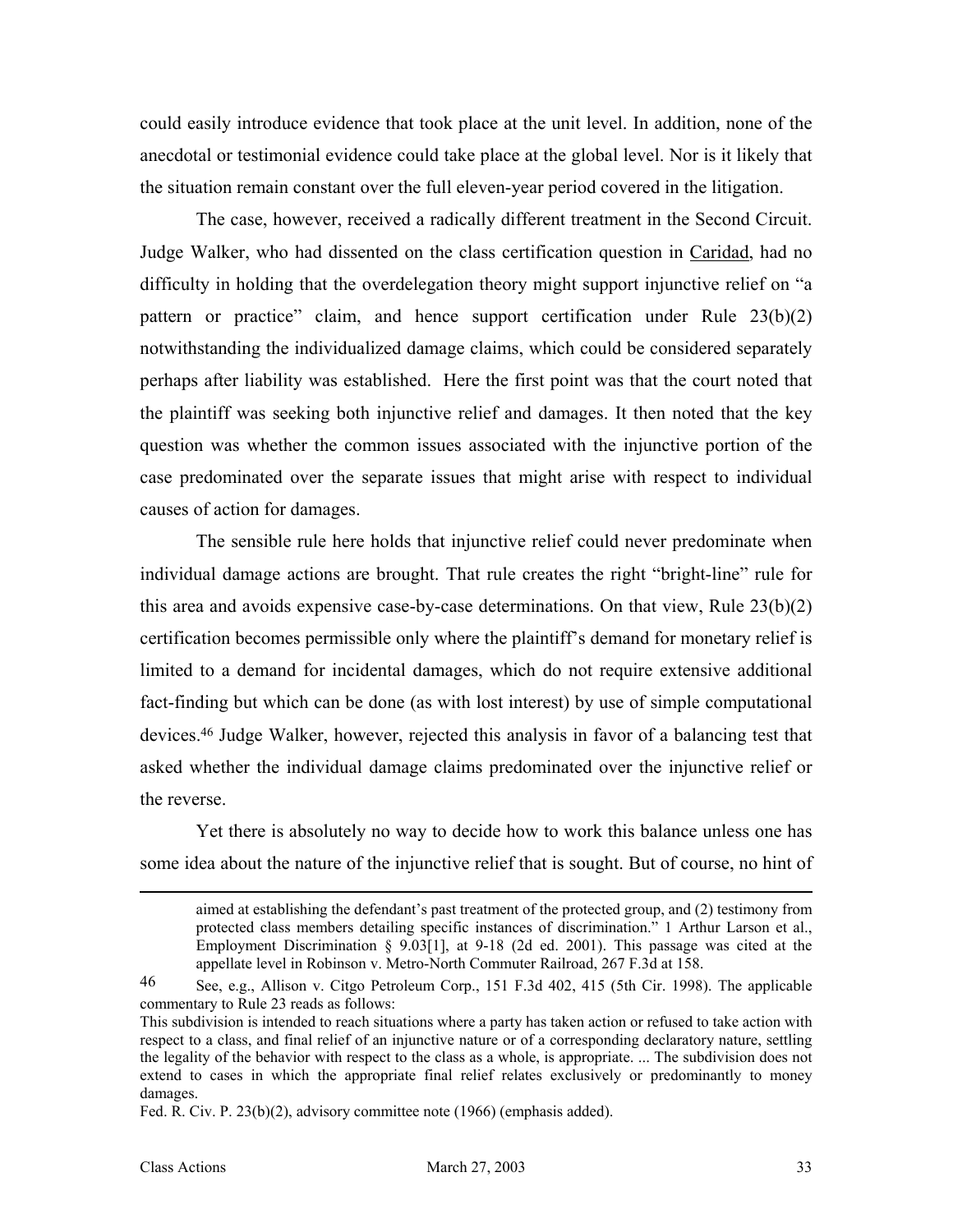that is offered in Robinson. It seems almost inconceivable that injunctive relief would even be on the table in any individual grievance, where little if anything would turn on the overdelegation theory. It would of course be grotesque to allow any individual employee to obtain injunctive relief outside the class action framework. The entire point of a damage remedy is to create an incentive to avoid violation of the law, and it seems doubtful that anyone could frame an injunction that looks both sensible and enforceable. Does it make sense to enjoin the use of decentralized management techniques, when these are more responsive to individual variations and the floor level? Does any injunction make sense when it is unclear which if any units were in violation of Title VII?

In addition, any supposed injunctive relief could not benefit equally all members of a class that covers employees from 1985 to 1996, many of whom had been promoted or not disciplined, and many of whom had doubtless left Metro-North's employ never to return. Even in a class context, it is hard to think of any injunctive relief that makes sense in light of the comprehensive regime of affirmative action that is already in place, and which may have been fine-tuned since 1996, the last year covered by the class.

In principle, class aggregation should not upset the balance between these two forms of relief, but once again the key distortion sets in not because injunctions make sense for these disputes but solely because of the greater leverage that the Rule 23(b)(2) class action affords. These effects continue to work their way through the entire case. Thus Judge Walker noted that if the entire case could not be certified as a (b)(2) class, then the liability phase surely could be—but not if the anecdotal evidence could freely be introduced. "Indeed, to ensure that the liability phase remains manageable, the district court may limit the anecdotal evidence as it deems appropriate."[47](#page-35-0) In effect the ability of the defendant to make its defenses on liability in each case may be effectively compromised in order to allow the class action proceed as such.

In principle, it looks as though a systematic inability to present relevant evidence against a claim counts as a denial of the right to a full and fair trial, and thus brings into question whether the class action model as applied here comports with the requirements of procedural due process. Judge Walker is indeed concerned with this issue, but only

<span id="page-35-0"></span><sup>47</sup> Robinson, at 168.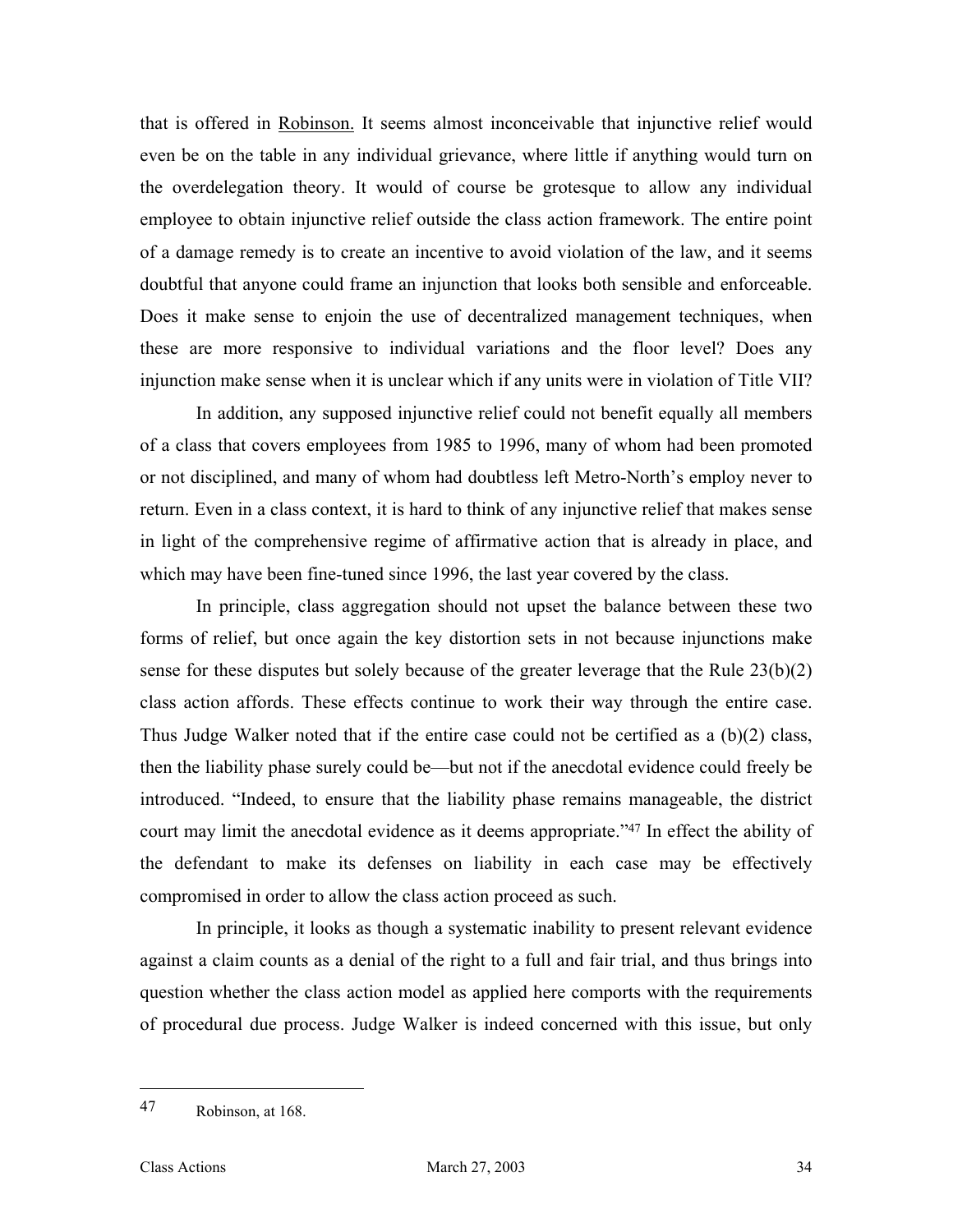with respect to absentee members of the class. But here of course he comes up with the neat two-step argument that solves their problem quite neatly. First he writes:

Where class-wide injunctive or declaratory relief is sought in a (b)(2) class action for an alleged group harm, there is a presumption of cohesion and unity between absent class members and the class representatives such that adequate representation will generally safeguard absent class members' interests and thereby satisfy the strictures of due process[.48](#page-36-0)

This assumption might not hold throughout the trial, so a second adjustment is made as well:

[A]ny due process risk posed by (b)(2) class certification of a claim for non-incidental damages can be eliminated by the district court simply affording notice and opt out rights to absent class members for those portions of the proceedings where the presumption of class cohesion falters--i.e., the damages phase of the proceedings[.49](#page-36-1)

At this point it seems that individual plaintiffs receive handsome compensation for the loss of individual control over cases. They are cut out at the first stage of the case, where the simplification in liability rules cuts to their advantage. Then they are allowed back in the second stage of the case when the damage issues are on the table. It seems quite clear that the plaintiffs should not be allowed to raise due process objections against rules that are heavily rigged in their favor. But this ostensible cure for one set of due process concerns should sound the alarm that a second set has taken place: the defendants cannot respond in full to the charges raised against them because of their inability to raise their defenses to liability. The fiction that the injunctive relief is common, when the position of class members is not, warps the liability phase of the trial beyond all recognition. The upshot is that the new legal regime created by the class action rules gives the plaintiff lawyers all the tools it needs to bludgeon the defendants into submission on a disparate impact claim that is far, far weaker than anything contemplated under the original Griggs decision. The procedural tail has wagged the substantive dog. The aggregation of claims has resulted in a powerful distortion of the substantive law in

<span id="page-36-0"></span><sup>48</sup> 267 F.3d at 165.

<span id="page-36-1"></span><sup>49</sup> Id at 166.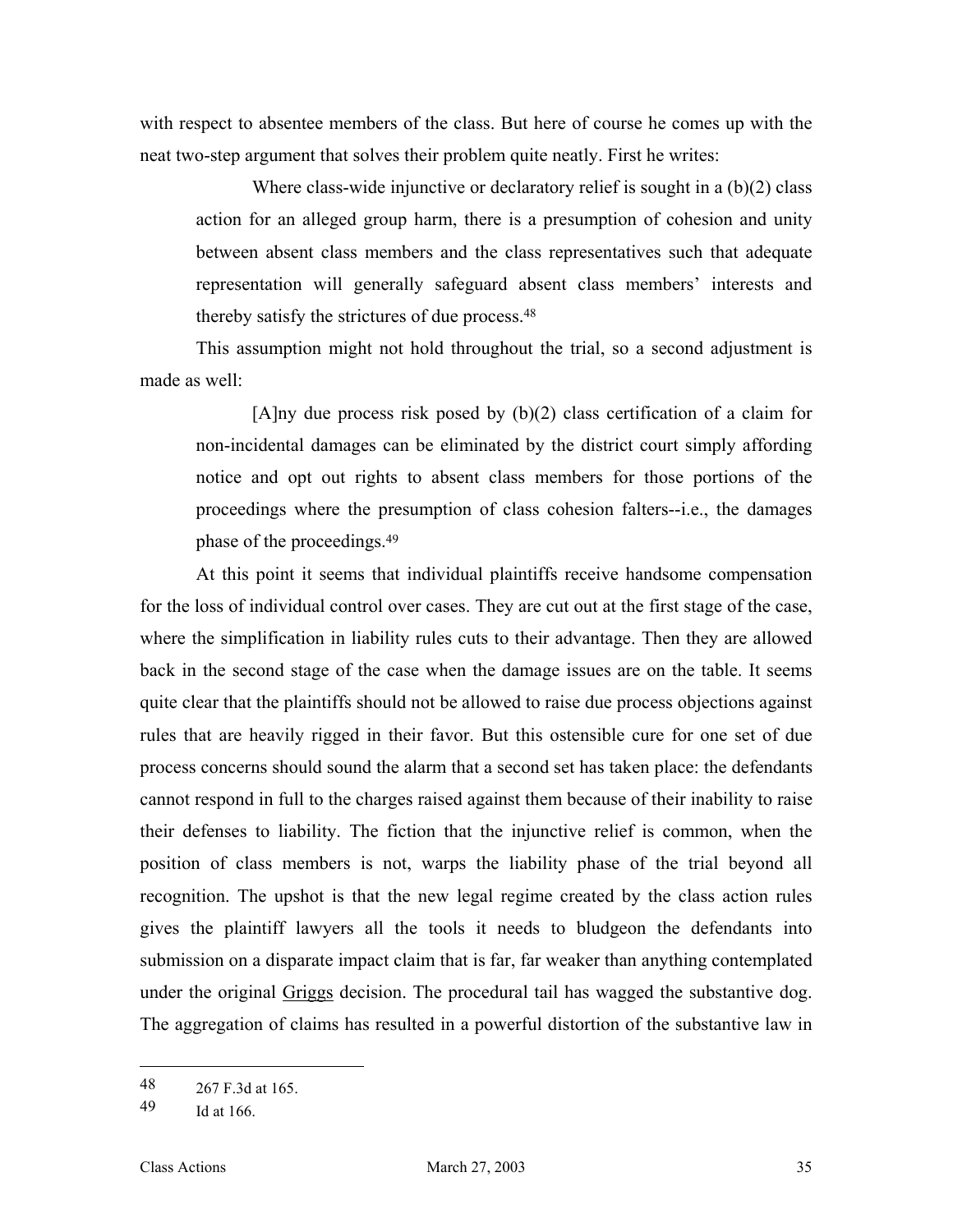ways that systematically favor plaintiffs over defendants in contradiction to the basic model that should govern these cases.

#### Conclusion.

Face it, the class action is here to stay. And so it should, for there no question that in some contexts it allows plaintiffs with sound but small substantive claims to gain access to the courthouse that would be denied to them without some method of amalgamation. The class action offers the key for taking the disorganized business of life and structuring it in simplified ways that permit mass adjudication. How could anyone such as myself, who authored a book entitled "Simple Rules for a Complex World", be opposed to that development? Yet there is more than one way in which the issue on simplification goes to the heart of the current disputes over the propriety of class actions. A generation ago no one would have doubted that any individual tort, antitrust tie-in or employment case was a complex matter under the applicable substantive law. Often these cases were decided on grounds that I regarded as improper. In my view, for example, the multiple factor tests used in product liability cases are far inferior to a simple common law rule that asks whether a latent defect of the defendant's product caused harm to the plaintiff while in its original condition.[50 I](#page-37-0)f this substantive view had prevailed, we would not have to worry about class action in tobacco cases, because the generic risks of tobacco are so well-known that they would be routinely barred, as they indeed were under the natural reading of comment *i* to Section 402A of the Second Restatement of Torts.[51 L](#page-37-1)ikewise, I think that for the most part the antitrust laws should concern itself in dealing with horizontal price-fixing arrangements and mergers, so that exotic tie-in theories with treble damage actions would become a thing of the past. Finally, I would do away with the disparate impact theory of liability in employment discrimination cases in their entirety.

In dealing with the soundness of class actions, however, it will not do to complain about the substantive law as it has been developed in Congress, state legislatures and the

<span id="page-37-0"></span><sup>50</sup> See, e.g., Richard A. Epstein, Modern Products Liability Law (1980).

<span id="page-37-1"></span><sup>51</sup> "Good tobacco is not unreasonably dangerous merely because the effects of smoking may be harmful; but tobacco contained something like marijuana may be unreasonably dangerous." Restatement (Second) of Torts, Section 402A, comment *i.* Note that the phrase "unreasonably dangerous" is the predicate for strict liability under Section 402A itself.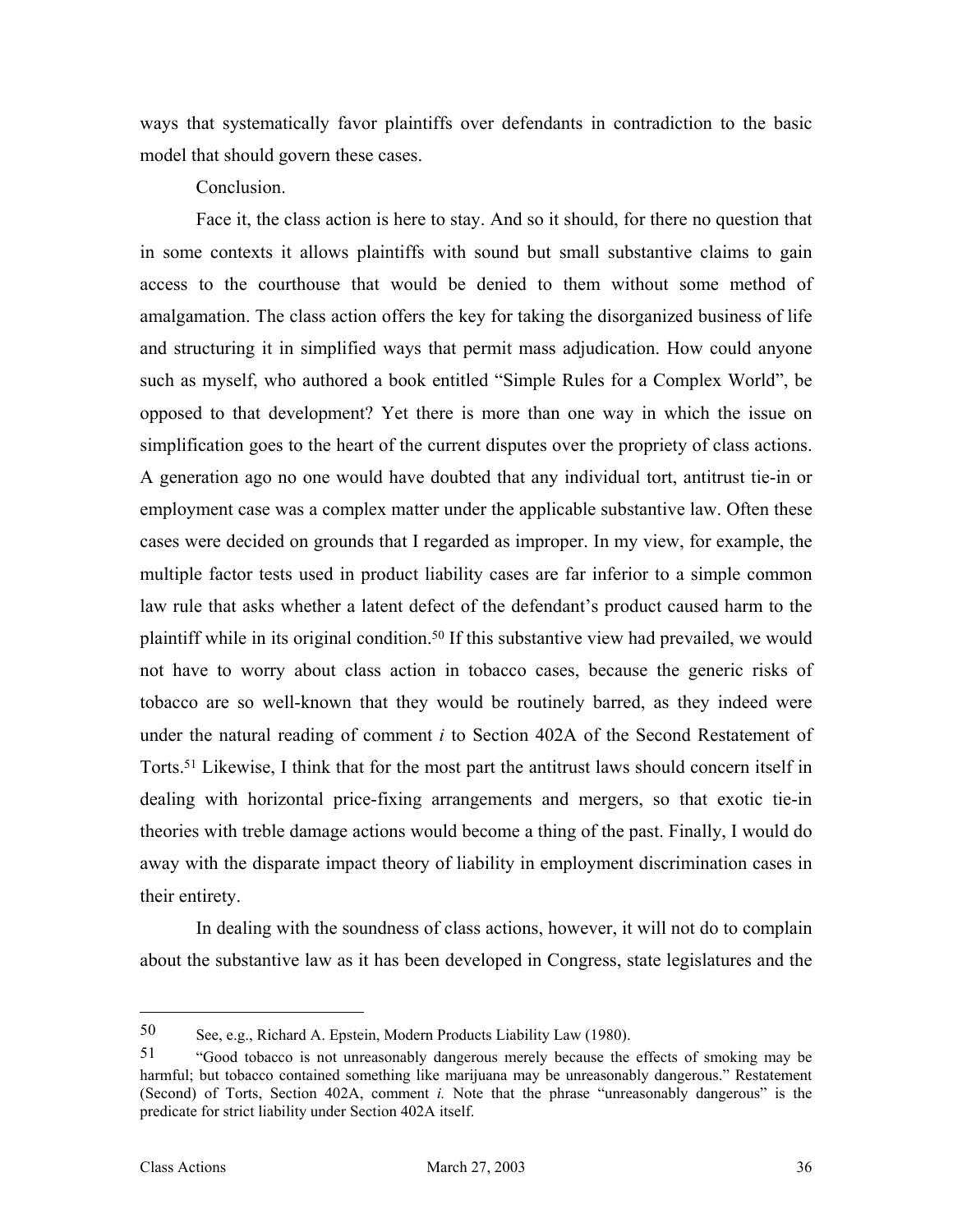courts introduces unneeded complexity in pursuit of unwise legal ends. As the rest of this article has presupposed, throughout the class action debate, we have to treat procedural law as adjectival law that presupposes the soundness of the underlying substantive law. At this point, it is only because the class action system does not seem to work as planned in implementing the underlying substantive law (as in other ways) that we should fear or condemn its continued application. It is sometimes argued (as by Samuel Issacharoff at the class action Conference where this talk was originally presented)<sup>52</sup> that the class action is really the friend of the conservative/libertarian intellectual in that effective enforcement of class actions reduces the need for direct government regulation that conservatives and libertarians view with such suspicion. But that criticism misfires in this context for several reasons. First, it forces us to interject our views of substantive law into the separate question of whether, and if so how, the class action is an effective means of enforcement for existing legal rights, whatever these may be. But even if we put that caveat aside, the class action does not neatly line itself up with the dispute between regulation and private ordering. The class action is a boon to private contract when it permits large numbers of individuals to gain refunds of small refunds to which they are entitled under contract. It is also a boon when it allows property holders to recover damages for the wrongful conversion of their property.[53](#page-38-1) But by the dynamics of the case do not change if the overcharge constitutes a regulatory and not a contractual violation. All that happens is that the class action switches side, just as it does when it is used to enforce zoning ordinances against property owners.

Indeed, even if we confine our attention to situations of direct government intervention, it hardly follows that ordinary private litigation is preferable to direct government regulation. In the product liability area, for example, I have long taken the view that the state should prescribe in advance the standard warnings that it wishes to impose on certain generic products, and to allow private damage actions only in the unlikely event that manufacturers deviate from those warnings. That one simple rule would eliminate huge amounts of litigation over the adequacy of warnings, whether on cigarettes or prescription drugs. The lawyers, both for plaintiffs and defendants only earn

<span id="page-38-0"></span><sup>52</sup> Remarks of Samuel Issacharoff, November 2, 2002, The University of Chicago.

<span id="page-38-1"></span><sup>53</sup> See, e.g., Uhl v. Thoroughbred Technology and Telecommunications, Inc., 309 F.3d 978, (2002).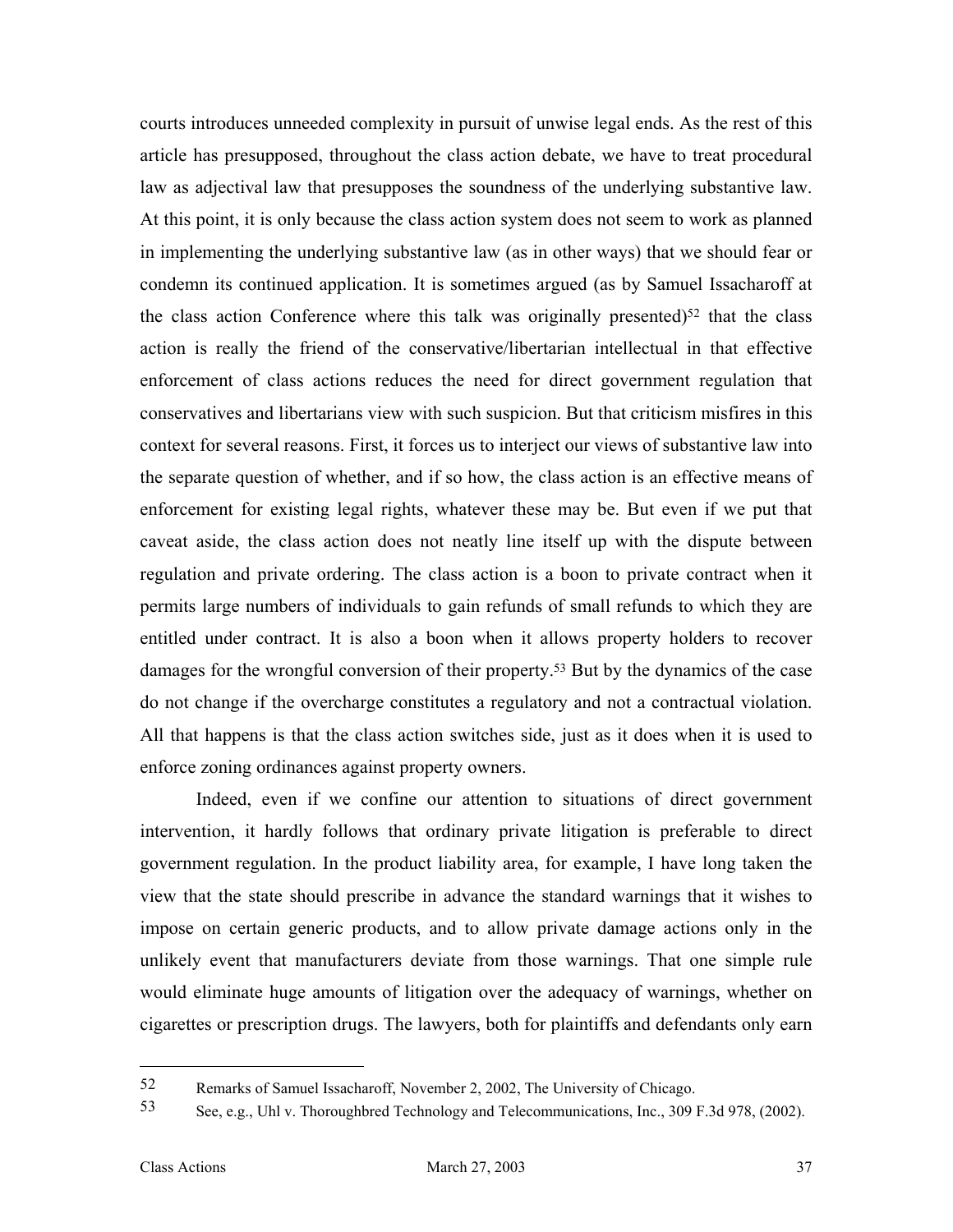their keep under a legal environment that maximizes the level of legal uncertainty on the dubious ground that these mandated warnings are always less stringent than appropriate. In these cases I have no doubt that a direct administrative action trumps a class action by leaps and bounds. The point is made clear, I think, by looking again at some of the disputes that have spawned class actions, where it seems clear that the class action could easily prove to be the odd man out. In many cases, the appropriate response is to use some combination of administrative action and ordinary private lawsuits to deal with the questions at hand. The administrators can fix the defect in line with the substantive objectives of these statutes, while the private actions could allow for redress for those wrongs that are large enough and clear enough to merit such treatment. Individuals need not go it alone, moreover, because it is possible to use permissive joinder techniques to permit the amalgamation of suits—although even here the courts should be aware of the risks that aggregation of individual cases leads to an unjustified distortion of the substantive law.

To see how all this would work, it is useful to think back to some of the cases already discussed. In <u>Basic v. Levinson</u>, the simple remedy for misrepresentation of the status of ongoing merger talks is a fine and not a class action. It is doubtful that many traders suffered large systematic losses from the misrepresentations, but individual suits are available if they did. The massive litigation between Wal-Mart and Visa recasts into class form a dispute that should be resolved by a simple administrative order of the Federal Trade Commission on the relative interchange prices for debit and credit cards, coupled with a fine to deal with the matter. Some large retailers might still choose to bring private antitrust actions, but these are likely to be for millions not billions of dollars. Most people would just let the matter rest. Likewise in Caridad, the EEOC could order some modest changes in Metro-North's hiring practices if it found that they contained some latent defect. The administrative remedy in some cases could prove superior to the class action because it could take into account technological or business changes that occur after the date of the alleged wrong to members of the class. Most of the individual members of the class would have no occasion to sue because they were not prejudiced by any of the promotion or discipline problems under challenge. Finally, the recalls in Bridgestone/Firestone could easily be handled by administrative action and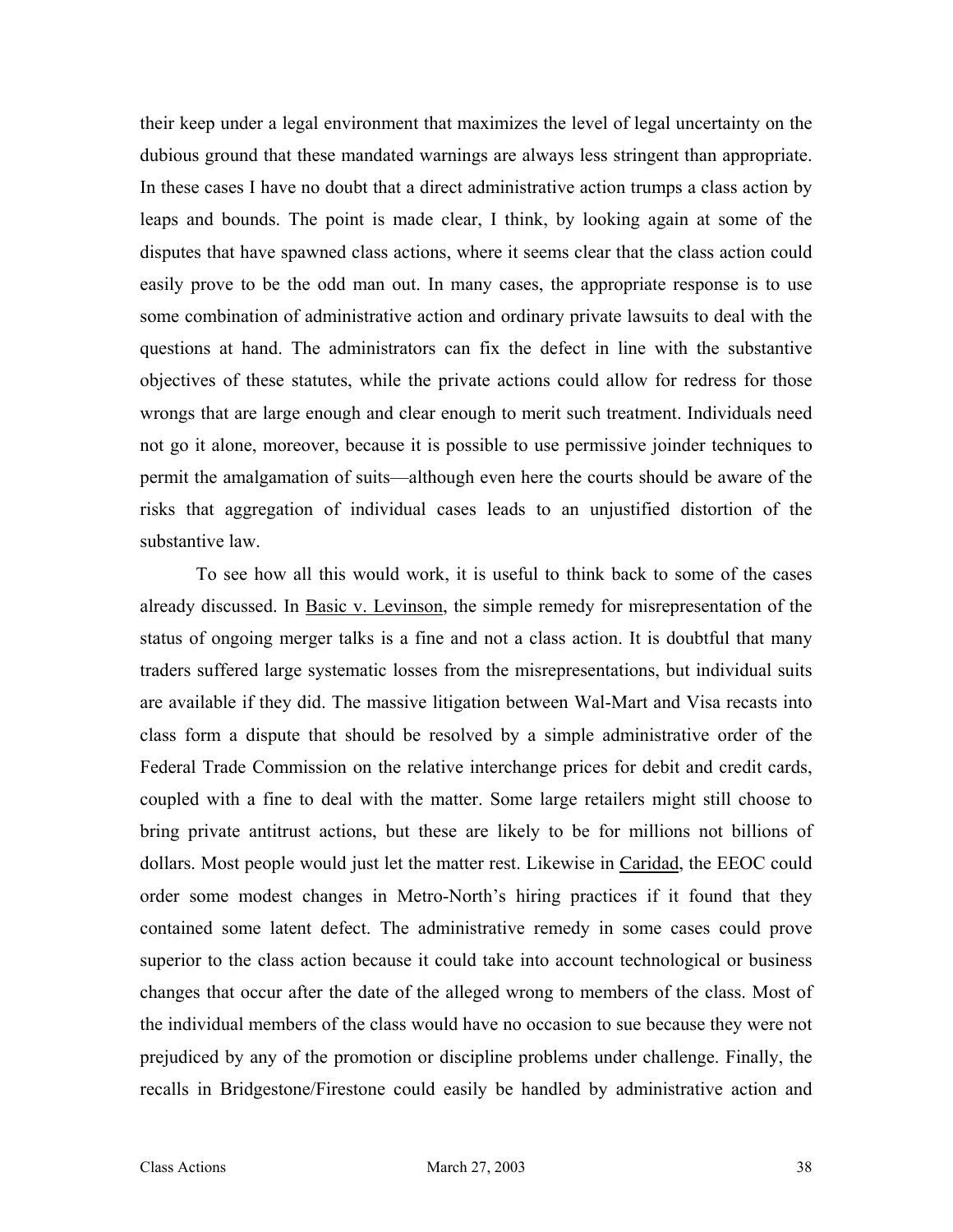fine, coupled with tort actions for the individual harms that do take place and a general return policy for what is left of the useful life the tires subject to recall.

The basic point here is that the class action should be viewed as one of a set of devices to deal with the potential set of wrongful acts, both actual and potential. But all too often, the stout defenders of the class action write as though only it stands between the individual consumer, employee, or trader and oblivion[.54](#page-40-0) Indeed it should be quite evident from the decisions discussed here that it is hard to believe that Second and Seventh Circuits are addressing the same set of Federal Rules under the same body of applicable Supreme Court precedent: the cultural gulf between New York and Chicago could not be clearer. The utter divergence in their approaches should remind us, if a reminder is needed, that error always dogs the interpretation of any complex body of law. To be sure, the denial of class action means that relief does not go necessarily to the parties who are injured. And in some cases the deterrence supplied by other methods might prove to be less (or more) than ideal. But the class action is also subject to defects in its administration that dog its application at every step. Ultimately, the only question worth asking here is what mix of these various remedial techniques leads to the fewest imperfections. That question cannot be answered authoritatively across the board one way or the other. But the real and persistent danger of distortion through aggregation counts as one strong mark against the class action in its current configuration, one that it lies within the capabilities of the courts to correct.

Readers with comments should address them to:

Richard A. Epstein University of Chicago Law School 1111 East 60th Street Chicago, IL 60637 repstein@uchicago.edu

<span id="page-40-0"></span><sup>54</sup>See, e.g., Elizabeth J. Calabreser, Access, Equity and Finality of Adjudication: The Role of Class Actions in our Civil Justice System, Testimony before the Subcommittee on the Judiciary, United States House of Representatives: Oversight Hearing on Mass Torts and Class Action Lawsuits, March 5, 1998. "My clients have been men and women from all walks of life and al parts of the country who needed to take action to protect their rights, their jobs, their property, their savings or their local environment; or who simply sought fair compensation, in their lifetimes, for injuries or losses from defective or dangerous products." Id at 3. The rhetorical power of her statement should be evident. But so too its shortcomings. Her clients will take what she can provide, and will not be upset with overcompensation for admitted wrongs or errors in the system that provides them with relief when none should be forthcoming.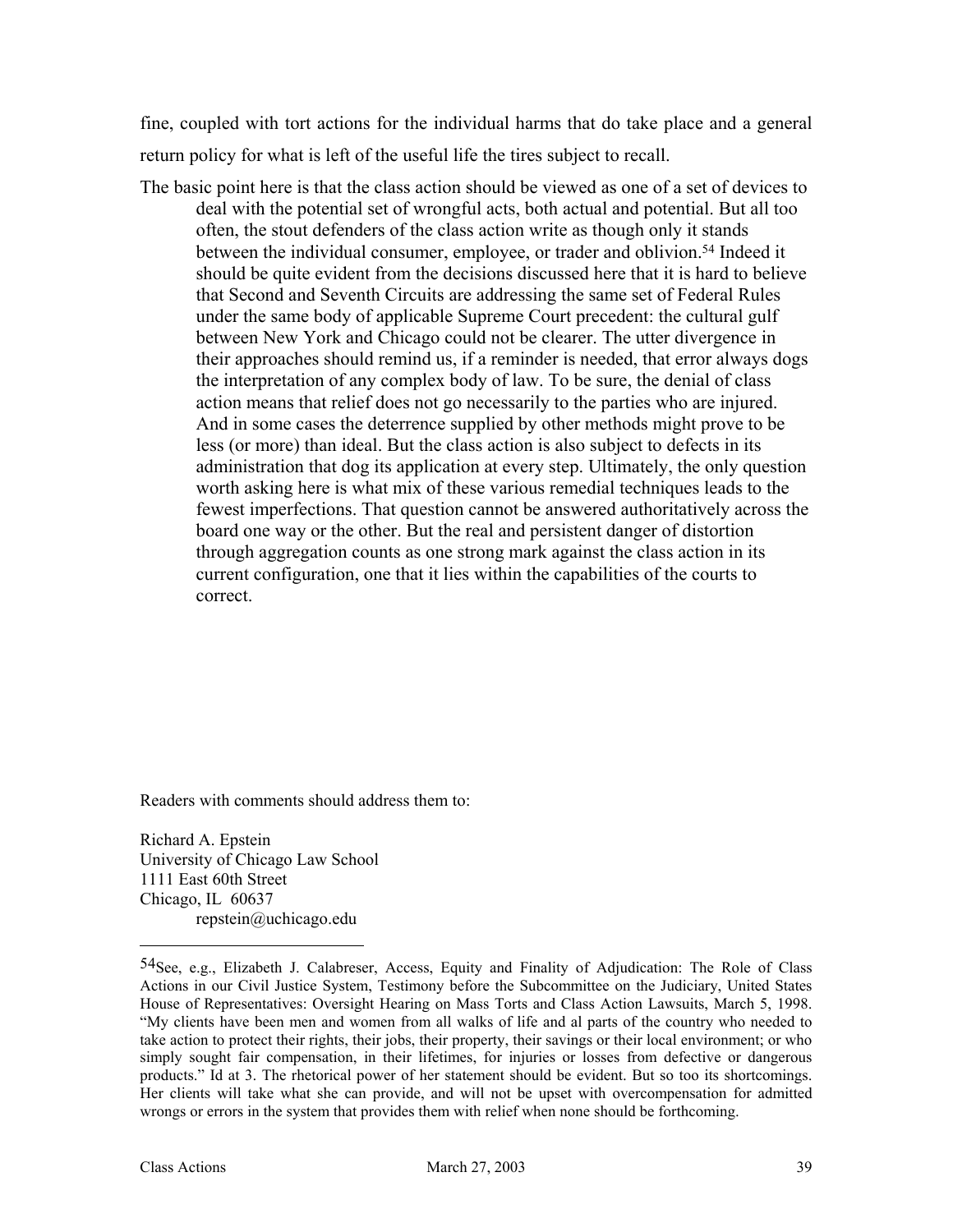#### Chicago Working Papers in Law and Economics (Second Series)

- 1. William M. Landes, Copyright Protection of Letters, Diaries and Other Unpublished Works: An Economic Approach (July 1991)
- 2. Richard A. Epstein, The Path to *The T. J. Hooper*: The Theory and History of Custom in the Law of Tort (August 1991)
- 3. Cass R. Sunstein, On Property and Constitutionalism (September 1991)
- 4. Richard A. Posner, Blackmail, Privacy, and Freedom of Contract (February 1992)
- 5. Randal C. Picker, Security Interests, Misbehavior, and Common Pools (February 1992)
- 6. Tomas J. Philipson & Richard A. Posner, Optimal Regulation of AIDS (April 1992)
- 7. Douglas G. Baird, Revisiting Auctions in Chapter 11 (April 1992)
- 8. William M. Landes, Sequential versus Unitary Trials: An Economic Analysis (July 1992)
- 9. William M. Landes & Richard A. Posner, The Influence of Economics on Law: A Quantitative Study (August 1992)
- 10. Alan O. Sykes, The Welfare Economics of Immigration Law: A Theoretical Survey With An Analysis of U.S. Policy (September 1992)
- 11. Douglas G. Baird, 1992 Katz Lecture: Reconstructing Contracts (November 1992)
- 12. Gary S. Becker, The Economic Way of Looking at Life (January 1993)
- 13. J. Mark Ramseyer, Credibly Committing to Efficiency Wages: Cotton Spinning Cartels in Imperial Japan (March 1993)
- 14. Cass R. Sunstein, Endogenous Preferences, Environmental Law (April 1993)
- 15. Richard A. Posner, What Do Judges and Justices Maximize? (The Same Thing Everyone Else Does) (April 1993)
- 16. Lucian Arye Bebchuk and Randal C. Picker, Bankruptcy Rules, Managerial Entrenchment, and Firm-Specific Human Capital (August 1993)
- 17. J. Mark Ramseyer, Explicit Reasons for Implicit Contracts: The Legal Logic to the Japanese Main Bank System (August 1993)
- 18. William M. Landes and Richard A. Posner, The Economics of Anticipatory Adjudication (September 1993)
- 19. Kenneth W. Dam, The Economic Underpinnings of Patent Law (September 1993)
- 20. Alan O. Sykes, An Introduction to Regression Analysis (October 1993)
- 21. Richard A. Epstein, The Ubiquity of the Benefit Principle (March 1994)
- 22. Randal C. Picker, An Introduction to Game Theory and the Law (June 1994)
- 23. William M. Landes, Counterclaims: An Economic Analysis (June 1994)
- 24. J. Mark Ramseyer, The Market for Children: Evidence from Early Modern Japan (August 1994)
- 25. Robert H. Gertner and Geoffrey P. Miller, Settlement Escrows (August 1994)
- 26. Kenneth W. Dam, Some Economic Considerations in the Intellectual Property Protection of Software (August 1994)
- 27. Cass R. Sunstein, Rules and Rulelessness, (October 1994)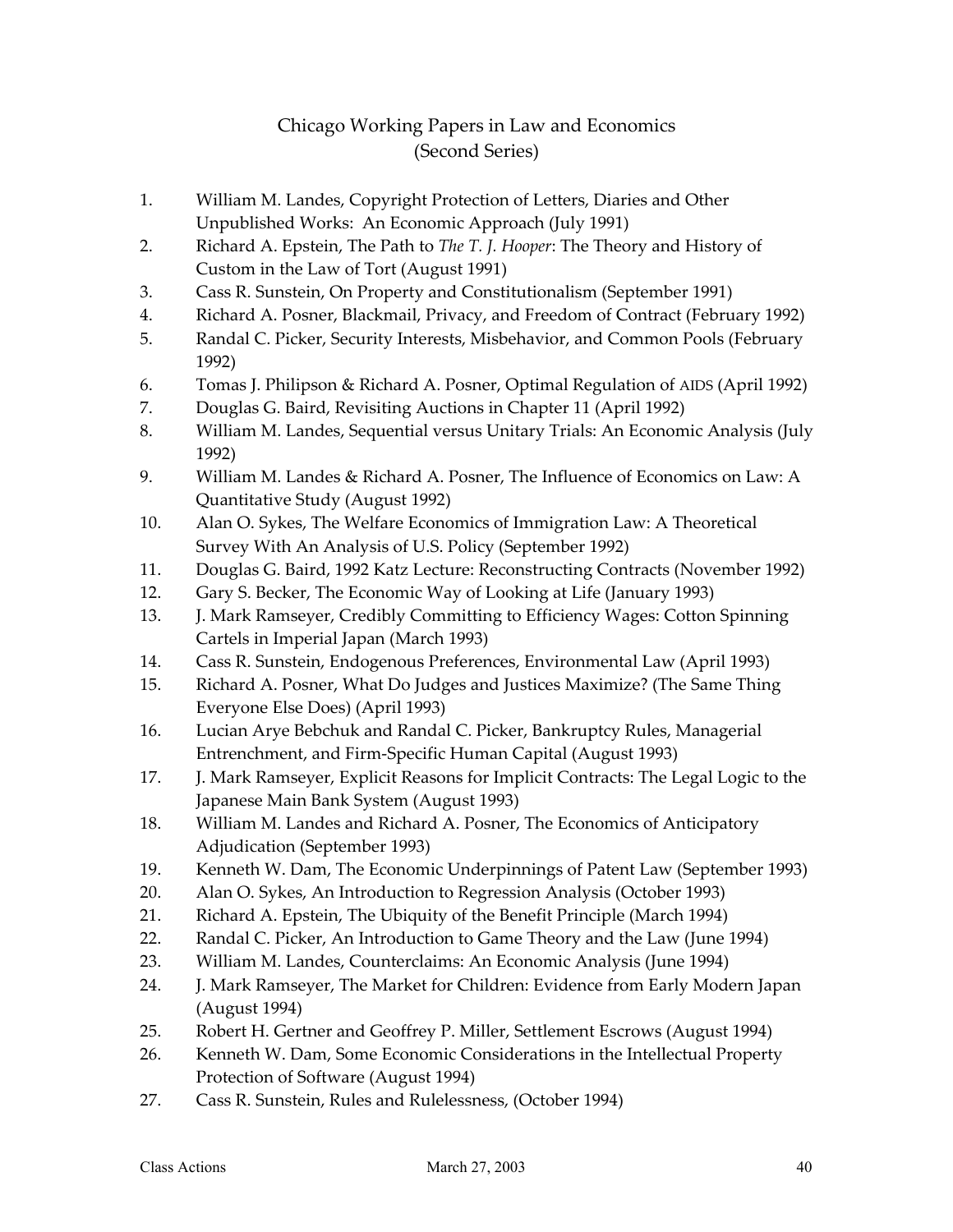- 28. David Friedman, More Justice for Less Money: A Step Beyond *Cimino* (December 1994)
- 29. Daniel Shaviro, Budget Deficits and the Intergenerational Distribution of Lifetime Consumption (January 1995)
- 30. Douglas G. Baird, The Law and Economics of Contract Damages (February 1995)
- 31. Daniel Kessler, Thomas Meites, and Geoffrey P. Miller, Explaining Deviations from the Fifty Percent Rule: A Multimodal Approach to the Selection of Cases for Litigation (March 1995)
- 32. Geoffrey P. Miller, Das Kapital: Solvency Regulation of the American Business Enterprise (April 1995)
- 33. Richard Craswell, Freedom of Contract (August 1995)
- 34. J. Mark Ramseyer, Public Choice (November 1995)
- 35. Kenneth W. Dam, Intellectual Property in an Age of Software and Biotechnology (November 1995)
- 36. Cass R. Sunstein, Social Norms and Social Roles (January 1996)
- 37. J. Mark Ramseyer and Eric B. Rasmusen, Judicial Independence in Civil Law Regimes: Econometrics from Japan (January 1996)
- 38. Richard A. Epstein, Transaction Costs and Property Rights: Or Do Good Fences Make Good Neighbors? (March 1996)
- 39. Cass R. Sunstein, The Cost-Benefit State (May 1996)
- 40. William M. Landes and Richard A. Posner, The Economics of Legal Disputes Over the Ownership of Works of Art and Other Collectibles (July 1996)
- 41. John R. Lott, Jr. and David B. Mustard, Crime, Deterrence, and Right-to-Carry Concealed Handguns (August 1996)
- 42. Cass R. Sunstein, Health-Health Tradeoffs (September 1996)
- 43. G. Baird, The Hidden Virtues of Chapter 11: An Overview of the Law and Economics of Financially Distressed Firms (March 1997)
- 44. Richard A. Posner, Community, Wealth, and Equality (March 1997)
- 45. William M. Landes, The Art of Law and Economics: An Autobiographical Essay (March 1997)
- 46. Cass R. Sunstein, Behavioral Analysis of Law (April 1997)
- 47. John R. Lott, Jr. and Kermit Daniel, Term Limits and Electoral Competitiveness: Evidence from California's State Legislative Races (May 1997)
- 48. Randal C. Picker, Simple Games in a Complex World: A Generative Approach to the Adoption of Norms (June 1997)
- 49. Richard A. Epstein, Contracts Small and Contracts Large: Contract Law through the Lens of Laissez-Faire (August 1997)
- 50. Cass R. Sunstein, Daniel Kahneman, and David Schkade, Assessing Punitive Damages (with Notes on Cognition and Valuation in Law) (December 1997)
- 51. William M. Landes, Lawrence Lessig, and Michael E. Solimine, Judicial Influence: A Citation Analysis of Federal Courts of Appeals Judges (January 1998)
- 52. John R. Lott, Jr., A Simple Explanation for Why Campaign Expenditures are Increasing: The Government is Getting Bigger (February 1998)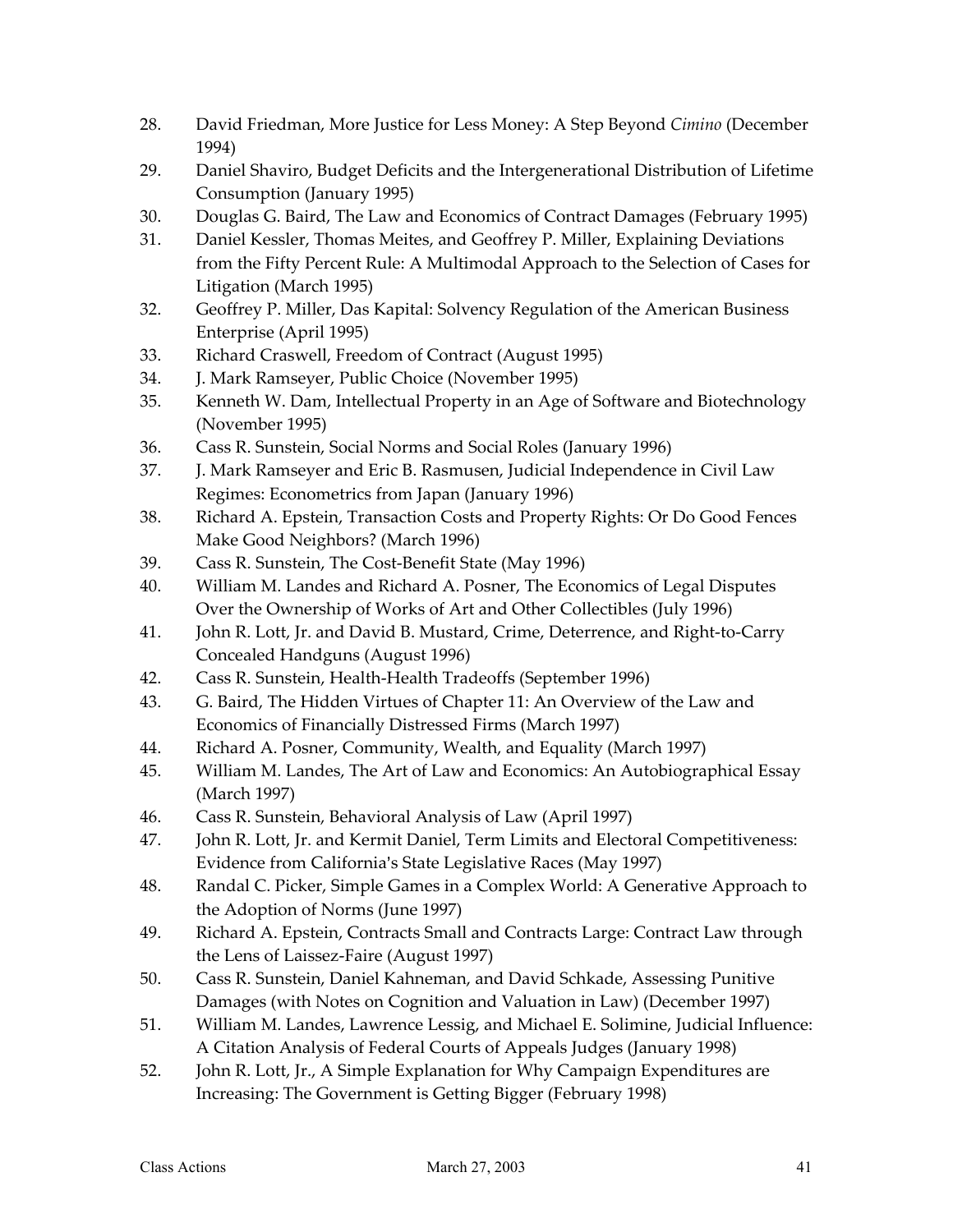- 53. Richard A. Posner, Values and Consequences: An Introduction to Economic Analysis of Law (March 1998)
- 54. Denise DiPasquale and Edward L. Glaeser, Incentives and Social Capital: Are Homeowners Better Citizens? (April 1998)
- 55. Christine Jolls, Cass R. Sunstein, and Richard Thaler, A Behavioral Approach to Law and Economics (May 1998)
- 56. John R. Lott, Jr., Does a Helping Hand Put Others At Risk?: Affirmative Action, Police Departments, and Crime (May 1998)
- 57. Cass R. Sunstein and Edna Ullmann-Margalit, Second-Order Decisions (June 1998)
- 58. Jonathan M. Karpoff and John R. Lott, Jr., Punitive Damages: Their Determinants, Effects on Firm Value, and the Impact of Supreme Court and Congressional Attempts to Limit Awards (July 1998)
- 59. Kenneth W. Dam, Self-Help in the Digital Jungle (August 1998)
- 60. John R. Lott, Jr., How Dramatically Did Women's Suffrage Change the Size and Scope of Government? (September 1998)
- 61. Kevin A. Kordana and Eric A. Posner, A Positive Theory of Chapter 11 (October 1998)
- 62. David A. Weisbach, Line Drawing, Doctrine, and Efficiency in the Tax Law (November 1998)
- 63. Jack L. Goldsmith and Eric A. Posner, A Theory of Customary International Law (November 1998)
- 64. John R. Lott, Jr., Public Schooling, Indoctrination, and Totalitarianism (December 1998)
- 65. Cass R. Sunstein, Private Broadcasters and the Public Interest: Notes Toward A "Third Way" (January 1999)
- 66. Richard A. Posner, An Economic Approach to the Law of Evidence (February 1999)
- 67. Yannis Bakos, Erik Brynjolfsson, Douglas Lichtman, Shared Information Goods (February 1999)
- 68. Kenneth W. Dam, Intellectual Property and the Academic Enterprise (February 1999)
- 69. Gertrud M. Fremling and Richard A. Posner, Status Signaling and the Law, with Particular Application to Sexual Harassment (March 1999)
- 70. Cass R. Sunstein, Must Formalism Be Defended Empirically? (March 1999)
- 71. Jonathan M. Karpoff, John R. Lott, Jr., and Graeme Rankine, Environmental Violations, Legal Penalties, and Reputation Costs (March 1999)
- 72. Matthew D. Adler and Eric A. Posner, Rethinking Cost-Benefit Analysis (April 1999)
- 73. John R. Lott, Jr. and William M. Landes, Multiple Victim Public Shooting, Bombings, and Right-to-Carry Concealed Handgun Laws: Contrasting Private and Public Law Enforcement (April 1999)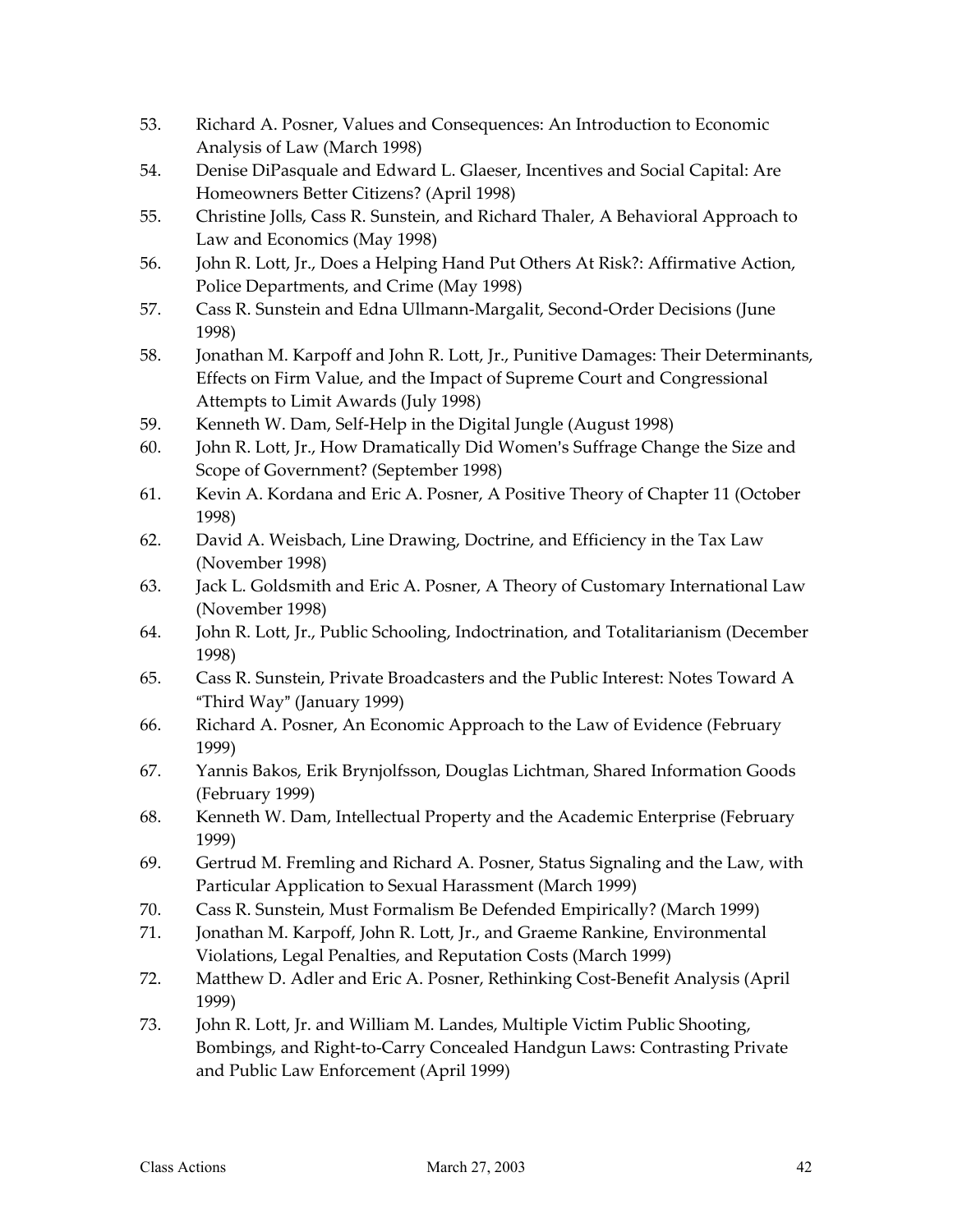- 74. Lisa Bernstein, The Questionable Empirical Basis of Article 2's Incorporation Strategy: A Preliminary Study (May 1999)
- 75. Richard A. Epstein, Deconstructing Privacy: and Putting It Back Together Again (May 1999)
- 76. William M. Landes, Winning the Art Lottery: The Economic Returns to the Ganz Collection (May 1999)
- 77. Cass R. Sunstein, David Schkade, and Daniel Kahneman, Do People Want Optimal Deterrence? (June 1999)
- 78. Tomas J. Philipson and Richard A. Posner, The Long-Run Growth in Obesity as a Function of Technological Change (June 1999)
- 79. David A. Weisbach, Ironing Out the Flat Tax (August 1999)
- 80. Eric A. Posner, A Theory of Contract Law under Conditions of Radical Judicial Error (August 1999)
- 81. David Schkade, Cass R. Sunstein, and Daniel Kahneman, Are Juries Less Erratic than Individuals? Deliberation, Polarization, and Punitive Damages (September 1999)
- 82. Cass R. Sunstein, Nondelegation Canons (September 1999)
- 83. Richard A. Posner, The Theory and Practice of Citations Analysis, with Special Reference to Law and Economics (September 1999)
- 84. Randal C. Picker, Regulating Network Industries: A Look at *Intel* (October 1999)
- 85. Cass R. Sunstein, Cognition and Cost-Benefit Analysis (October 1999)
- 86. Douglas G. Baird and Edward R. Morrison, Optimal Timing and Legal Decisionmaking: The Case of the Liquidation Decision in Bankruptcy (October 1999)
- 87. Gertrud M. Fremling and Richard A. Posner, Market Signaling of Personal Characteristics (November 1999)
- 88. Matthew D. Adler and Eric A. Posner, Implementing Cost-Benefit Analysis When Preferences Are Distorted (November 1999)
- 89. Richard A. Posner, Orwell versus Huxley: Economics, Technology, Privacy, and Satire (November 1999)
- 90. David A. Weisbach, Should the Tax Law Require Current Accrual of Interest on Derivative Financial Instruments? (December 1999)
- 91. Cass R. Sunstein, The Law of Group Polarization (December 1999)
- 92. Eric A. Posner, Agency Models in Law and Economics (January 2000)
- 93. Karen Eggleston, Eric A. Posner, and Richard Zeckhauser, Simplicity and Complexity in Contracts (January 2000)
- 94. Douglas G. Baird and Robert K. Rasmussen, Boyd's Legacy and Blackstone's Ghost (February 2000)
- 95. David Schkade, Cass R. Sunstein, Daniel Kahneman, Deliberating about Dollars: The Severity Shift (February 2000)
- 96. Richard A. Posner and Eric B. Rasmusen, Creating and Enforcing Norms, with Special Reference to Sanctions (March 2000)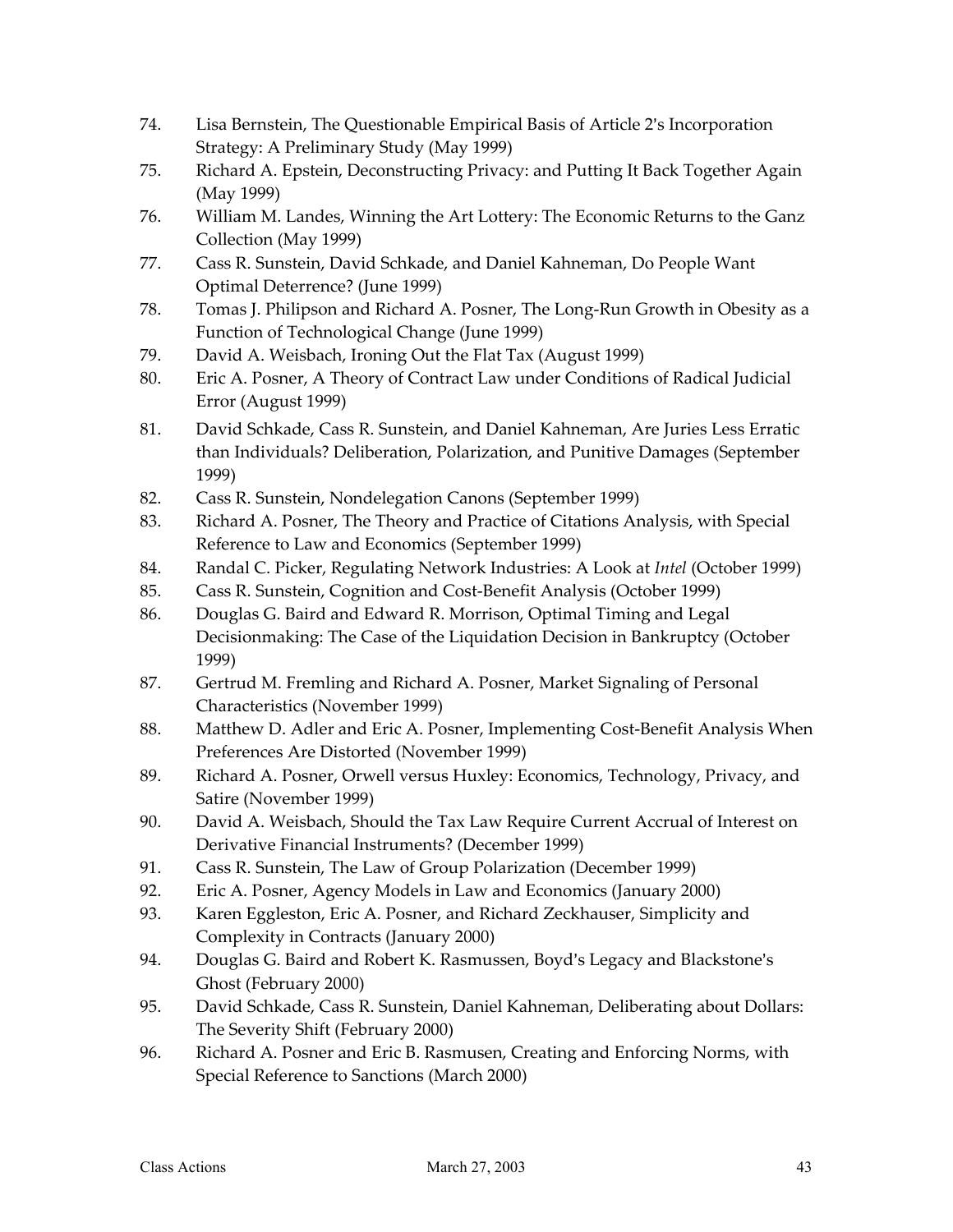- 97. Douglas Lichtman, Property Rights in Emerging Platform Technologies (April 2000)
- 98. Cass R. Sunstein and Edna Ullmann-Margalit, Solidarity in Consumption (May 2000)
- 99. David A. Weisbach, An Economic Analysis of Anti-Tax Avoidance Laws (May 2000, revised May 2002)
- 100. Cass R. Sunstein, Human Behavior and the Law of Work (June 2000)
- 101. William M. Landes and Richard A. Posner, Harmless Error (June 2000)
- 102. Robert H. Frank and Cass R. Sunstein, Cost-Benefit Analysis and Relative Position (August 2000)
- 103. Eric A. Posner, Law and the Emotions (September 2000)
- 104. Cass R. Sunstein, Cost-Benefit Default Principles (October 2000)
- 105. Jack Goldsmith and Alan Sykes, The Dormant Commerce Clause and the Internet (November 2000)
- 106. Richard A. Posner, Antitrust in the New Economy (November 2000)
- 107. Douglas Lichtman, Scott Baker, and Kate Kraus, Strategic Disclosure in the Patent System (November 2000)
- 108. Jack L. Goldsmith and Eric A. Posner, Moral and Legal Rhetoric in International Relations: A Rational Choice Perspective (November 2000)
- 109. William Meadow and Cass R. Sunstein, Statistics, Not Experts (December 2000)
- 110. Saul Levmore, Conjunction and Aggregation (December 2000)
- 111. Saul Levmore, Puzzling Stock Options and Compensation Norms (December 2000)
- 112. Richard A. Epstein and Alan O. Sykes, The Assault on Managed Care: Vicarious Liability, Class Actions and the Patient's Bill of Rights (December 2000)
- 113. William M. Landes, Copyright, Borrowed Images and Appropriation Art: An Economic Approach (December 2000)
- 114. Cass R. Sunstein, Switching the Default Rule (January 2001)
- 115. George G. Triantis, Financial Contract Design in the World of Venture Capital (January 2001)
- 116. Jack Goldsmith, Statutory Foreign Affairs Preemption (February 2001)
- 117. Richard Hynes and Eric A. Posner, The Law and Economics of Consumer Finance (February 2001)
- 118. Cass R. Sunstein, Academic Fads and Fashions (with Special Reference to Law) (March 2001)
- 119. Eric A. Posner, Controlling Agencies with Cost-Benefit Analysis: A Positive Political Theory Perspective (April 2001)
- 120. Douglas G. Baird, Does Bogart Still Get Scale? Rights of Publicity in the Digital Age (April 2001)
- 121. Douglas G. Baird and Robert K. Rasmussen, Control Rights, Priority Rights and the Conceptual Foundations of Corporate Reorganization (April 2001)
- 122. David A. Weisbach, Ten Truths about Tax Shelters (May 2001)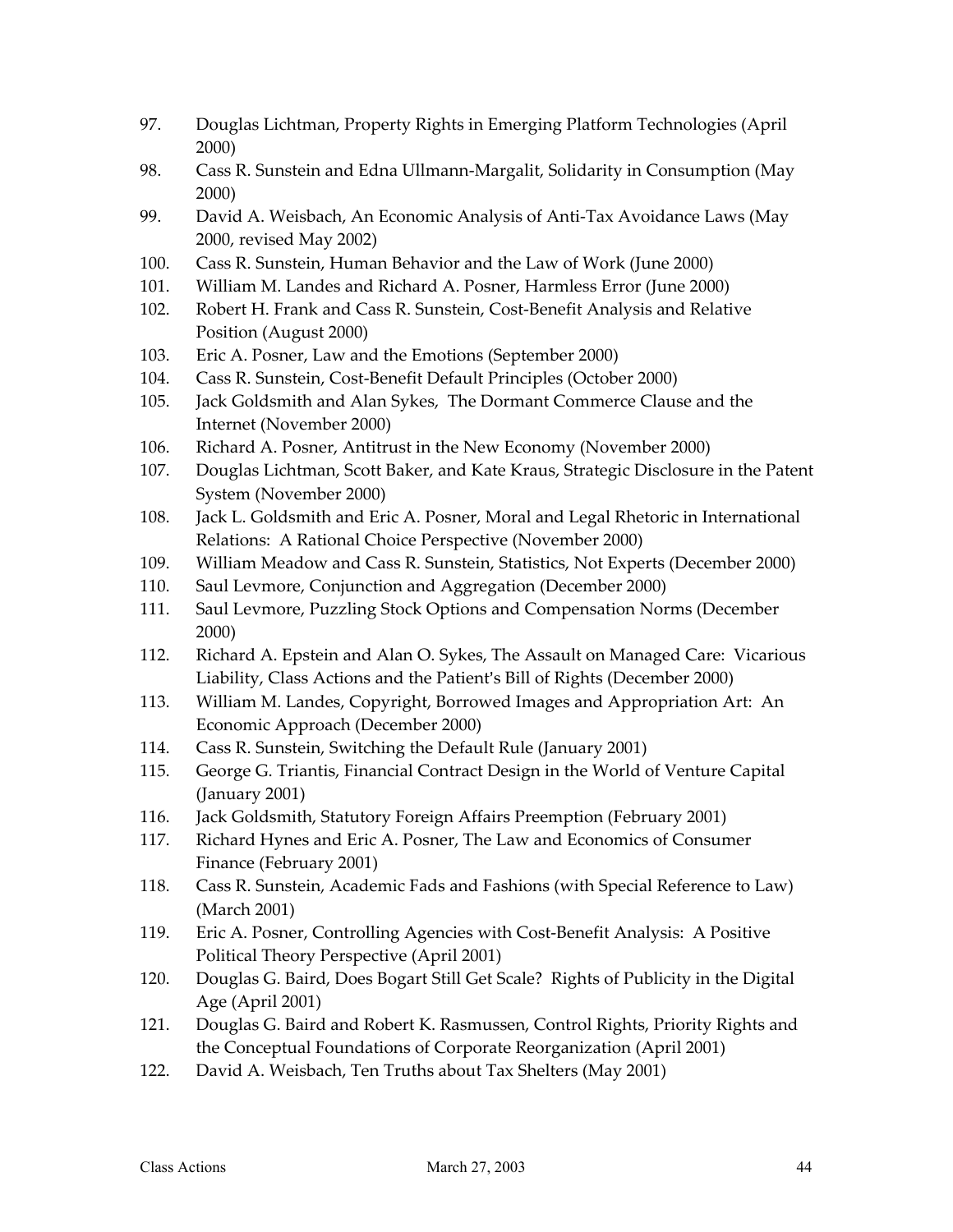- 123. William M. Landes, What Has the Visual Arts Rights Act of 1990 Accomplished? (May 2001)
- 124. Cass R. Sunstein, Social and Economic Rights? Lessons from South Africa (May 2001)
- 125. Christopher Avery, Christine Jolls, Richard A. Posner, and Alvin E. Roth, The Market for Federal Judicial Law Clerks (June 2001)
- 126. Douglas G. Baird and Edward R. Morrison, Bankruptcy Decision Making (June 2001)
- 127. Cass R. Sunstein, Regulating Risks after ATA (June 2001)
- 128. Cass R. Sunstein, The Laws of Fear (June 2001)
- 129. Richard A. Epstein, In and Out of Public Solution: The Hidden Perils of Property Transfer (July 2001)
- 130. Randal C. Picker, Pursuing a Remedy in *Microsoft*: The Declining Need for Centralized Coordination in a Networked World (July 2001)
- 131. Cass R. Sunstein, Daniel Kahneman, David Schkade, and Ilana Ritov, Predictably Incoherent Judgments (July 2001)
- 132. Eric A. Posner, Courts Should Not Enforce Government Contracts (August 2001)
- 133. Lisa Bernstein, Private Commercial Law in the Cotton Industry: Creating Cooperation through Rules, Norms, and Institutions (August 2001)
- 134. Richard A. Epstein, The Allocation of the Commons:Parking and Stopping on the Commons (August 2001)
- 135. Cass R. Sunstein, The Arithmetic of Arsenic (September 2001)
- 136. Eric A. Posner, Richard Hynes, and Anup Malani, The Political Economy of Property Exemption Laws (September 2001)
- 137. Eric A. Posner and George G. Triantis, Covenants Not to Compete from an Incomplete Contracts Perspective (September 2001)
- 138. Cass R. Sunstein, Probability Neglect: Emptions, Worst Cases, and Law (November 2001)
- 139. Randall S. Kroszner and Philip E. Strahan, Throwing Good Money after Bad? Board Connections and Conflicts in Bank Lending (December 2001)
- 140. Alan O. Sykes, TRIPs, Pharmaceuticals, Developing Countries, and the Doha "Solution" (February 2002)
- 141. Edna Ullmann-Margalit and Cass R. Sunstein, Inequality and Indignation (February 2002)
- 142. Daniel N. Shaviro and David A. Weisbach, The Fifth Circuit Gets It Wrong in *Compaq v. Commissioner* (February 2002) (Published in *Tax Notes*, January 28, 2002)
- 143. Warren F. Schwartz and Alan O. Sykes, The Economic Structure of Renegotiation and Dispute Resolution in the WTO/GATT System (March 2002, *Journal of Legal Studies* 2002)
- 144. Richard A. Epstein, HIPAA on Privacy: Its Unintended and Intended Consequences (March 2002, forthcoming *Cato Journal*, summer 2002)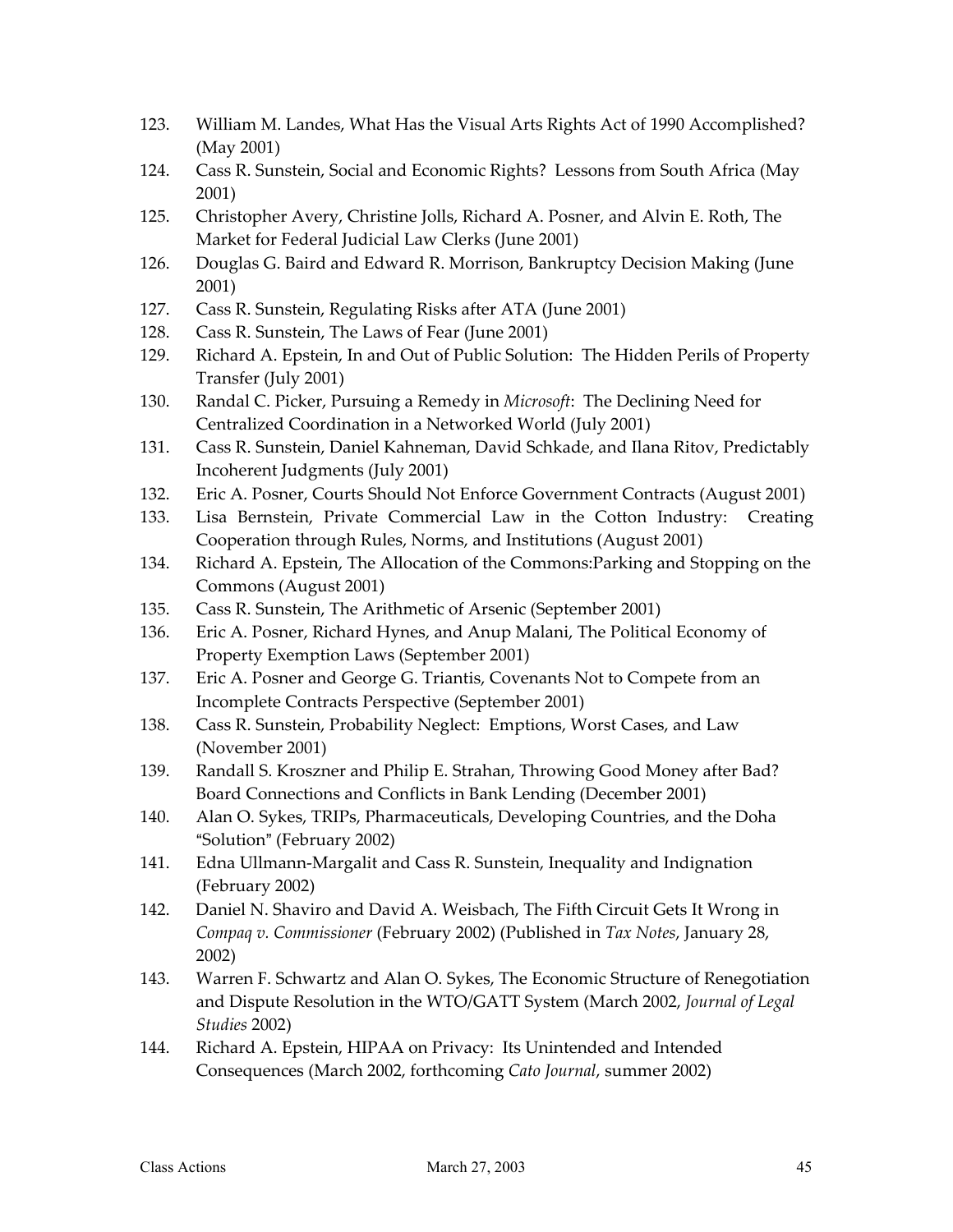- 145. David A. Weisbach, Thinking Ouside the Little Boxes (March 2002, *Texas Law Review*)
- 146. Eric A. Posner, Economic Analysis of Contract Law after Three Decades: Success or Failure (March 2002)
- 147. Randal C. Picker, Copyright as Entry Policy: The Case of Digital Distribution (April 2002, The Antitrust Bulletin)
- 148. David A. Weisbach, Taxes and Torts in the Redistribution of Income (April 2002, Coase Lecture February 2002)
- 149. Cass R. Sunstein, Beyond the Precautionary Principle (April 2002)
- 150. Robert W. Hahn and Cass R. Sunstein, A New Executive Order for Improving Federal Regulation? Deeper and Wider Cost-Benefit Analysis (April 2002)
- 151. Douglas Lichtman, Copyright as a Rule of Evidence (May 2002, updated January 2003)
- 152. Richard A. Epstein, Steady the Course: Property Rights in Genetic Material (May 2002)
- 153. Jack Goldsmith and Cass R. Sunstein, Military Tribunals and Legal Culture: What a Difference Sixty Years Makes (June 2002)
- 154. William M. Landes and Richard A. Posner, Indefinitely Renewable Copyright (July 2002)
- 155. Anne Gron and Alan O. Sykes, Terrorism and Insurance Markets: A Role for the Government as Insurer? (July 2002)
- 156. Cass R. Sunstein and Adrian Vermeule, Interpretation and Institutions (July 2002)
- 157. Cass R. Sunstein, The Rights of Animals: A Very Short Primer (August 2002)
- 158. Cass R. Sunstein, Avoiding Absurdity? A New Canon in Regulatory Law (with Notes on Interpretive Theory) (August 2002)
- 159. Randal C. Picker, From Edison to the Broadcast Flag: Mechanisms of Consent and Refusal and the Propertization of Copyright (September 2002)
- 160. Eric A. Posner, A Theory of the Laws of War (September 2002)
- 161 Eric A. Posner, Probability Errors: Some Positive and Normative Implications for Tort and Contract Law (September 2002)
- 162. Lior Jacob Strahilevitz, Charismatic Code, Social Norms, and the Emergence of Cooperation on the File-Swapping Networks (September 2002)
- 163. David A. Weisbach, Does the X-Tax Mark the Spot? (September 2002)
- 164. Cass R. Sunstein, Conformity and Dissent (September 2002)
- 165. Cass R. Sunstein, Hazardous Heuristics (October 2002)
- 166. Douglas Lichtman, Uncertainty and the Standard for Preliminary Relief (October 2002)
- 167. Edward T. Swaine, Rational Custom (November 2002)
- 168. Julie Roin, Truth in Government: Beyond the Tax Expenditure Budget (November 2002)
- 169. Avraham D. Tabbach, Criminal Behavior, Sanctions, and Income Taxation: An Economic Analysis (November 2002)